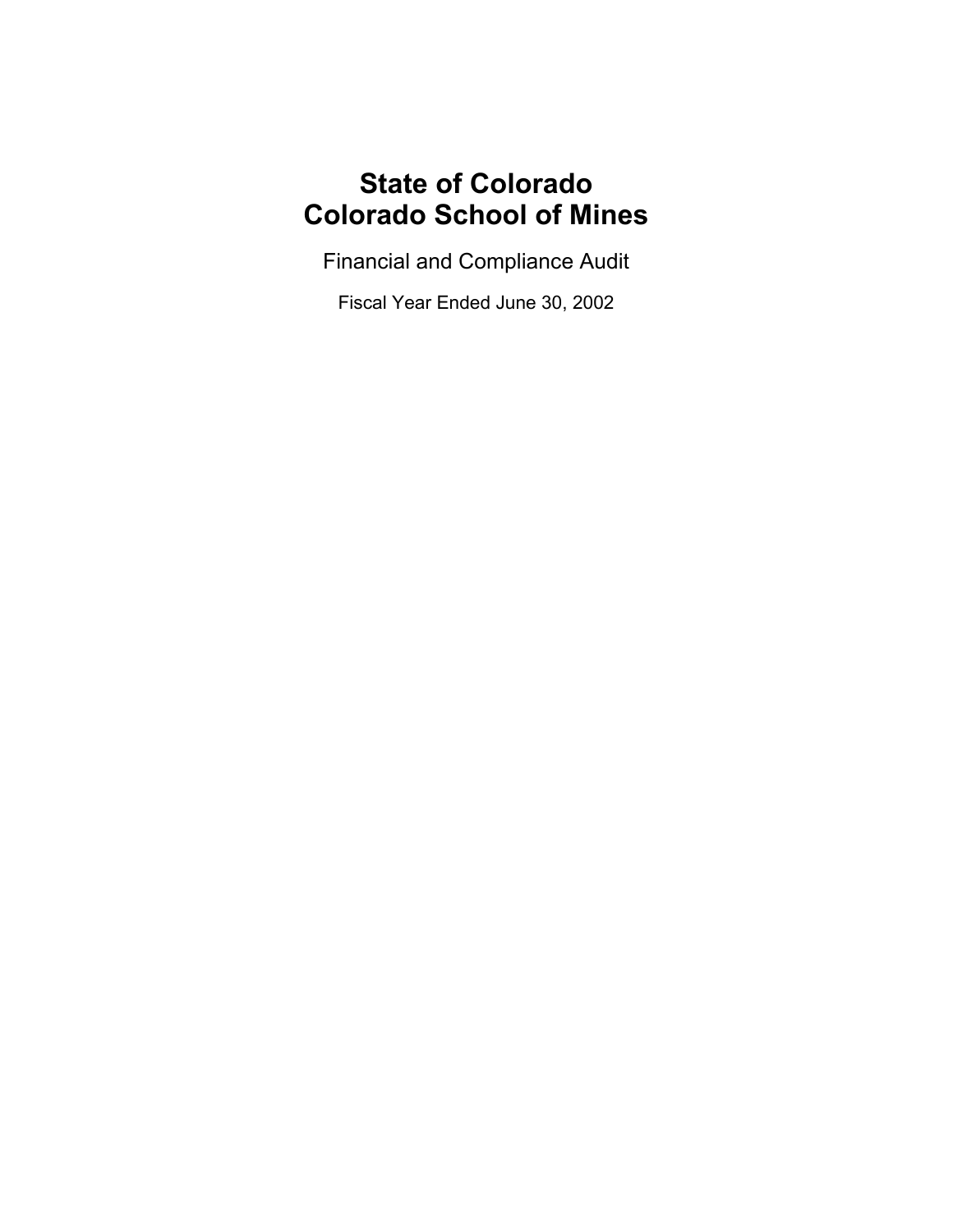## **LEGISLATIVE AUDIT COMMITTEE 2003 MEMBERS**

*Senator Ron Tupa* **Chairman**

*Representative Tambor Williams* **Vice-Chairman**

*Senator Norma Anderson Representative Fran Coleman Representative Pamela Rhodes Senator Stephanie Takis Senator Jack Taylor Representative Val Vigil*

Office of the State Auditor Staff

*Joanne Hill* **State Auditor**

*Sally Symanski* **Deputy State Auditor**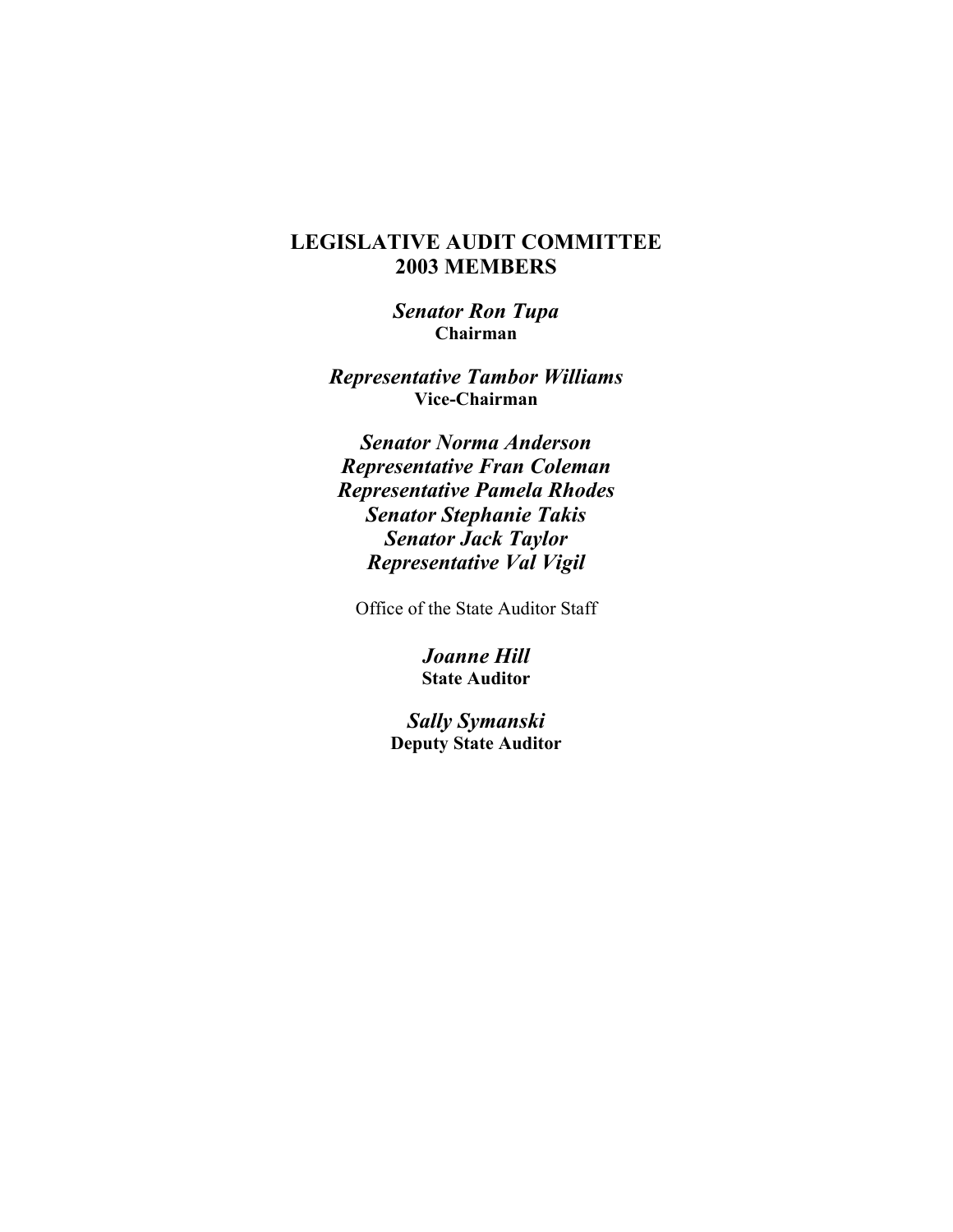## **State of Colorado Colorado School of Mines June 30, 2002**

## **Contents**

| Independent Accountants' Report on Financial Statements and |  |
|-------------------------------------------------------------|--|
|                                                             |  |

## **Financial Statements**

| Independent Accountants' Report on Compliance and Internal Control<br>Over Financial Reporting Based on the Audit of the Financial Statements    |  |
|--------------------------------------------------------------------------------------------------------------------------------------------------|--|
| Independent Accountants' Report on the Statement of Appropriations,<br><b>Expenditures, Transfers and Reversions of the State-Funded Student</b> |  |
| Statement of Appropriations, Expenditures, Transfers and Reversions of the                                                                       |  |
| Notes to the Statement of Appropriations, Expenditures, Transfers and<br>Reversions of the State-Funded Student Assistance Programs  55          |  |
|                                                                                                                                                  |  |
|                                                                                                                                                  |  |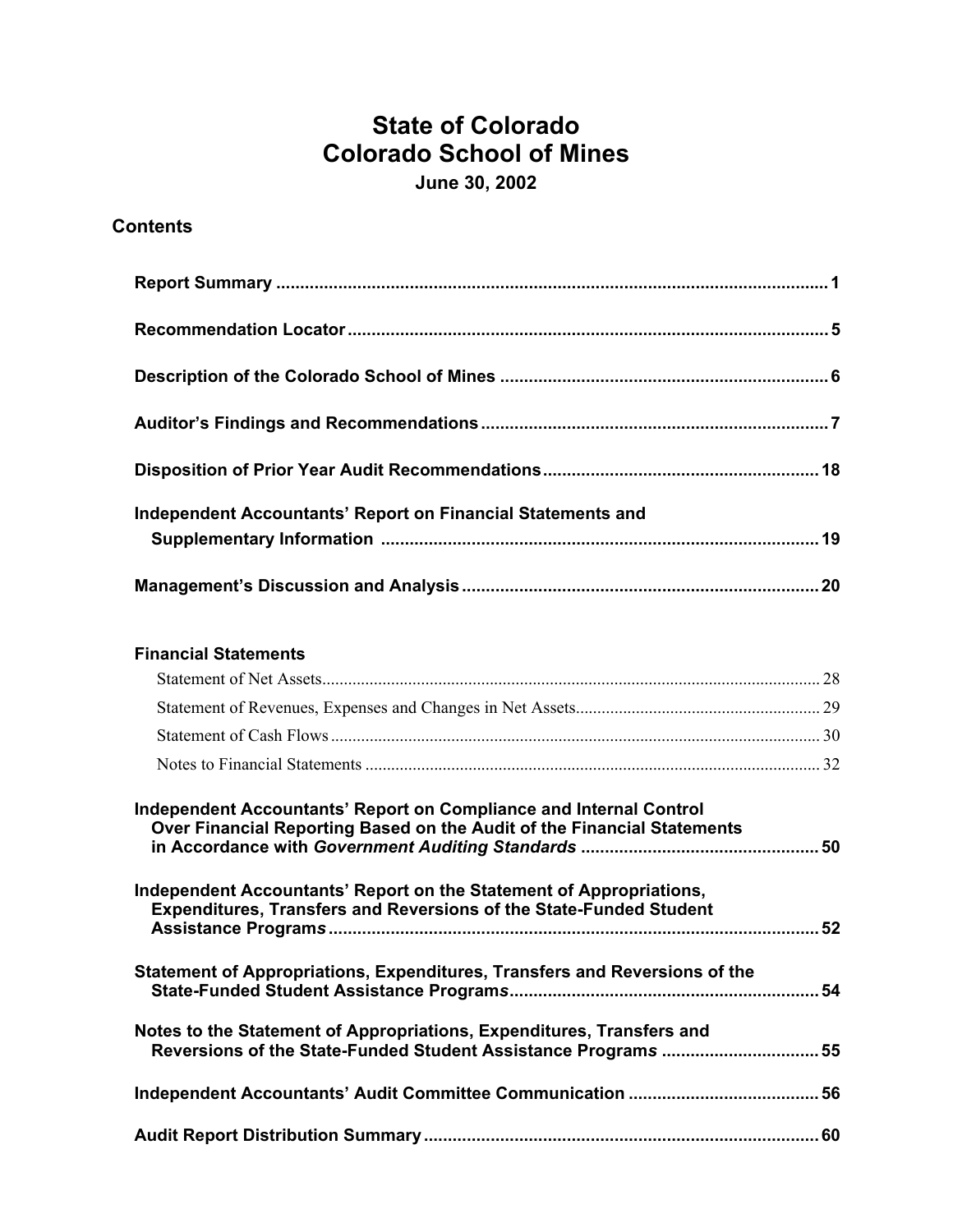## **State of Colorado Colorado School of Mines Report Summary June 30, 2002**

### **Purposes and Scope of Audit**

The purposes and scope of this audit were to:

- Express an opinion on the financial statements of the Colorado School of Mines (the University) as of and for the year ended June 30, 2002, including consideration of internal control over financial reporting as required by auditing standards generally accepted in the United States of America and *Government Auditing Standards.*
- Express an opinion on the special purpose financial statements of the following auxiliary bond funds as of and for the year ended June 30, 2002, including consideration of compliance with certain bond indenture provisions.
	- ¾ Refunding and Improvement Revenue Bonds, Series 1993
	- ¾ Auxiliary Facilities Enterprise Revenue Bonds, Series 1996
	- ¾ Auxiliary Facilities Enterprise Revenue Bonds, Series 1997A and 1997B
	- ¾ Auxiliary Facilities Enterprise Revenue Bonds, Series 1999

(The report for the auxiliary bond funds is issued under a separate cover.)

- Express an opinion on the separately issued financial statements of Colorado School of Mines Development Corporation as of and for the year ended June 30, 2002.
- Evaluate compliance with certain provisions of laws, regulations, contracts and grants governing the expenditure of federal and state funds for the year ended June 30, 2002.
- Issue a report on the University's compliance with certain provisions of laws, regulations, contracts and grants and on internal control over financial reporting based on our audit of the financial statements performed in accordance with *Government Auditing Standards.*
- Express an opinion on the Statement of Appropriations, Expenditures, Transfers and Reversions of State-Funded Student Assistance Programs of the University for the year ended June 30, 2002.
- Evaluate progress in implementing prior year audit recommendations.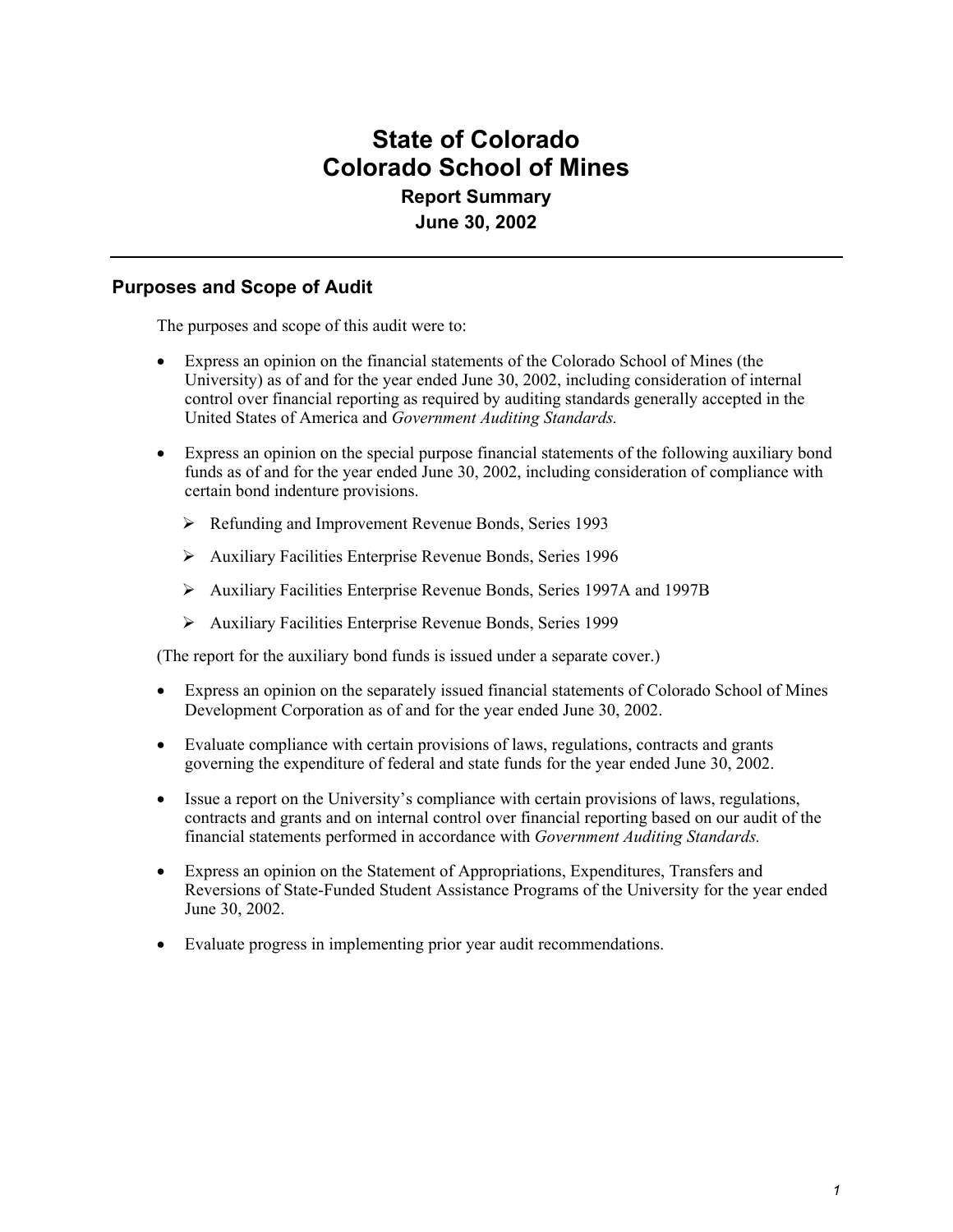## **State of Colorado Colorado School of Mines Report Summary (continued) June 30, 2002**

### **Summary of Major Audit Comments**

#### *Audit Findings and Financial Statement Audit Report Section*

The Auditor's Findings and Recommendations Section contains the following:

- There is diversity of opinion and practice regarding the classification of research and development and other federal, state and private grants as exchange and nonexchange transactions pursuant to GASB Statement No. 33 and classification of such grants as operating and nonoperating revenues in the Statement of Revenues, Expenses and Changes in Net Assets of Business-Type Activities pursuant to GASB Statement No. 34. We understand the University and the State will work to obtain clarification of these matters from the Governmental Accounting Standards Board.
- Federal regulations require that the University monitor subrecipients' compliance with federal rules, regulations and specific program requirements. The University did not maintain adequate documentation that it had met monitoring requirements.
- Federal regulations require that the University document the close-out of federal contracts. The University did not maintain adequate documentation of close-out procedures.
- The University calculates Pell grants based on schedules provided by the Federal Government. In our testing, we noted that one of the students was awarded the incorrect amount.
- The University is required to submit student change status to the lenders and guarantors of student loans. The transmissions made did not contain all of the required information to reflect current graduation status.
- The University has not had an arbitrage calculation performed on the 1993, 1996 and 1997 bond issues to determine if any tax liability exists and if any funds should be reimbursed to the Federal Government. Arbitrage calculations should be performed every fifth anniversary date of tax-exempt bond issues and upon final retirement.
- The University receives monies in other departments that are not initially processed through the cashier such as the Athletics and Special Programs and Continuing Education (SPACE) departments. The University does not have written policies and control procedures for monies received in other departments. In addition no reconciliation is performed between the amount remitted to the cashier and the department's records, the amount recorded in the general ledger or the amounts deposited in the bank. The University should develop written policies and control procedures at the department level and perform reconciliations as needed.
- The University currently enters equipment into its depreciation system in advance of the date the equipment is placed into service, overstating depreciation expense.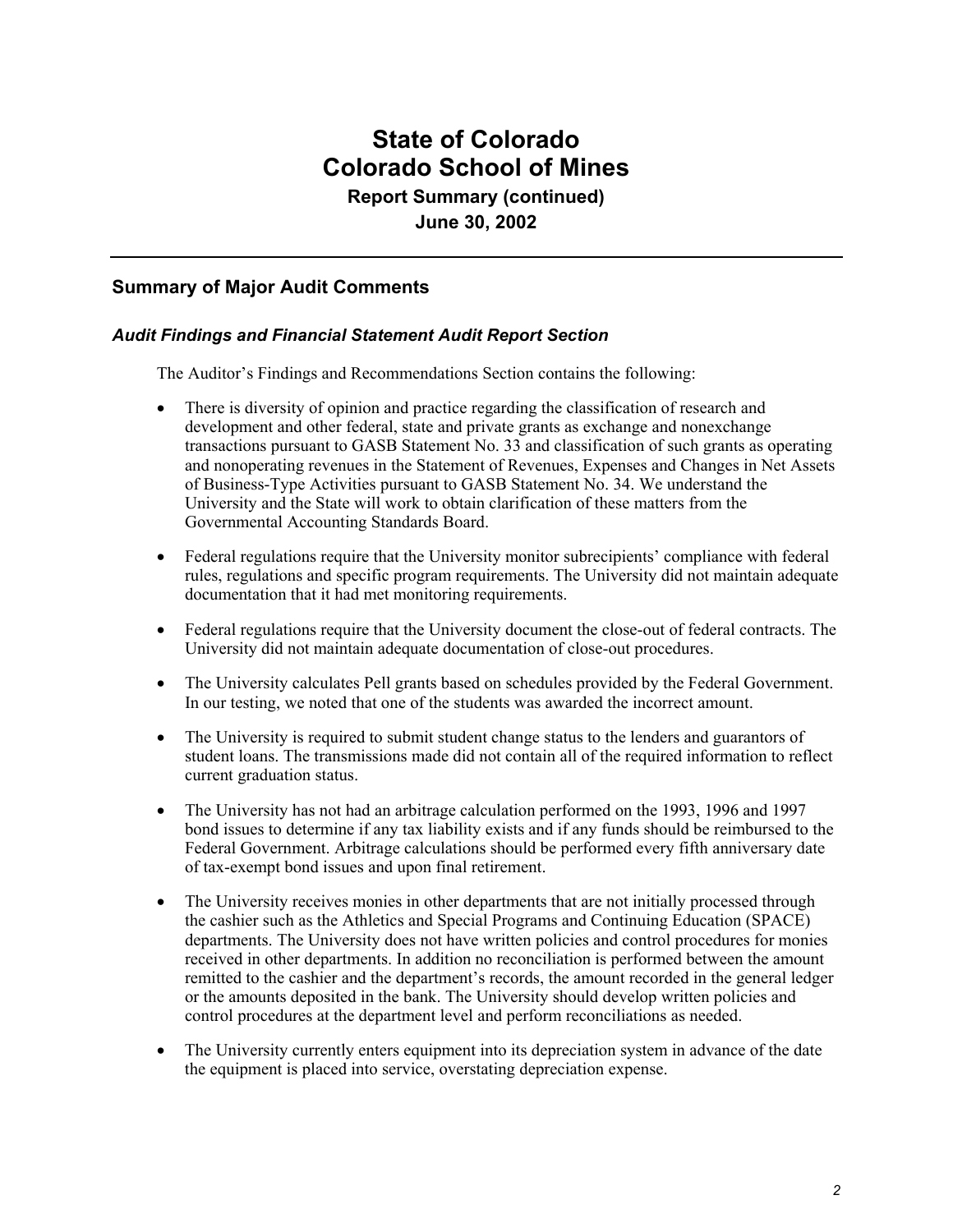## **State of Colorado Colorado School of Mines Report Summary (continued) June 30, 2002**

- The University currently has an accounting staff that performs all tasks related to accounts receivable including receiving cash receipts, adjusting the general ledger and reconciling the bank account to the cash receipts and the account receivable detail. The University should limit, to the extent possible, performance of incompatible duties by individuals in the University's accounting department.
- The accounting records of the University were not complete/accurate at the start of the audit. Several adjustments were made prior to finalizing including entries proposed by the University and by the auditors.

### **Summary of Progress in Implementing Prior Audit Recommendations**

The audit report for the year ended June 30, 2001, included five recommendations. The disposition of these 5 audit recommendations as of September 27, 2002, was as follows:

| <b>Status</b>                                           | <b>Number</b> |
|---------------------------------------------------------|---------------|
| Implemented<br>Partially Implemented<br>Not Implemented | 2             |
| Total                                                   |               |

### **Audit Opinions and Reports**

The independent accountants' reports included herein expressed unqualified opinions on the University's financial statements, special purpose financial statements of the University's auxiliary bond funds (under a separate cover), financial statements of Colorado School of Mines Development Corporation (under a separate cover) and the Statement of Appropriations, Expenditures, Transfers and Reversions of the State-Funded Student Assistance Programs as of and for the year ended June 30, 2002.

A reportable condition in internal controls over financial reporting was identified, which is not considered a material weakness.

No instances of noncompliance considered material to the financial statements were disclosed by the audit.

We did note certain areas in which the University could improve its internal controls and compliance procedures. These areas are discussed in the Auditor's Findings and Recommendations section of this report.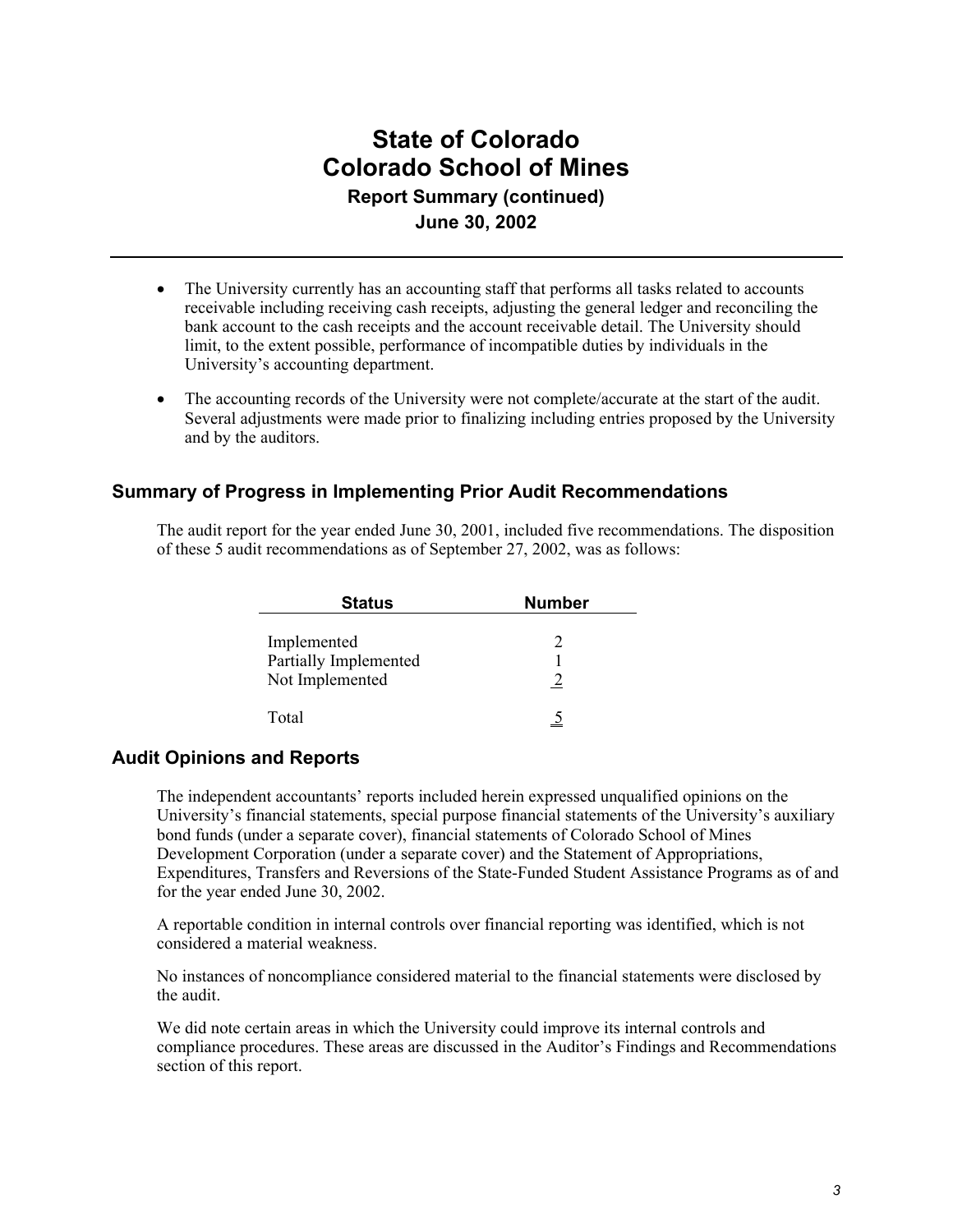## **State of Colorado Colorado School of Mines Report Summary (continued) June 30, 2002**

## **Significant Audit Adjustments**

Areas in which uncorrected misstatements were aggregated during the current engagement and pertaining to the latest period presented were determined by management to be immaterial, both individually and in the aggregate, to the financial statements as a whole include fringe rate allocations for grants, capital assets and classification of certain grants and contracts as operating or non-operating revenue. The effect of the uncorrected misstatements, had they been recorded, would have been to decrease net assets as of June 30, 2001 by \$737,200; decrease the change in net assets by \$801,000 for the year ended June 30, 2002, decrease current assets and non-current assets by \$274,000 and \$1,265,000, respectively, and to increase non-operating and decrease operating revenue by \$22,150,000.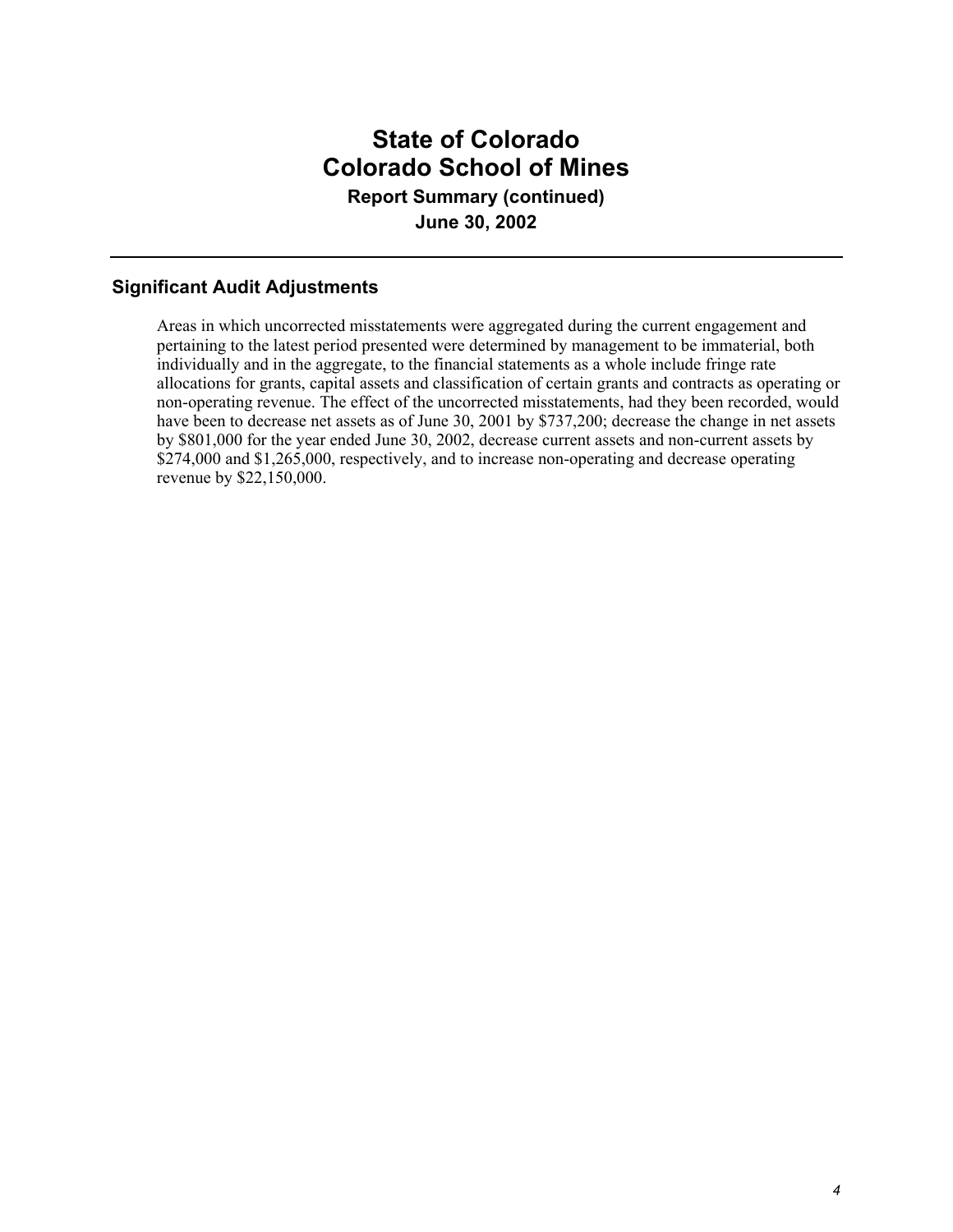# **State of Colorado Colorado School of Mines**

**Recommendation Locator**

## **June 30, 2002**

| <b>Recommendation</b><br><b>Number</b> | Page<br><b>Number</b> | <b>Recommendation</b><br><b>Summary</b>                                                    | <b>Response</b> | Implementation<br><b>Date</b> |
|----------------------------------------|-----------------------|--------------------------------------------------------------------------------------------|-----------------|-------------------------------|
| 1                                      | 9                     | Improve subrecipient monitoring.                                                           | Agree           | April 2003                    |
| $\overline{2}$                         | 10                    | Ensure that all grant close-out<br>procedures are properly<br>documented.                  | Agree           | January 2003                  |
| 3                                      | 11                    | Ensure that students who receive<br>Federal Pell grants are awarded the<br>proper amounts. | Agree           | March 2003                    |
| $\overline{4}$                         | 12                    | Ensure that transmissions to<br>NSLDS are complete and accurate.                           | Agree           | February 2003                 |
| 5                                      | 13                    | Perform bond arbitrage<br>calculations.                                                    | Agree           | April 2003                    |
| 6                                      | 14                    | Improve controls on cash receipts<br>by other departments.                                 | Agree           | April 2003                    |
| 7                                      | 15                    | Ensure reliability of capital assets<br>records.                                           | Agree           | May 2003                      |
| 8                                      | 16                    | Improve segregation of accounting<br>duties.                                               | Agree           | June 2003                     |
| 9                                      | 17                    | Improve accounting records quality.                                                        | Agree           | <b>June 2003</b>              |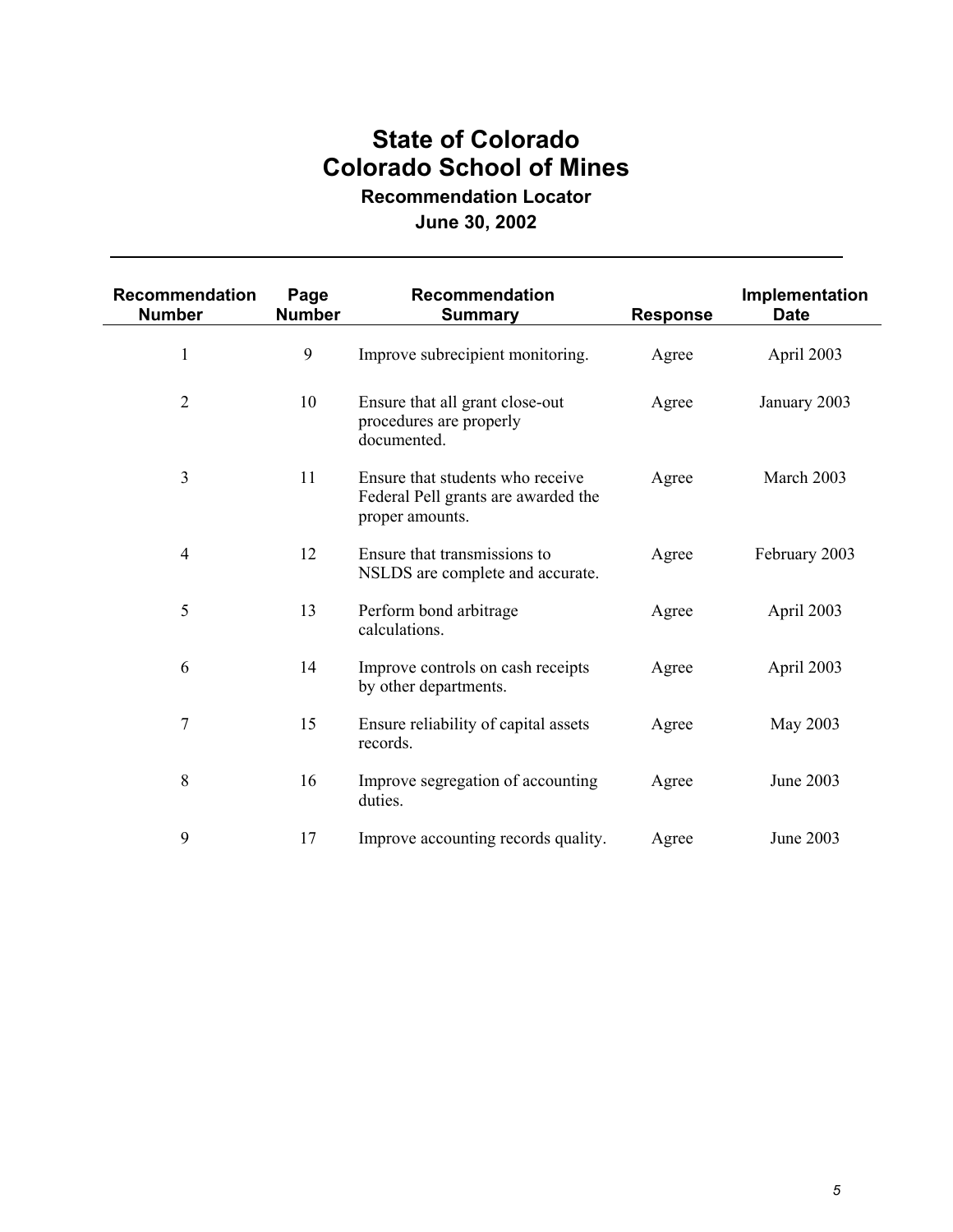## **State of Colorado Colorado School of Mines Description of the University June 30, 2002**

The Colorado School of Mines (the University) was founded on February 9, 1874. The University came under state control with statehood in 1876. The first diploma was granted in 1882. The authority under which the University operates is Article 40 of Title 23, C.R.S.

The Board of Trustees is the governing body of the University and is composed of seven members appointed by the Governor, with consent of the Senate, for four-year terms; and one nonvoting student member elected by the student body.

Financial support comes from student tuition and fees and from the State through an annual appropriation. Funds are augmented by government and privately sponsored research, private support from alumni, and support from industry and friends, through the Colorado School of Mines Foundation, Inc.

The primary emphasis of the Colorado School of Mines is engineering and science education and research. The full-time equivalent (FTE) for student enrollment, faculty and staff of the University has been as follows:

#### **Student FTE Enrollment**

|      | <b>Resident Student</b><br><b>FTE</b> | <b>Non-Resident</b><br><b>Student FTE</b> | <b>Total Student</b><br>FTE. |
|------|---------------------------------------|-------------------------------------------|------------------------------|
| 2000 | 2,344                                 | 933                                       | 3,277                        |
| 2001 | 2,251                                 | 864                                       | 3,115                        |
| 2002 | 2,357                                 | 858                                       | 3,215                        |

#### **Faculty and Staff FTE**

|             | <b>Faculty FTE</b> | <b>Staff FTE</b> | <b>Total Faculty</b><br>and Staff FTE |
|-------------|--------------------|------------------|---------------------------------------|
| <b>2000</b> | 215                | 386              | 601                                   |
| 2001        | 211                | 356              | 567                                   |
| 2002        | 227                | 362              | 589                                   |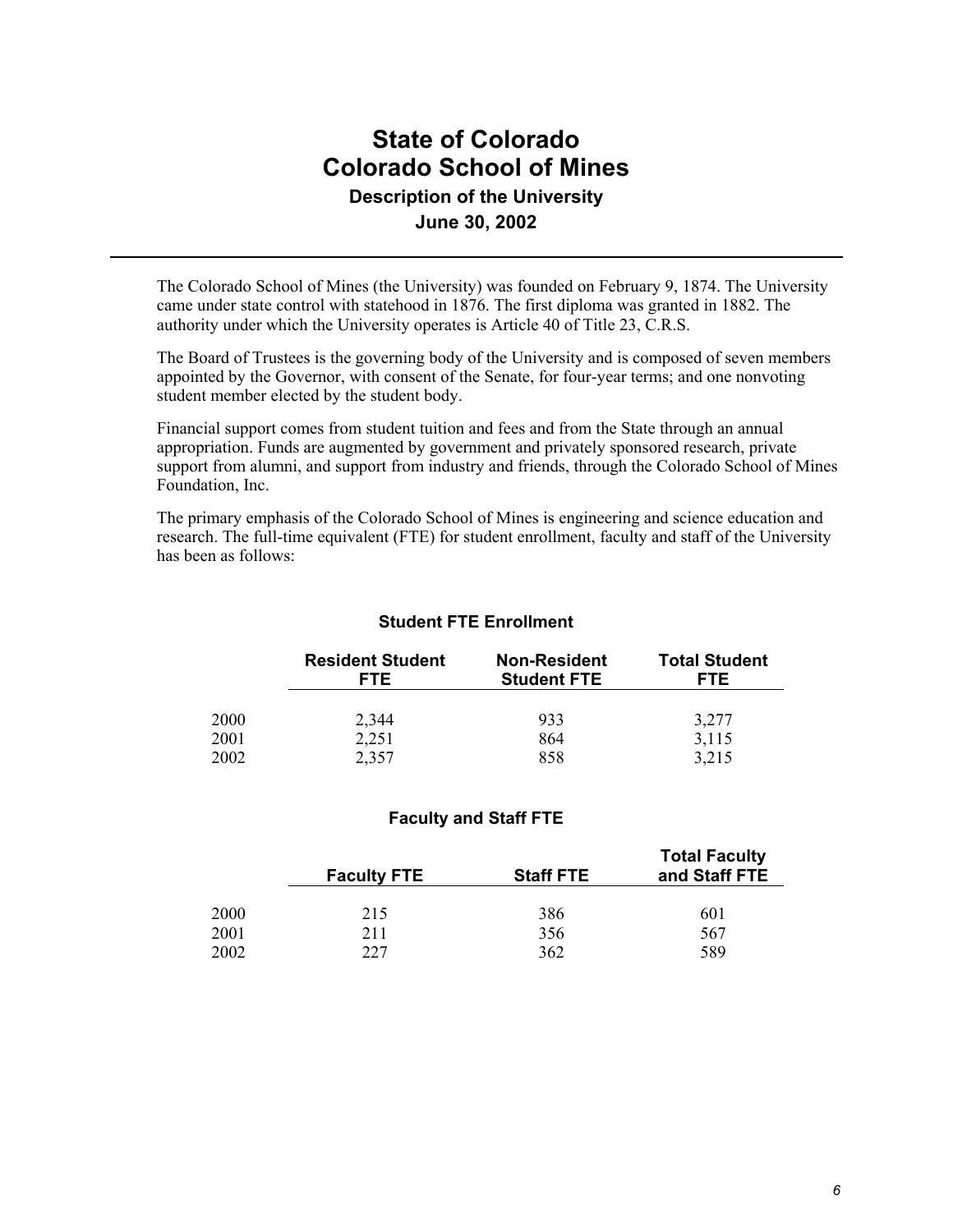# **State of Colorado Colorado School of Mines**

**Auditor's Findings and Recommendations**

**June 30, 2002**

### **Obtain Clarification the Classification of Research and Development and Other Grants**

There is diversity of opinion and practice regarding the classification of research and development (R&D) and other federal, state and private grants as exchange and nonexchange transactions pursuant to Governmental Accounting Standards Board (GASB) Statement No. 33. A similar diversity of opinion and practice exists regarding classification of such grants as operating and nonoperating revenues in the Statement of Revenues, Expenses and Changes in Net Assets (SRECNA) of Business-Type Activities, such as the University, pursuant to GASB Statement No. 34.

The University classified all R&D grants as exchange transactions and reflected them as operating revenue in its SRECNA for the year ended June 30, 2002. Such grants aggregated approximately \$24,700,000. Under BKD's understanding of the provisions of GASB Statement Nos. 33 and 34, approximately \$22,150,000 of these grants should have been classified as nonexchange transactions and reflected as nonoperating revenue in the University's SRECNA. While this reporting has no effect on the change in net assets, it does impact the classification of revenue and the magnitude of the operating income or loss reported for the period.

It is our understanding that the University, the State Controller and the State Auditor will, in conjunction with other affected Departments and Universities within the state, work to obtain clarification of these matters from the GASB so the State can ensure that revenues are properly classified and reported in the future.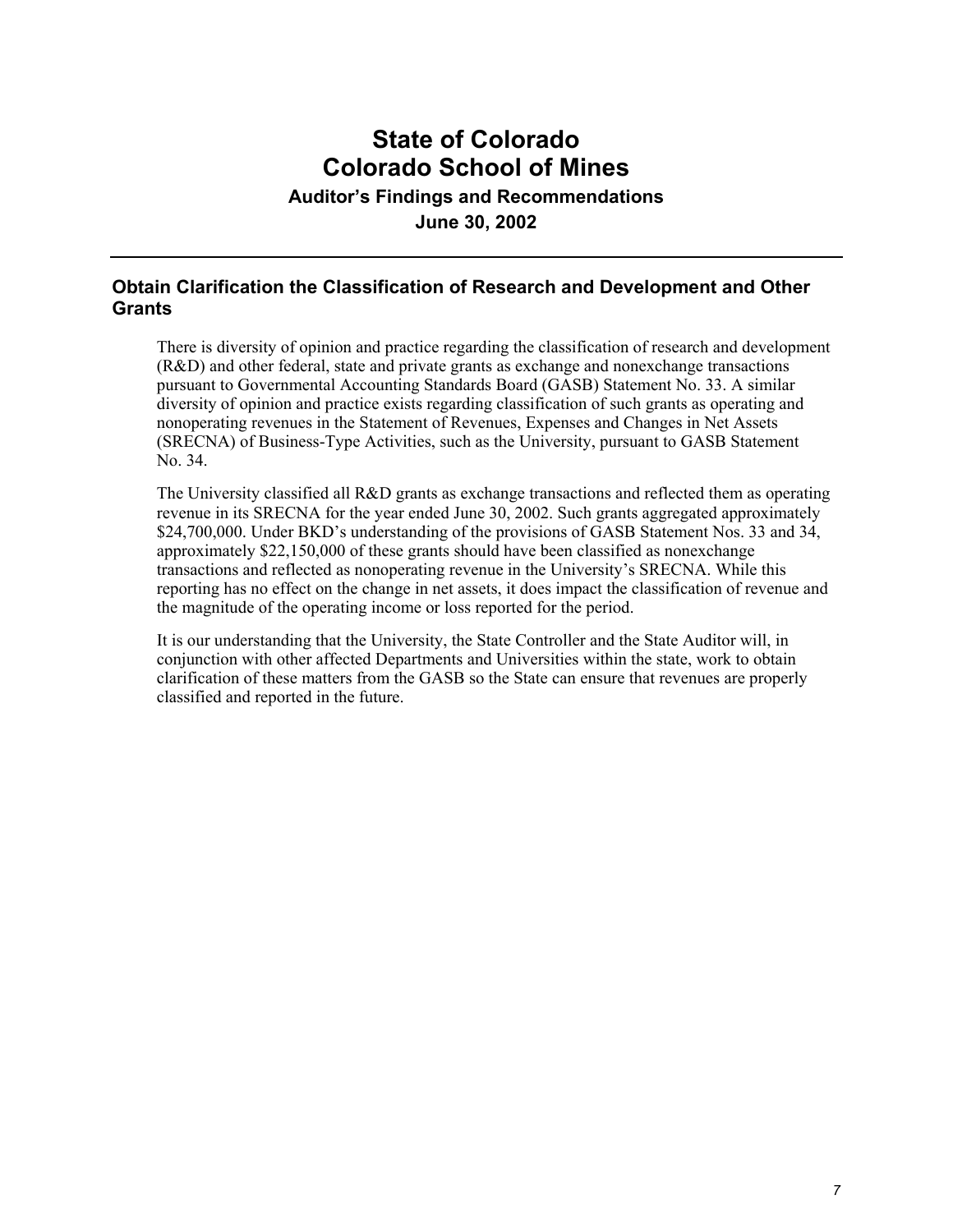## **State of Colorado Colorado School of Mines Auditor's Findings and Recommendations (continued) June 30, 2002**

#### **Receipt and Use of Federal Funds**

The Colorado School of Mines (the University) participates in numerous federal grant programs throughout the year. These grants are largely for research and development programs within the University and for student financial aid. Research and development and student financial aid were tested as major programs under the *Office of Management and Budget (OMB) Circular A-133* for the year ended June 30, 2002. During the year the University had expenditures under these federal grants of \$14.8 million. Our testing noted instances of noncompliance with the requirements of federal grants or OMB Circular A-133 as follows in recommendations 2 through 5:

#### *Improve Subrecipient Monitoring*

In the fiscal year ending June 30, 2002 the University reported on its Schedule of Federal Assistance funds passed through to subrecipients of \$2,850,048 in eight programs.

The requirements set forth in the OMB Circular A-133 provide that pass-through entities (in this case the University) obtain reasonable assurance that federal award information and compliance requirements are identified to subrecipients, subrecipient activities are monitored, subrecipient audit findings are resolved and the impact of any subrecipient noncompliance on the pass-through entity is evaluated. Also, the pass-through entity should perform procedures to provide reasonable assurance that the subrecipient obtains required audits and takes appropriate corrective action on audit findings. During our testing of research and development grants we found that the University did not adequately document information about its subrecipient monitoring.

The University designates a principal investigator for each grant, usually a university professor. This investigator is responsible for approving all expenditures submitted by subrecipients and for supervision of the subrecipient. While proper supervision may be occurring, the University did not have documentation to support the monitoring process. Without the documentation, it is not possible to determine if all federal requirements had been met.

The University should maintain a database that lists all subrecipients. The database should document that the subrecipients have received an OMB Circular A-133 audit and are aware of the guidelines of this regulation. University personnel should then document their review of the audit and respond to any reported findings and questioned costs. If the University does not receive an A-133 audit from the subrecipient a certification letter should be sent to the subrecipient. The subtitles on the certification letter should include the following: 1) audit not complete 2) audit complete/no findings 3) audit complete/related findings or 4) not subject to audit. The database should also track any other communication or monitoring of the subrecipient by the principal investigator. If a certification letter or A-133 audit is not received the subrecipient should be considered not in compliance. If a subrecipient is not in compliance the principal investigator should be notified. The principal investigator should inform the subrecipients that payments will be withheld until they are in compliance with the regulations.

This recommendation was made in the prior two years audit and has not been corrected.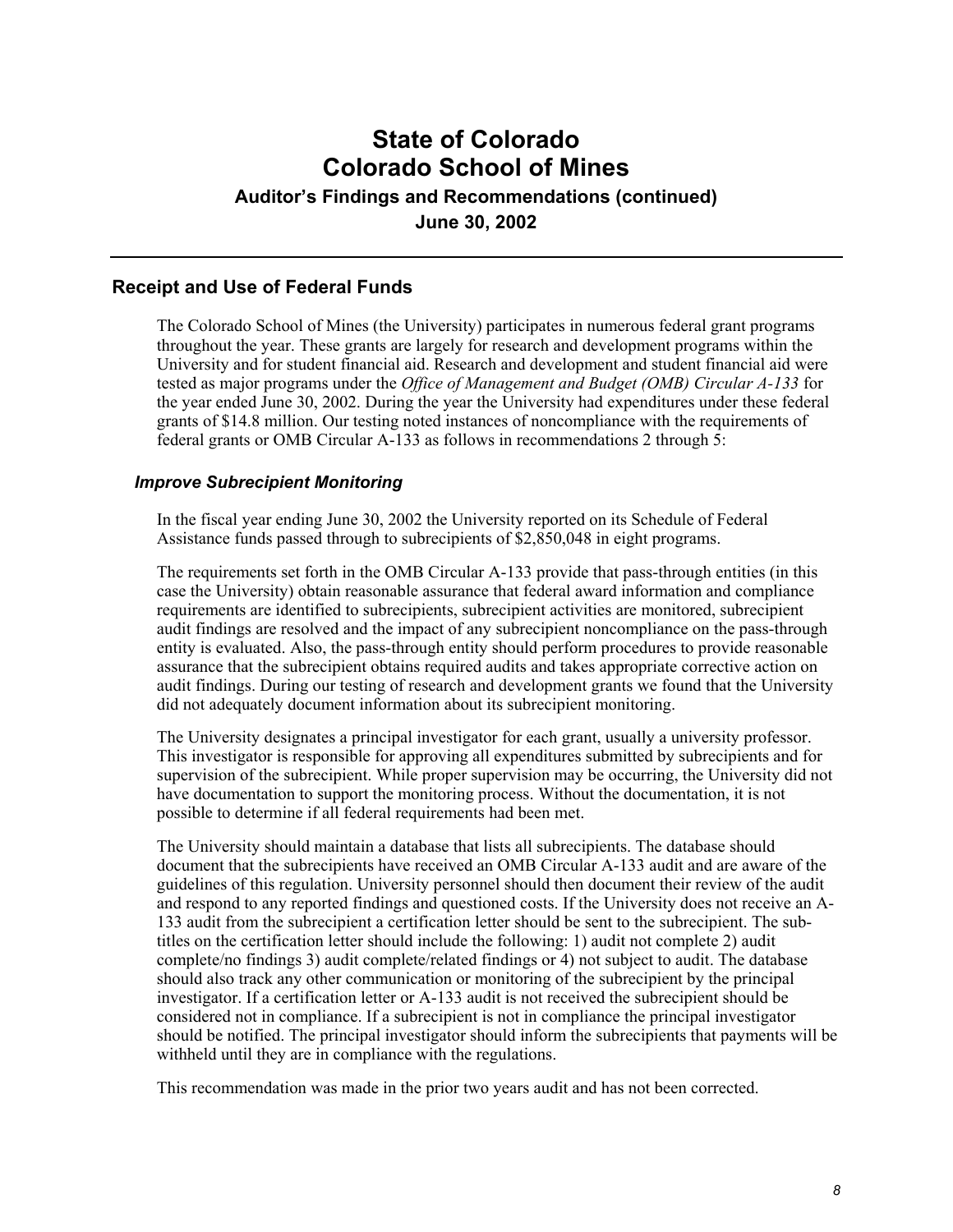# **State of Colorado Colorado School of Mines**

**Auditor's Findings and Recommendations (continued)**

**June 30, 2002**

#### **Recommendation No. 1**

The University should develop subrecipient monitoring documentation policies and procedures to help ensure that subrecipient files are properly maintained and provide documentation for the monitoring that has occurred.

### **Colorado School of Mines Response**

The University agrees.

The University continued to strengthen this area within the past twelve months. A database was created to track all subrecipients; however, the procedure to certify compliance concerning the recipient's completion of an A-133 audit has not yet been implemented. This will be implemented in the current fiscal year.

Implementation Date: April 2003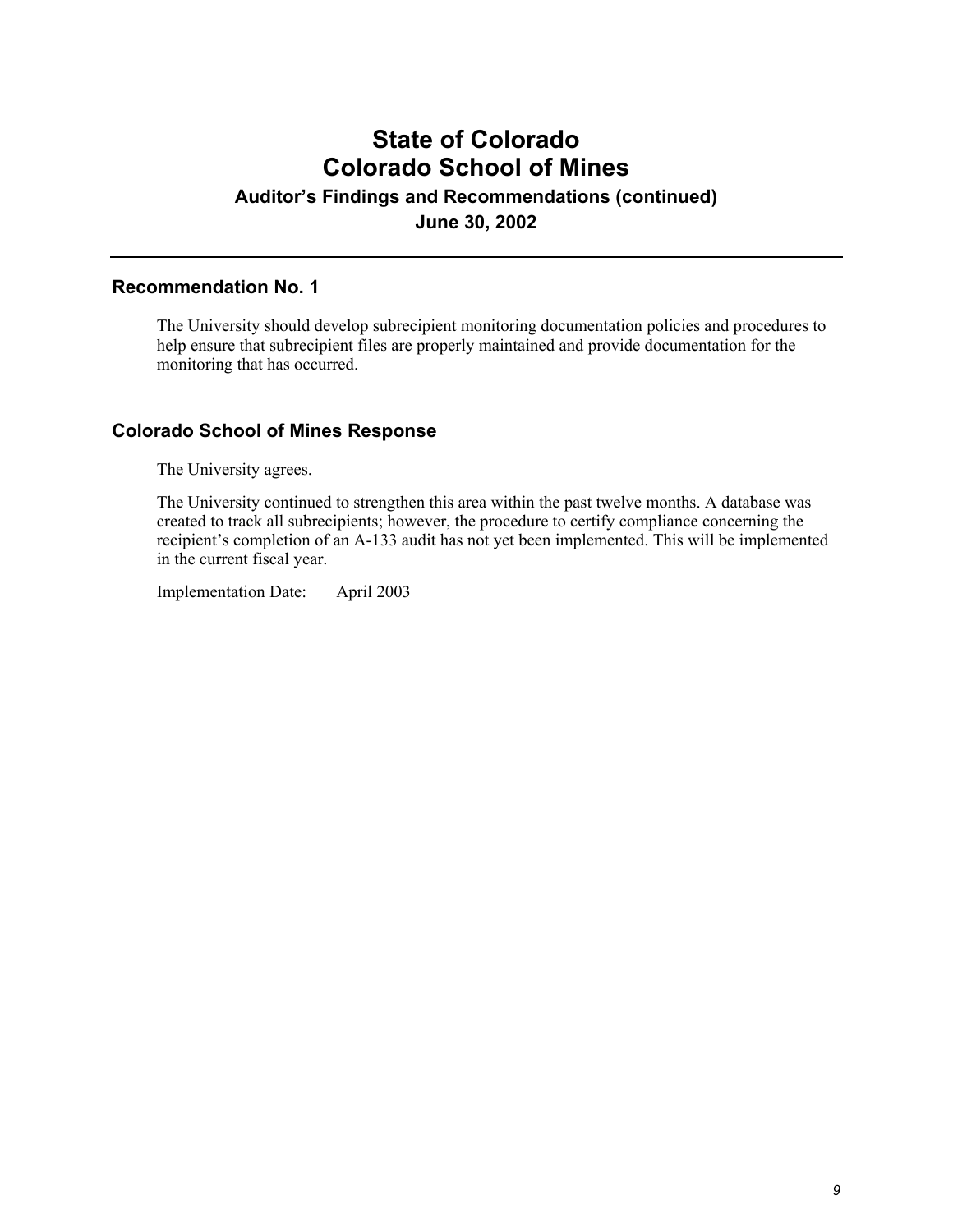## **State of Colorado Colorado School of Mines Auditor's Findings and Recommendations (continued)**

**June 30, 2002**

### **Proper Close-out Procedures**

During the year ended June 30, 2002, the University completed approximately 100 projects for which it received federal research and development grants. To ensure compliance with applicable laws, regulations and provisions of each grant, the University documents "close-out" procedures for each project completed. Documentation of close-out procedures includes contractual and financial status checklists and conversation logs between the department receiving the grant and the grantor. Close-out procedures are in place to ensure that additional expenses are not charged to the project after it has been completed. In our testing, 1 of the 21 closed projects tested lacked documentation of close-out procedures due to an oversight in the grant department. While we did not observe improper expenditures in this grant, there is risk to the University when the policies aren't followed.

### **Recommendation No. 2**

The University should follow the policies and procedures to help ensure close-out procedures are documented for each project completed to prevent erroneous expenses being charged to these projects and ensure compliance with applicable laws and regulations.

#### **Colorado School of Mines Response**

The University agrees.

There is a documented process and procedure in place to close-out each project. The audit identified an error in one phase of the close-out database. This technical error was corrected during the current fiscal year. An additional procedure was also added to identify all closed-out projects on the financial system and the close-out database.

Implementation Date: January 2003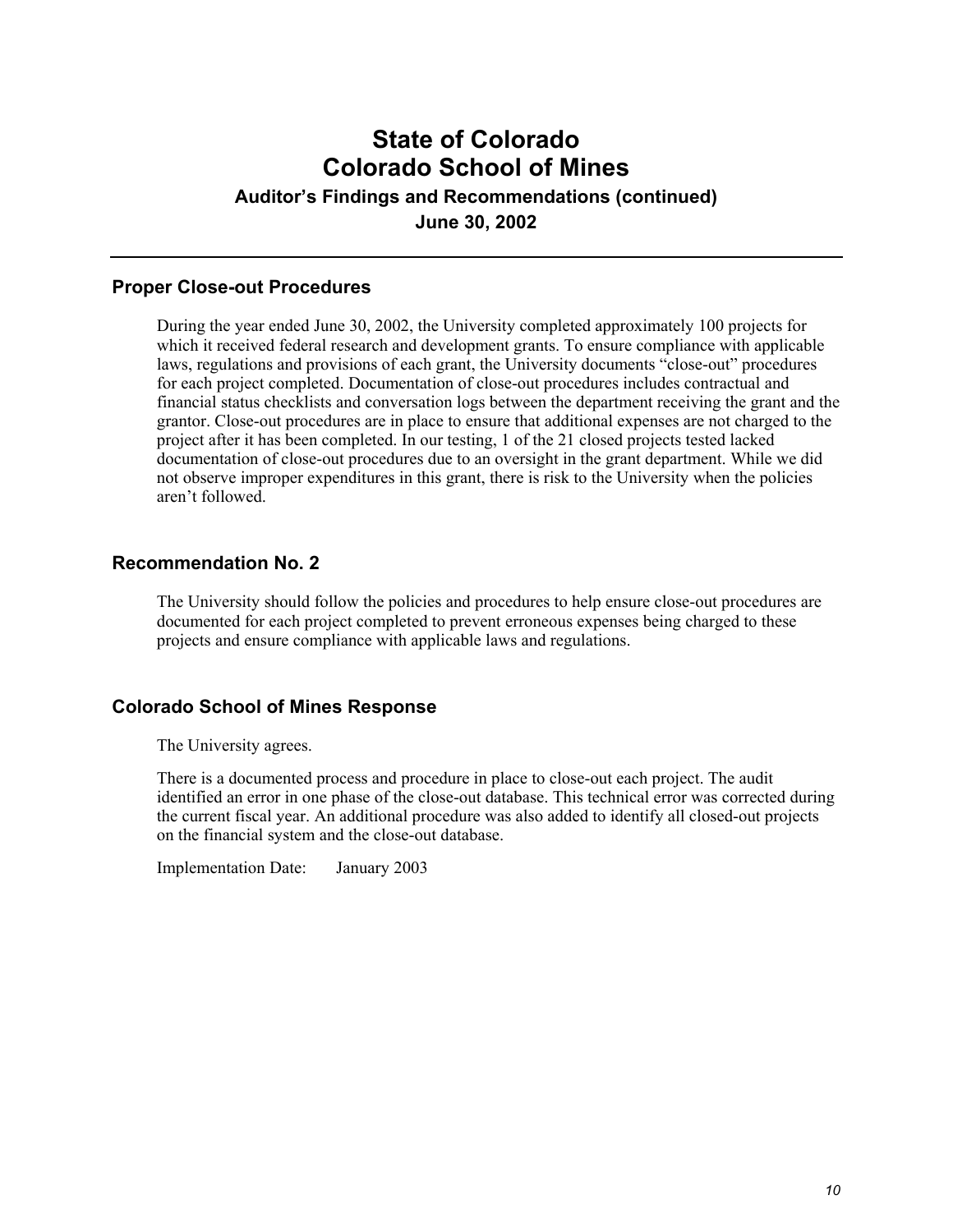## **State of Colorado Colorado School of Mines Auditor's Findings and Recommendations (continued)**

**June 30, 2002**

### **Calculating Pell Grant Amounts**

The University has 411 students who received approximately \$955,446 in grants under the Federal Pell Grant Program. Under the Federal Pell Grant Program, amounts are awarded to students based on the students' expected family contribution, expected cost of attendance and enrollment status. The University calculates amounts to be awarded to students using the "Regular Payment Schedule for Determining Scheduled Awards" provided annually by the federal government. In our testing, 1 of the 30 students tested was awarded an incorrect amount of \$125 and should have been awarded \$2,900. The students Pell Grant was calculated based on part-time in school status rather than fulltime.

### **Recommendation No. 3**

The University should develop a process for reviewing financial aid awards to ensure that Pell Grants are awarded in the correct amount.

### **Colorado School of Mines Response**

The University agrees.

The University has policies and procedures in place for calculating the correct financial aid awards. The procedures will be reviewed for an opportunity to strengthen them. When the error was discovered, it was corrected and the amount was properly remitted to the student.

Implementation Date: March 2003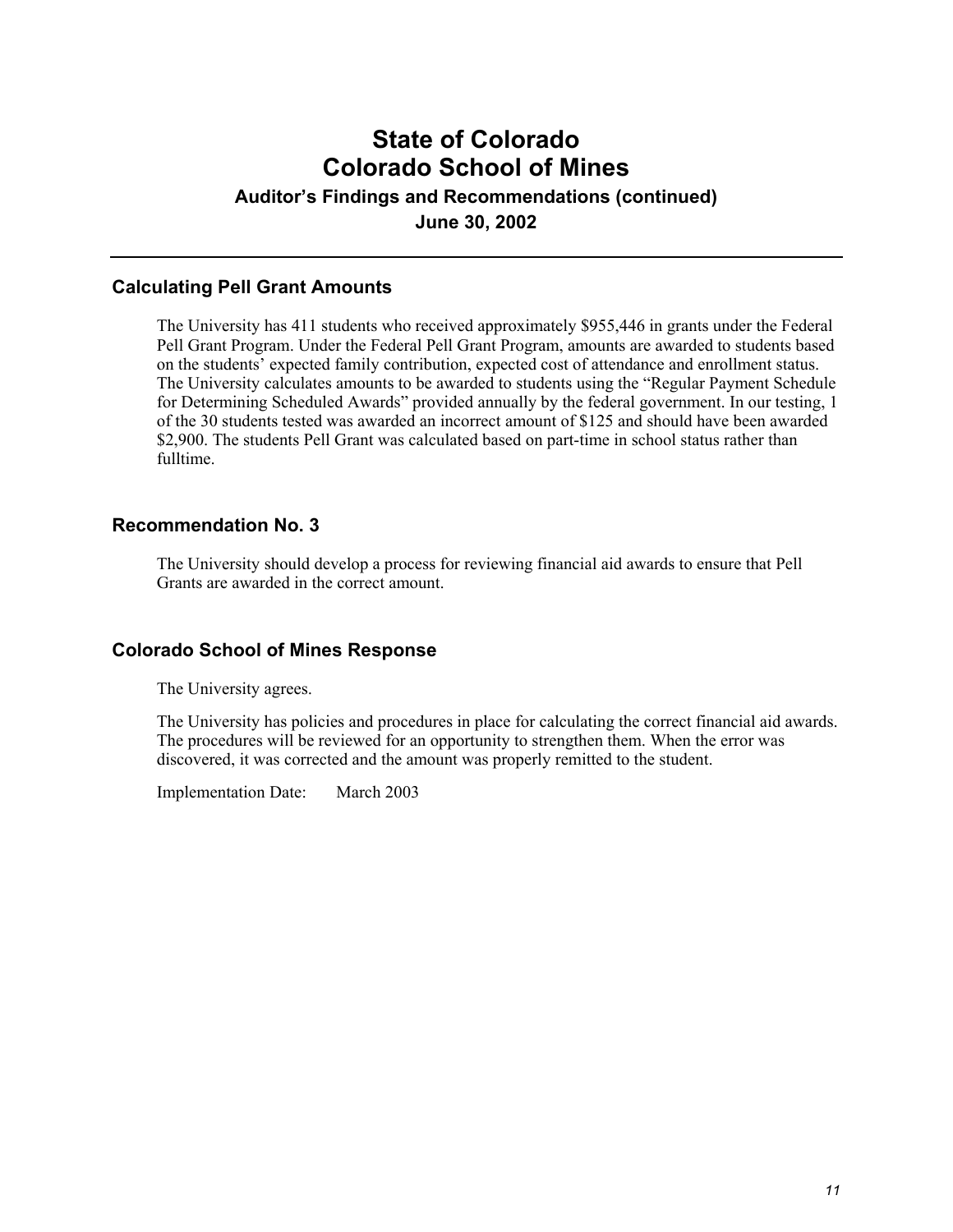## **State of Colorado Colorado School of Mines**

**Auditor's Findings and Recommendations (continued)**

**June 30, 2002**

### **Transmissions to the National Student Loan Data System**

The University has 1,724 students who received approximately \$7,455,056 in loans under the Federal Family Education Loan (FFEL) program. Under the FFEL program, the University is required to communicate to lenders and guarantors changes in student status when students graduate, withdraw or drop out. The University performs the required communication through the National Student Loan Data System (NSLDS). The University transmits all required information to NSLDS which makes available the information to lenders and guarantors. The transmission to NSLDS for spring graduates did not include final grades for the spring semester; as a result graduation dates were not included for students that graduated in May 2002. This was due to the transmission being sent to NSLDS prior to the final grades being entered into the system. The University did retransmit the information once the problem was detected. This is a violation of the provisions of the FFEL program. As a result of NSLDS not receiving this information, and therefore the lenders not receiving graduation dates, students that graduated would not have gone into repayment status on their loans at the correct time. The University should determine the cause of the missing information and develop a report review system to ensure all required fields are communicated in the future.

#### **Recommendation No. 4**

The University should develop policies and procedures to help ensure that all communications with NSLDS are complete, accurate and timely.

### **Colorado School of Mines Response**

The University agrees.

Colorado School of Mines is required to transmit data three times per semester to the NSLDS. NSLDS publishes requirements and due dates for submittal of information. Due to an internal process error, the transmittal cited was submitted earlier than the due date. Controls are now in place to ensure that the school does not submit the report early nor without all of the required information.

Implementation Date: February 2003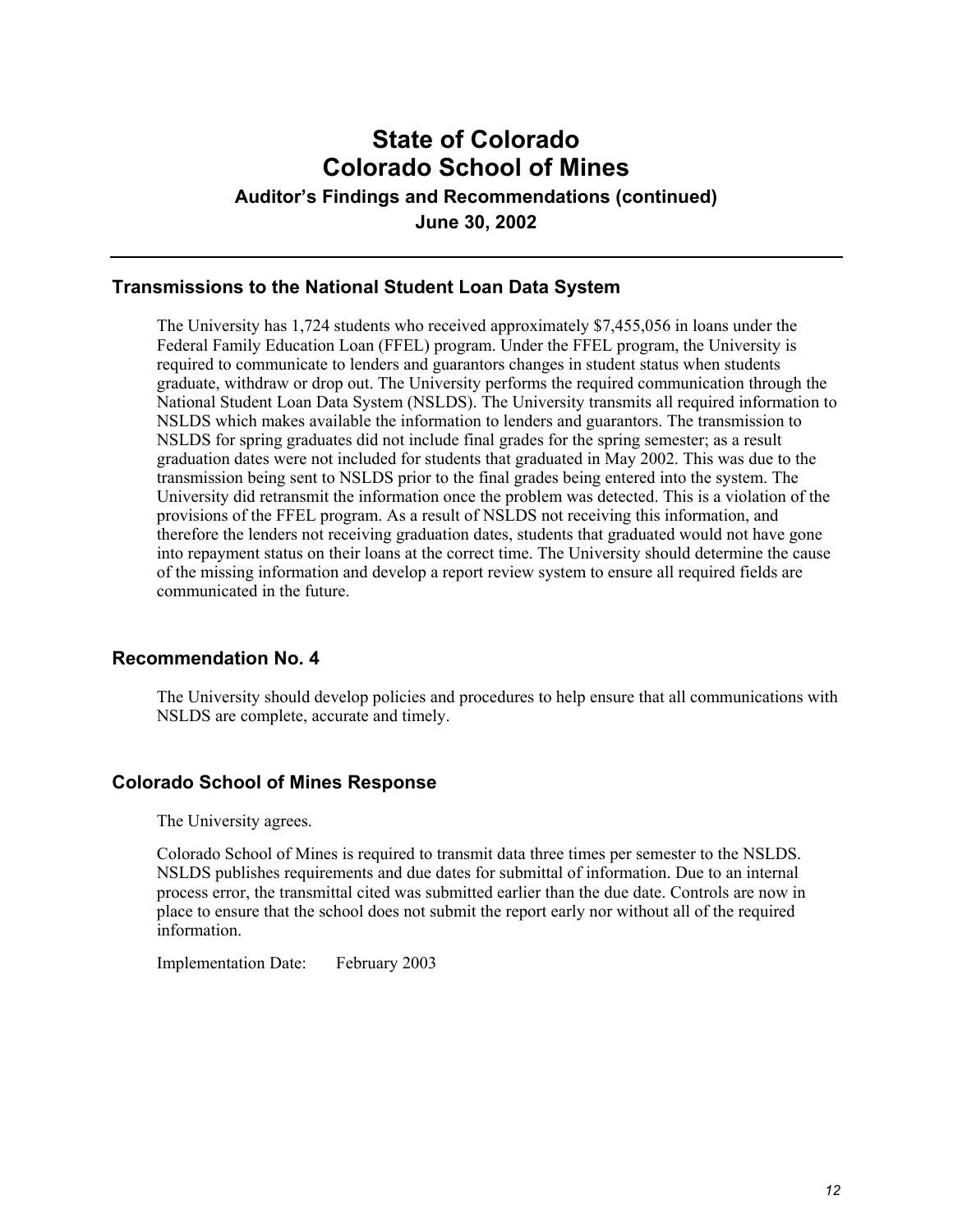## **State of Colorado Colorado School of Mines Auditor's Findings and Recommendations (continued) June 30, 2002**

#### **Bond Arbitrage Calculation**

The University has not had an arbitrage calculation performed for outstanding bond issues. Arbitrage calculations are required to be performed every fifth anniversary date of tax-exempt bond issues and upon final retirement. The Internal Revenue Code limits the amount of interest that can be earned on funds established with proceeds of tax-exempt bonds. The amount of investment earnings on these funds cannot exceed the interest rate of the bonds. If investment earnings exceed the interest paid on the bonds, positive arbitrage is potentially created. Any positive arbitrage may be required to be refunded to the Federal Government. Failure to comply with the arbitrage rules could result in penalties, interest, and the loss of tax-exempt status. The fifth anniversary of the University's Series 1993, 1996 and 1997 Revenue Bonds occurred in 1998, 2001 and 2002, respectively. Additionally, other bond issues of the University will face five-year anniversary dates in the next several years as shown below:

| <b>Bond Issue</b> | 5 Year Anniversary |  |  |  |
|-------------------|--------------------|--|--|--|
|                   |                    |  |  |  |
| Series 1999       | 2004               |  |  |  |
| Series 2001       | 2006               |  |  |  |

This recommendation was made in the prior year audit and has not been corrected.

#### **Recommendation No. 5**

The University should have an arbitrage calculation performed on the 1993, 1996 and 1997 bond issues to determine if any tax liability exists and reimburse any amounts due to the Federal Government. In addition, arrangements should be made for future calculations upon meeting the anniversary dates noted above.

#### **Colorado School of Mines Response**

The University agrees.

Within the next 30 days, the University's Controller will engage an outside firm to perform the calculations.

Implementation Date: April 2003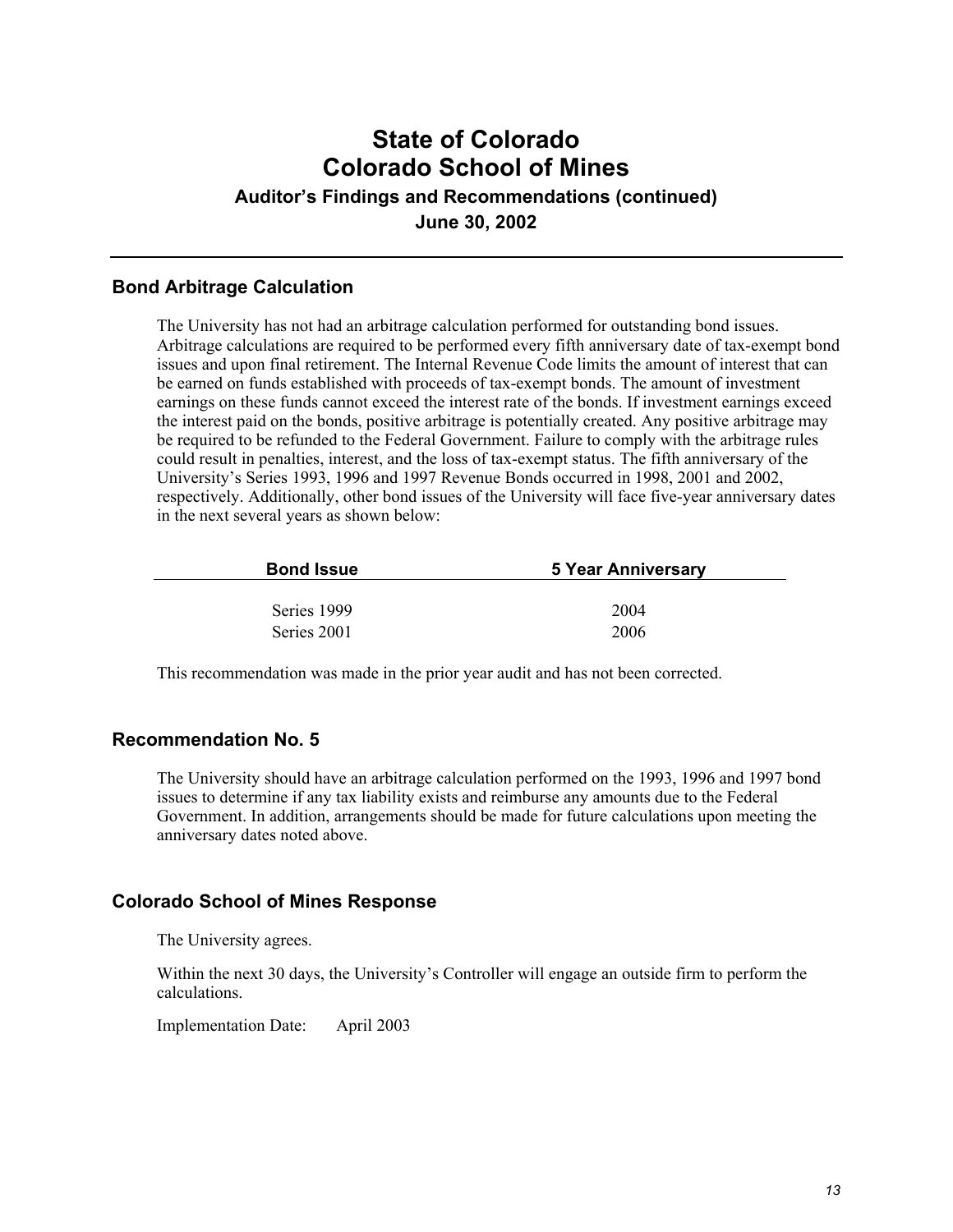# **State of Colorado Colorado School of Mines**

**Auditor's Findings and Recommendations (continued)**

**June 30, 2002**

### **Controls on Cash Receipts by Other Departments**

The University received approximately \$2,017,000 in other departments that are not initially processed through the cashier such as Athletics and Special Programs and Continuing Education (SPACE) departments. These departments are responsible for establishing internal controls and reconciliation processes for any monies received. All cash receipts are required to be remitted to the cashier the next workday for deposit. The University does not have written policies and control procedures for monies received at the department level. In addition no reconciliation is performed by the Accounting Department between the amount remitted to the cashier and the department's records, the amount recorded in the general ledger or the amounts deposited in the bank. The lack of internal controls over cash receipts creates a risk that errors and irregularities will go undetected and that assets are not adequately safeguarded. The University should develop written policies and control procedures at the accounting department level and perform reconciliations as needed.

This recommendation was made in the prior year audit and has not been corrected.

### **Recommendation No. 6**

The University should develop written policies and control procedures for monies received in other departments. The University should also develop a reconciliation process between the Accounting Department and the other departments to ensure all funds received by the departments are deposited timely and properly recorded in the general ledger.

#### **Colorado School of Mines Response**

The University agrees.

Within the next 30 days, the new Colorado School of Mines Controller will oversee the development of proper methods and procedures for departmental collection and resultant account reconciliation.

Implementation Date: April 2003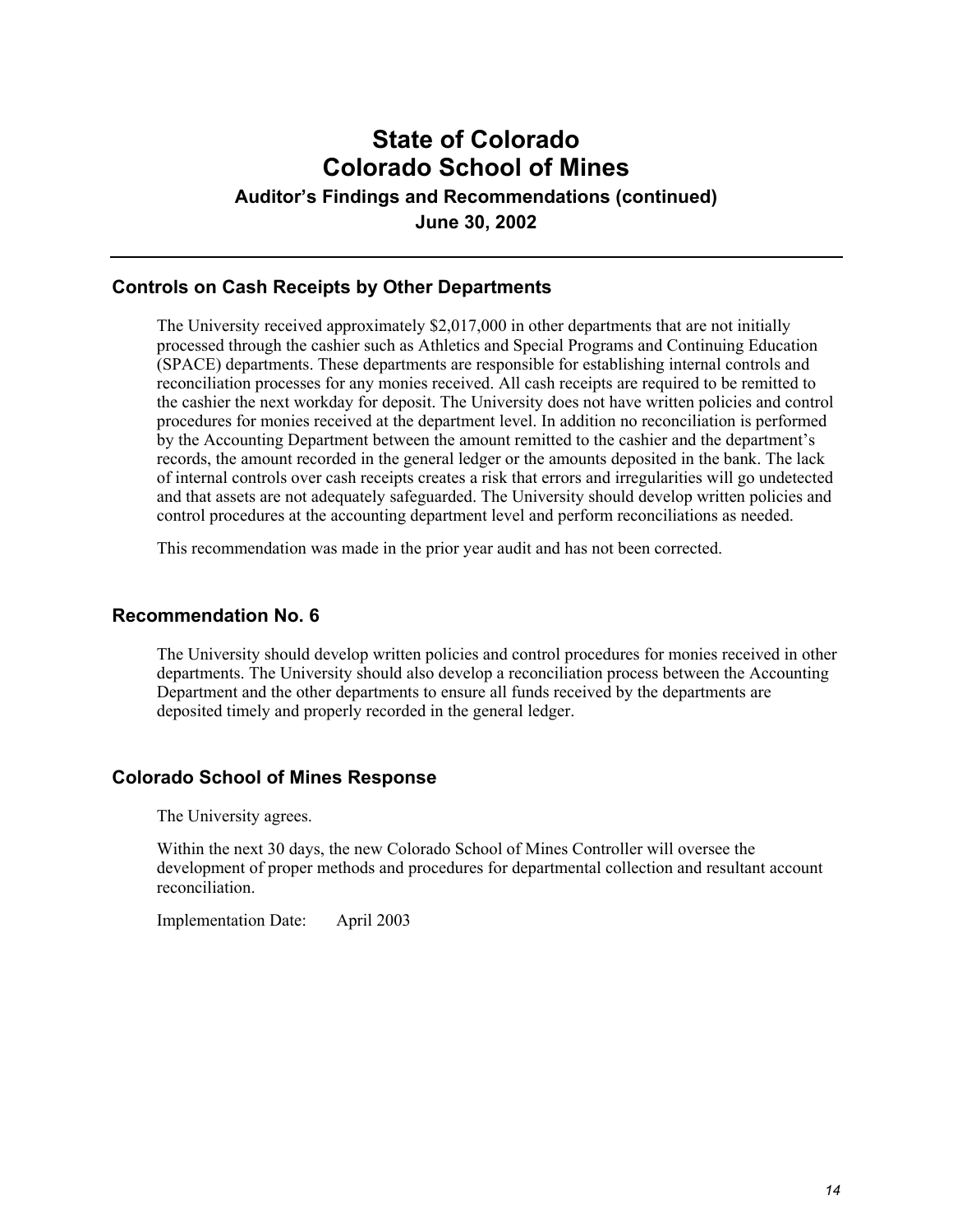# **State of Colorado Colorado School of Mines**

**Auditor's Findings and Recommendations (continued)**

**June 30, 2002**

### **Ensuring Reliability of Capital Assets Records**

The University currently enters equipment into its depreciation system in advance of the date the equipment is placed into service. As a result of entering these items into the depreciation system prior to the date placed into service, excess depreciation expense has been recorded in the general ledger. The University should recognize depreciation on capital assets from the date the asset is placed into service. We have estimated using an average depreciable life of 5 years and using the assumption that these assets are depreciated on average one year in advance of the date placed into service, that approximately \$149,000 of excess depreciation expense has been recognized during fiscal year 2002.

In testing the proper capitalization of construction in progress, it was noted that the University does not transfer construction in progress to its depreciable capital assets records timely upon completion of the asset. Currently, a residence hall that was completed and ready in July 2000 has not been recorded as a depreciable asset and thus no depreciation expense has been recorded. We have estimated using an average depreciable life of 40 years that approximately \$493,938 in depreciation expense should have been recognized during fiscal year 2002 and approximately \$617,423 should have been recorded as accumulated depreciation as of June 30, 2002.

### **Recommendation No. 7**

The University should recognize depreciation on capital assets from the date the asset is placed into service. In addition, the University should periodically take a physical inventory of equipment and remove items no longer owned by the University from its capital assets records.

### **Colorado School of Mines Response**

The University agrees.

Accounting and tracking of construction expenditures for all projects has been assumed by Finance and Operations. This process change should ensure the proper recording of the in-service date for all construction projects.

Implementation Date: May 2003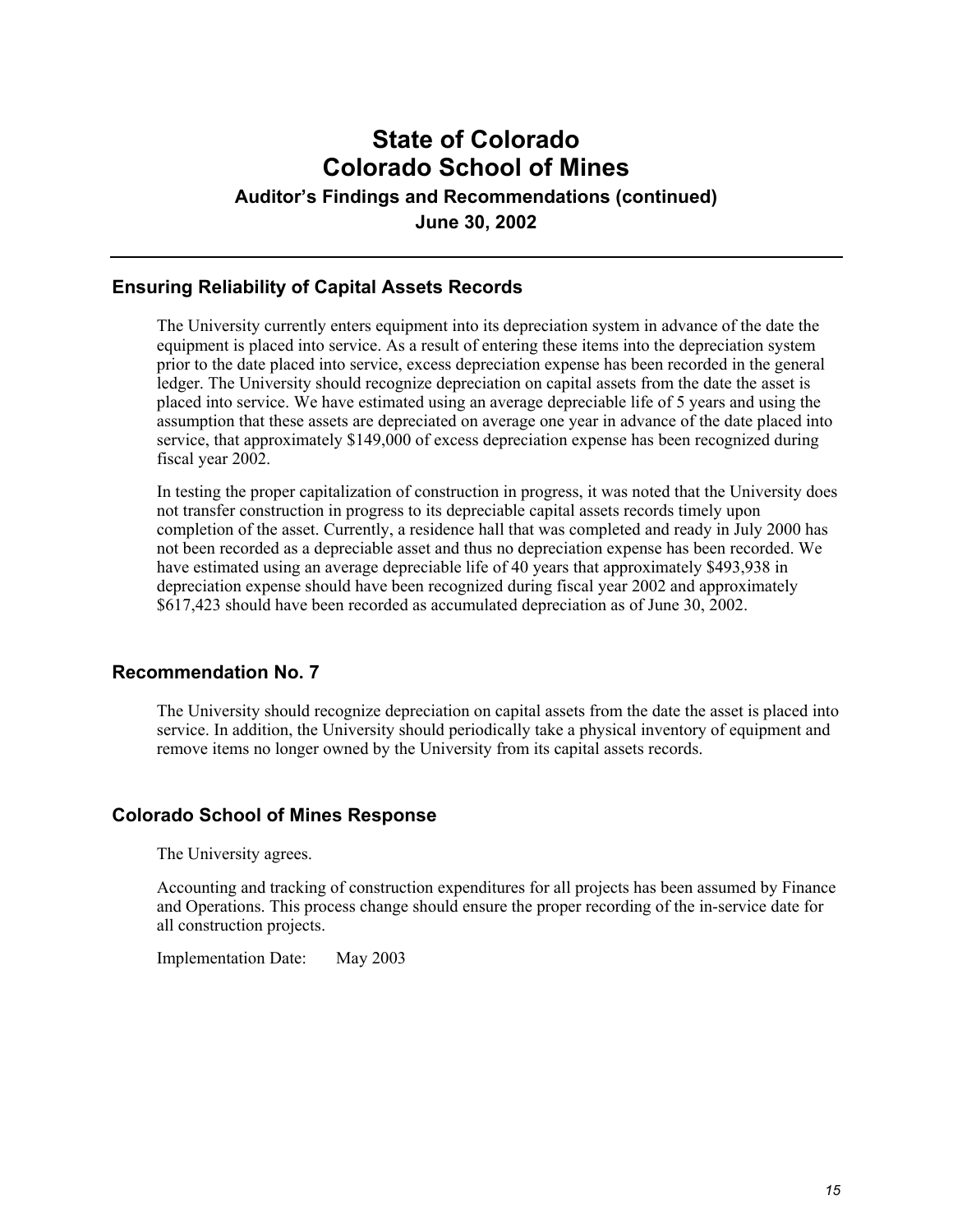## **State of Colorado Colorado School of Mines Auditor's Findings and Recommendations (continued) June 30, 2002**

#### **Segregation of Duties**

Segregation of accounting duties is an essential element of effective internal control, involving the separation of custody of assets from related recording of transactions. We have identified one accounting department employee that can perform duties relating to custody of assets, recording of transactions and reconciling the transactions. This employee can receive cash payments when the regular cashiers are not available, adjust student accounts, reconcile student accounts receivable detail with the general ledger balances and reconcile the cash receipts to the bank account. These duties should be separated so that the custody of assets (i.e. receiving cash) is separated from the recording and monitoring functions in order to decrease the risk of errors and irregularities.

#### **Recommendation No. 8**

The University should limit, to the extent possible, performance of incompatible duties by individuals within the University's accounting department. The position that collects the cash receipts should not have access to change the student accounts or reconcile the accounts.

#### **Colorado School of Mines Response**

The University agrees.

Due to the limited number of professional accountants within Fiscal Services, optimal separation of duties is sometimes difficult to achieve. An additional accountant is being hired in 2003. At that time, the University will perform a review of the functions within Fiscal Services and will realign some management duties to ensure a greater separation of duties.

Implementation Date: June 2003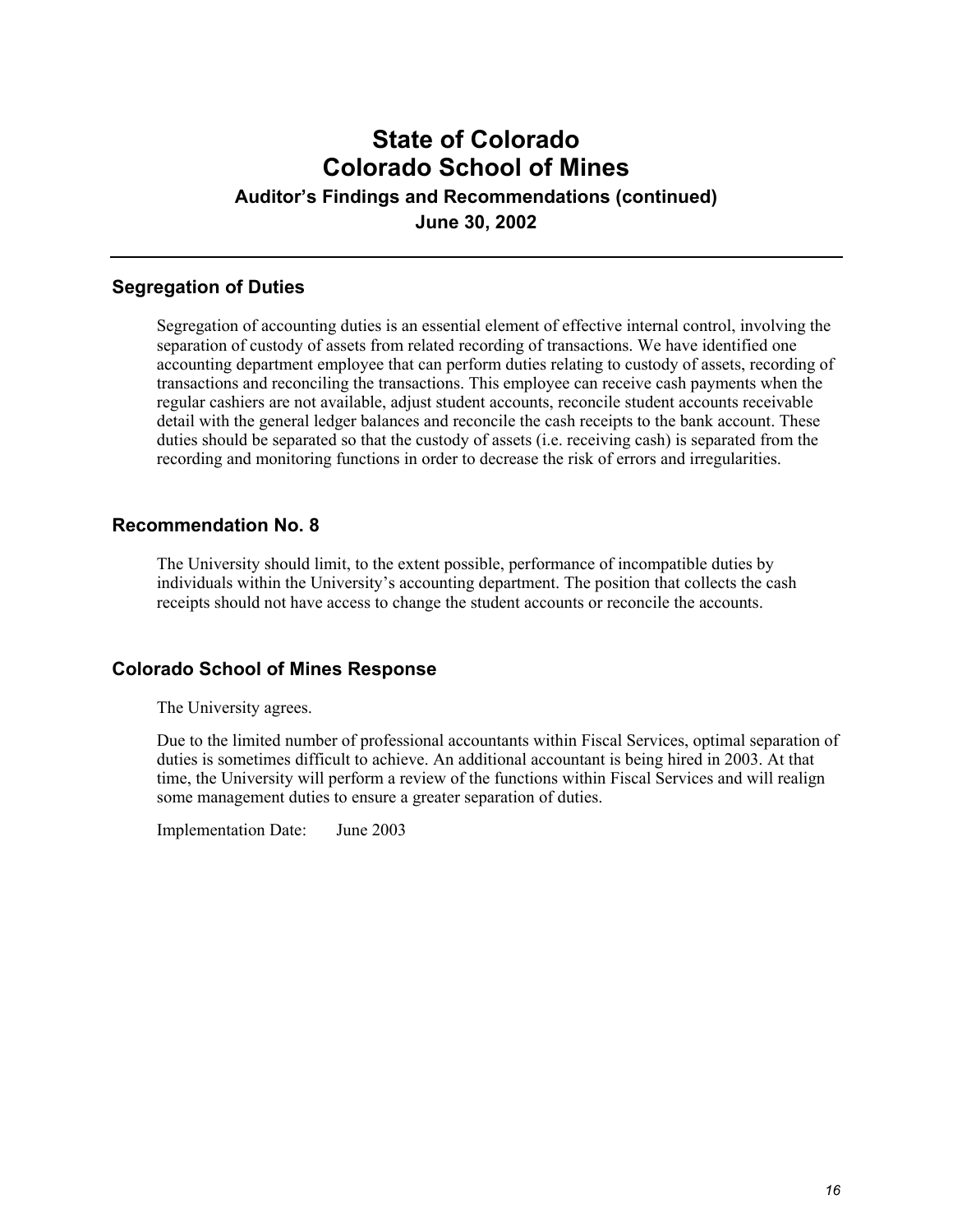# **State of Colorado Colorado School of Mines**

**Auditor's Findings and Recommendations (continued)**

**June 30, 2002**

### **Improve Accounting Records**

The accounting records of the University were not complete at the start of the audit. Of the 104 working trial balance accounts, 30 required adjustments, either submitted by the University because the accounts were not correct at closing, or submitted by BKD as audit adjustments. We also noted that there were Exhibits prepared for various financial disclosures with either incomplete or incorrect information. Keeping the accounts current and reconciled throughout the year is essential for providing accurate information to management and for proper reporting to the State.

### **Recommendation No. 9**

The University should ensure that the records are accurate and complete throughout the year and at the year-end closing date. This includes making sure that all possible entries are recorded prior to closing, accounts are reconciled and schedules and exhibits are complete and accurate.

#### **Colorado School of Mines Response**

The University agrees.

The Fiscal Services Department has begun a formalized process improvement review for each function within the department. The results from the review should lead to an increased efficiency in the processing of transactions and a noticeable decline in the number of incomplete exhibits and journal entries at year-end.

Implementation Date: June 2003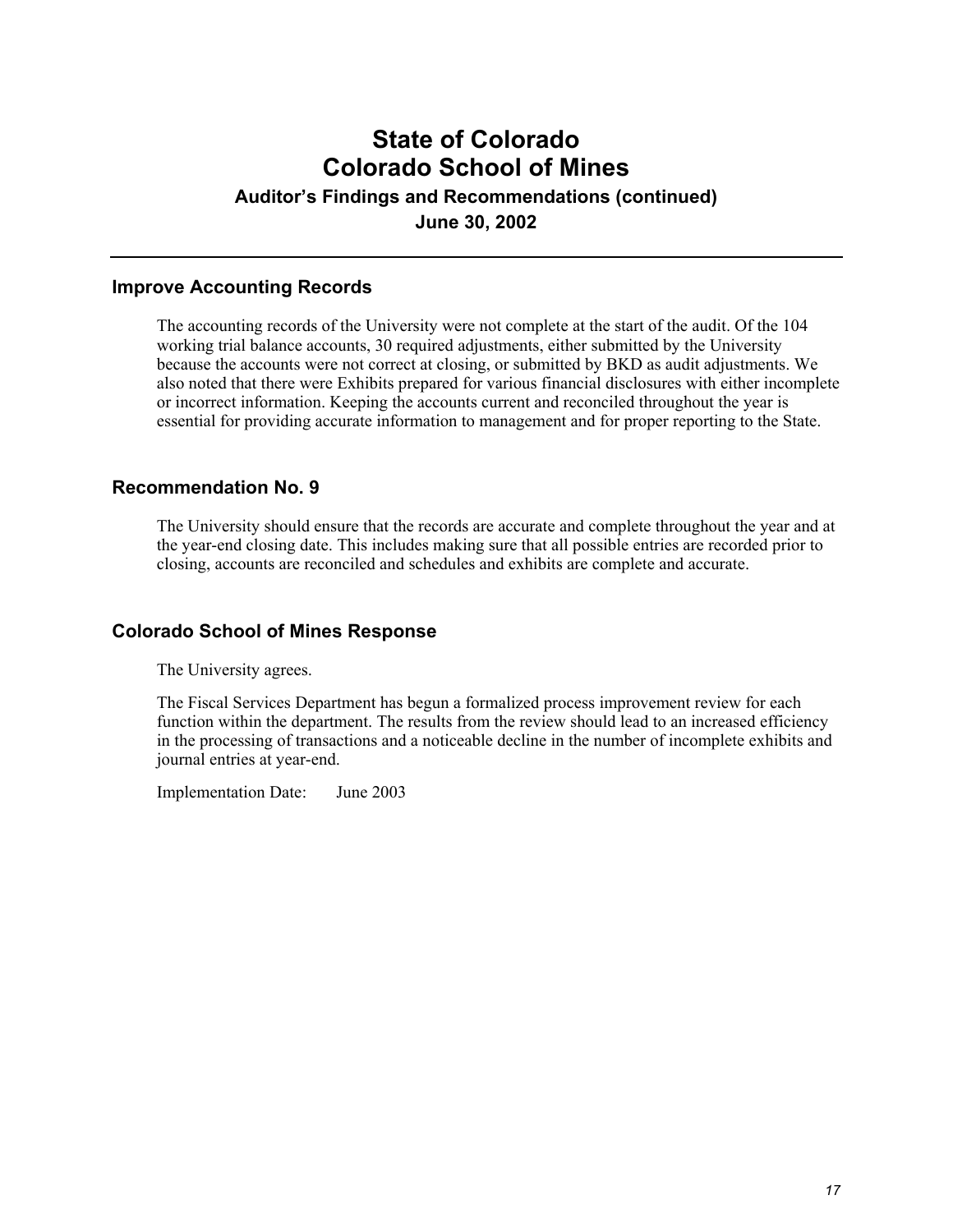# **State of Colorado Colorado School of Mines**

**Disposition of Prior Year Audit Recommendations**

**June 30, 2002**

### **Summary of Progress in Implementing Prior Audit Recommendations**

The audit report for the year ended June 30, 2001 included five recommendations. The disposition of these audit recommendations as of September 27, 2002, was as follows:

|              | <b>Recommendation</b>                                                                                                                                                                                                                                                                                                                                                      | <b>Disposition</b>                                              |
|--------------|----------------------------------------------------------------------------------------------------------------------------------------------------------------------------------------------------------------------------------------------------------------------------------------------------------------------------------------------------------------------------|-----------------------------------------------------------------|
| $\mathbf{1}$ | The University should ensure that estimates<br>submitted to the Department of the Navy<br>are complete and accurate.                                                                                                                                                                                                                                                       | Implemented                                                     |
| 2            | The University should develop subrecipient<br>monitoring documentation policies and<br>procedures to help ensure that subrecipient<br>files are properly maintained and provide<br>documentation for the monitoring that has<br>occurred.                                                                                                                                  | Partially implemented. See current<br>year Recommendation No. 2 |
| 3            | The University should develop policies and<br>procedures to help ensure proper<br>documentation of notification to lenders and<br>documentation that counseling sessions are<br>performed for students borrowing for the<br>first time and students leaving school.                                                                                                        | Implemented                                                     |
| 4            | The University should have an arbitrage<br>calculation performed on the 1993 bond<br>issue to determine if any tax liability exists<br>and reimburse any amounts due to the<br>Federal Government. In addition,<br>arrangements should be made for future<br>calculations upon meeting the anniversary<br>dates noted above.                                               | Not implemented. See current year<br>Recommendation No. 6       |
| 5            | The University should develop written<br>policies and control procedures for monies<br>received in other departments. The<br>University should also develop a<br>reconciliation process between the<br>Accounting Department and the other<br>departments to ensure all funds received by<br>the departments are deposited and properly<br>recorded in the general ledger. | Not implemented. See current year<br>Recommendation No. 7       |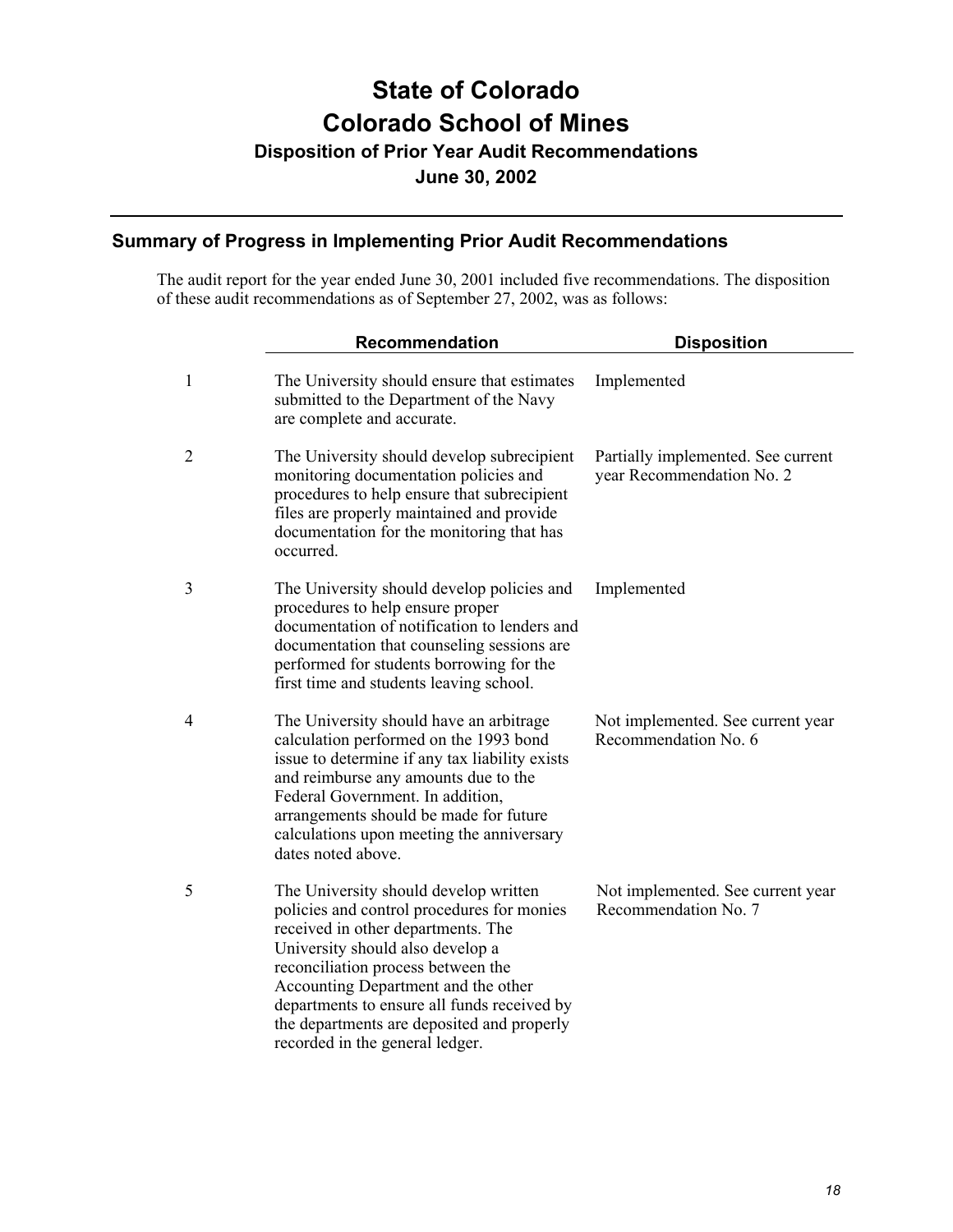### **Independent Accountants' Report on Financial Statements and Supplementary Information**

Members of the Legislative Audit Committee:

We have audited the accompanying basic financial statements of the Colorado School of Mines (the University), an institution of the State of Colorado, as of and for the year ended June 30, 2002, as listed in the table of contents. These financial statements are the responsibility of the University's management. Our responsibility is to express an opinion on these financial statements based on our audit.

We conducted our audit in accordance with auditing standards generally accepted in the United States of America and the standards for financial audits contained in *Government Auditing Standards*, issued by the Comptroller General of the United States. Those standards require that we plan and perform the audit to obtain reasonable assurance about whether the financial statements are free of material misstatement. An audit includes examining, on a test basis, evidence supporting the amounts and disclosures in the financial statements. An audit also includes assessing the accounting principles used and significant estimates made by management, as well as evaluating the overall financial statement presentation. We believe that our audit provides a reasonable basis for our opinion.

As discussed in Note 1, the financial statements of the Colorado School of Mines are intended to present the financial position, and the changes in financial position and cash flows of only that portion of the business-type activities of the State of Colorado that is attributable to the transactions of the University. They do not purport to, and do not, present fairly the financial position of the State of Colorado as of June 30, 2002, and the changes in its financial position and its cash flows, where applicable, for the year then ended in conformity with accounting principles generally accepted in the United States of America.

In our opinion, the financial statements referred to above present fairly, in all material respects, the financial position of the Colorado School of Mines as of June 30, 2002, and its changes in financial position and cash flows for the year then ended in conformity with accounting principles generally accepted in the United States of America.

As discussed in Note 14, in 2002, the University changed its method of financial statement presentation and disclosure by retroactively restating prior years' financial statements.

In accordance with *Government Auditing Standards*, we have also issued our report dated September 27, 2002, on our consideration of the University's internal control over financial reporting and our tests of its compliance with certain provisions of laws, regulations, contracts and grants. That report is an integral part of an audit performed in accordance with *Government Auditing Standards* and should be read in conjunction with this report in considering the results of our audit.

The accompanying management's discussion and analysis as listed in the table of contents is not a required part of the basic financial statements but is supplementary information required by the Governmental Accounting Standards Board. We have applied certain limited procedures, which consisted principally of inquires of management regarding the methods of measurement and presentation of the required supplementary information. However, we did not audit the information and express no opinion on it.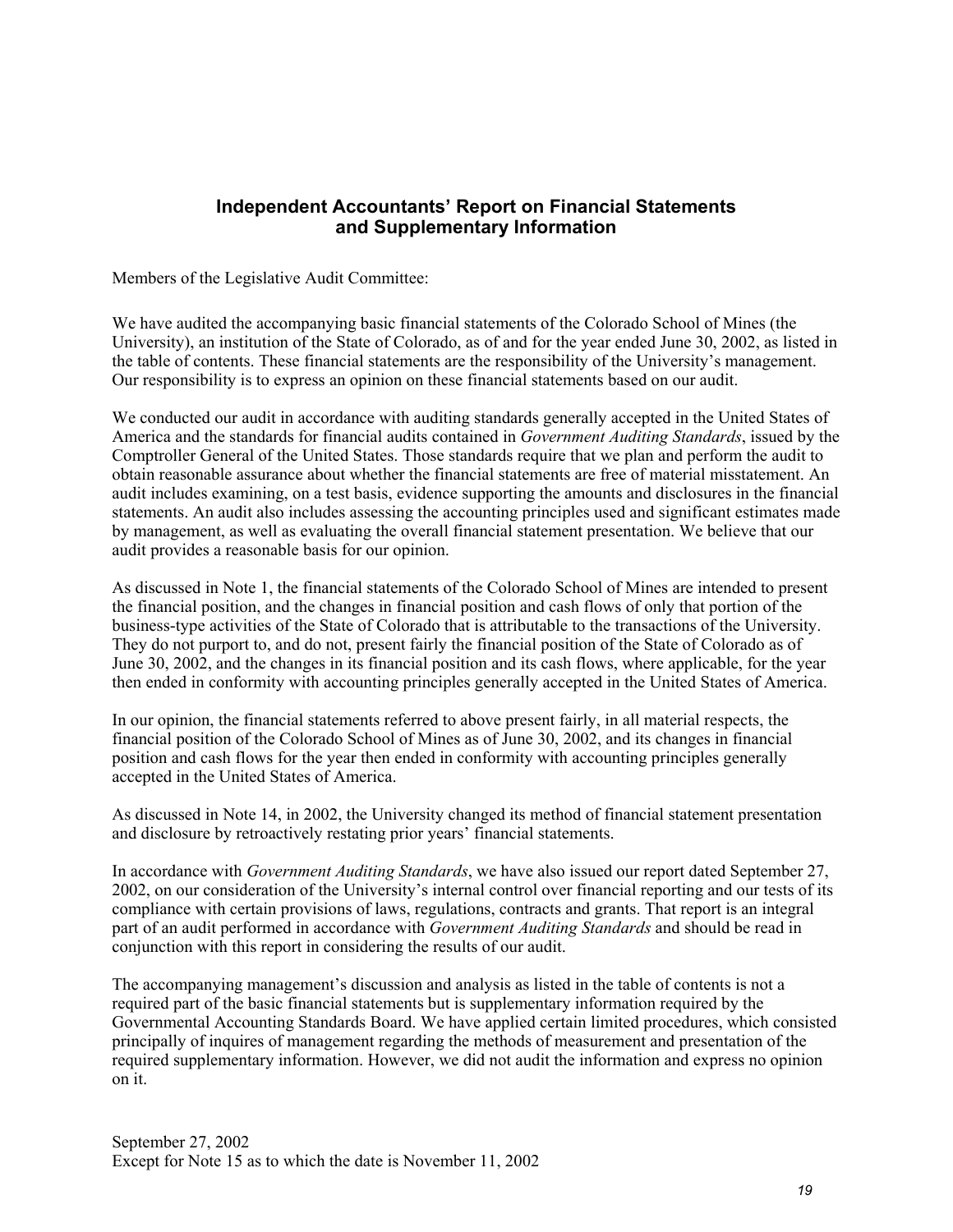#### *Management's Discussion and Analysis*

This section of the Colorado School of Mines annual financial report presents management's discussion and analysis of the financial performance of the University during the fiscal year ended June 30, 2002. This discussion has been prepared by management along with the financial statements and related footnote disclosures and should be read in conjunction with the financial statements and footnotes.

The discussion and analysis is designed to focus on current activities, resulting changes and currently known facts. Since this is a transition year for new financial statement formats, only one year of financial data is presented. In future years a comparative analysis will be presented. The financial statements, footnotes and this discussion are the responsibility of management.

#### *Executive Summary*

The 2001-02 fiscal year financial statements reported here reflect positive financial results for the Colorado School of Mines. During the year, net assets grew by \$4.7 million or 4.1%. Assets exceed liabilities by more than three times, reflecting that the University is well positioned to cover both its ongoing and long-term obligations.

Two of the major revenue sources are tuition and fees, and state appropriations. Student admissions and enrollment trends reflect a stable flow of students. Reasonable tuition rate growth further supports this level of stability in enrollments. The recent designation of the Colorado School of Mines by the Colorado General Assembly as the state's first and only Exemplary Institution will further enhance the University's ability to attract a high-quality student body.

Revenue from grants and contracts is another major revenue source. This primarily reflects the University's significant activity in research. Construction of a new research building, scheduled for completion in fall 2002, will support continuing strong research volume.

A source of concern for the near future is the State of Colorado's continuing revenue situation and the underlying state of the economy. Reductions in the level of state appropriations may be required during the 2002-03 fiscal year. State investment in capital projects has also had to be curtailed and will be limited in the near future.

#### *Using the Annual Financial Report*

This annual report consists of a series of financial statements prepared in accordance with the Governmental Accounting Standards Board (GASB) Statements 34, *Basic Financial Statements – and Management's Discussion and Analysis – for State and Local Governments,* and 35, *Basic Financial Statements – and Management's Discussion and Analysis – for Public Colleges and Universities.* These financial statements differ significantly in both form and accounting principles used from prior financial statements. The statements presented in prior years focused on the accountability of funds, while these new statements focus on the financial position of the University as a whole, the changes in financial position and cash flows. Three major changes implemented with these new accounting principles are: discounting of tuition revenue by the application of a scholarship allowance; depreciation of capital assets; and allocation of summer school revenues and expenses between fiscal years.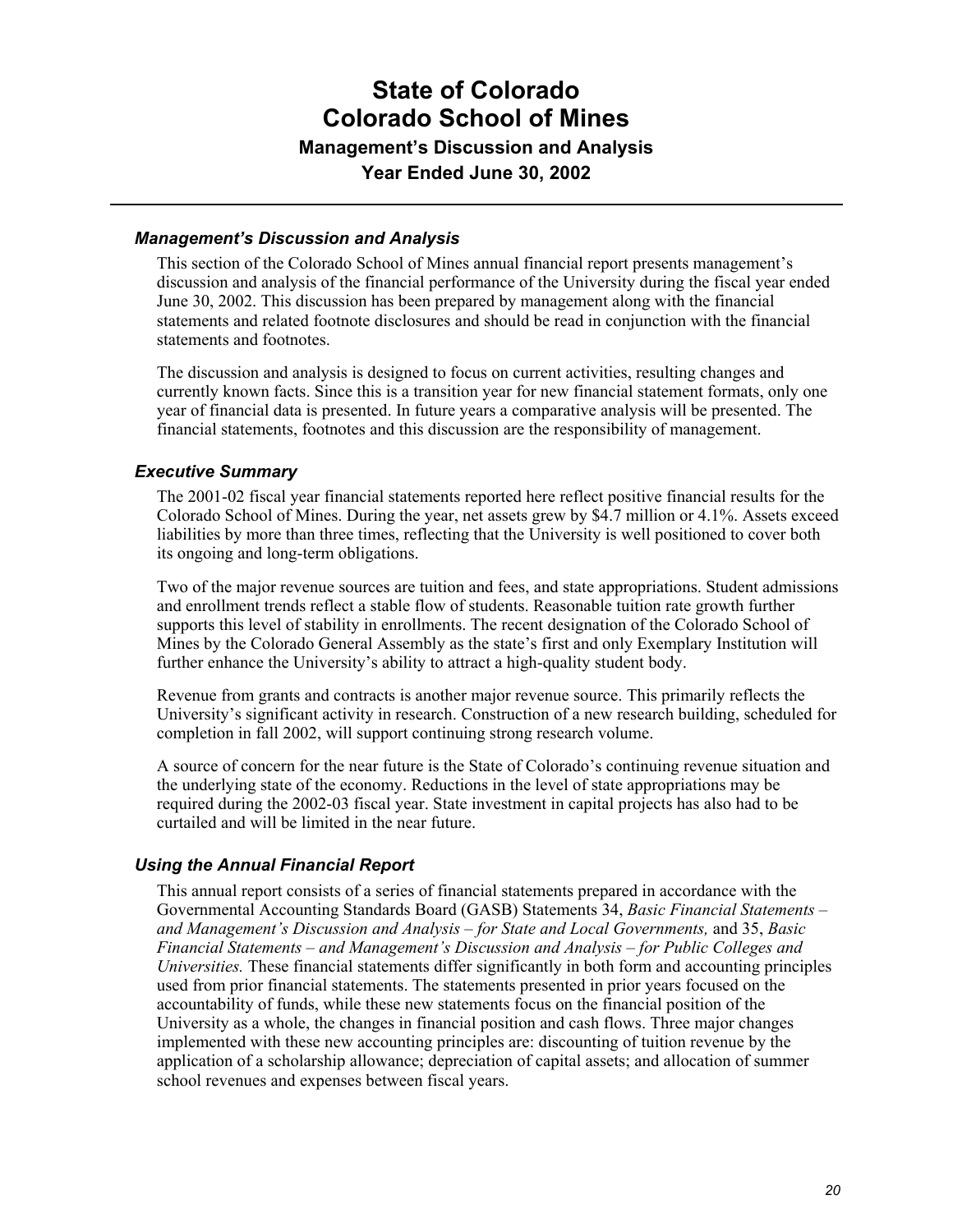The three financial statements – the Statement of Net Assets, the Statement of Revenues, Expenses and Changes in Net Assets, and the Statement of Cash Flows – present financial information for the Colorado School of Mines in a form similar to that used by corporations. The information provided in these statements speaks to the financial health of the University, with relevant non-financial facts provided in this Discussion and Analysis section.

The Statement of Net Assets includes all assets and liabilities. It is prepared under the accrual basis of accounting, whereby revenues and assets are recognized when the service is provided, and expenses and liabilities are recognized when others provide the service, regardless of when cash is exchanged.

The Statement of Revenues, Expenses and Changes in Net Assets presents revenues earned and expenses incurred during the fiscal year. Activities are reported as either operating or nonoperating, in accordance with GASB Statements 34 and 35. Under these guidelines, state appropriations and gifts are classified as nonoperating revenues. Because public universities depend so significantly on state appropriations, this results in an operating loss. The use of capital assets is reflected in the financial statements as depreciation, which amortizes the cost of an asset over its expected useful life.

The Statement of Cash Flows presents the University's ability to meet financial obligations as they mature. It portrays information related to cash inflows and outflows summarized by operating, capital and noncapital financing, and investing activities.

#### **Condensed Statement of Net Assets (in thousands) June 30, 2002**

|                                                 |                      | <b>Percent</b> |
|-------------------------------------------------|----------------------|----------------|
| <b>Assets</b>                                   |                      |                |
| Current assets                                  | \$<br>30,987         | 18.1%          |
| Noncurrent assets                               |                      |                |
| Capital                                         | 120,811              | 70.4%          |
| Other                                           | 19,717               | 11.5%          |
| Total assets                                    | 171,515              | 100.0%         |
| <b>Liabilities</b>                              |                      |                |
| Current liabilities                             | 14,449               | 26.9%          |
| Noncurrent liabilities                          | 39,351               | 73.1%          |
| Total liabilities                               | 53,800               | 100.0%         |
| <b>Net Assets</b>                               |                      |                |
| Invested in capital assets, net of related debt | 94,037               | 79.9%          |
| Restricted                                      |                      |                |
| Nonexpendable                                   | 4,279                | 3.6%           |
| Expendable                                      | 10,324               | 8.8%           |
| Unrestricted                                    | 9,075                | 7.7%           |
| Total net assets                                | \$<br><u>117.715</u> | 100.0%         |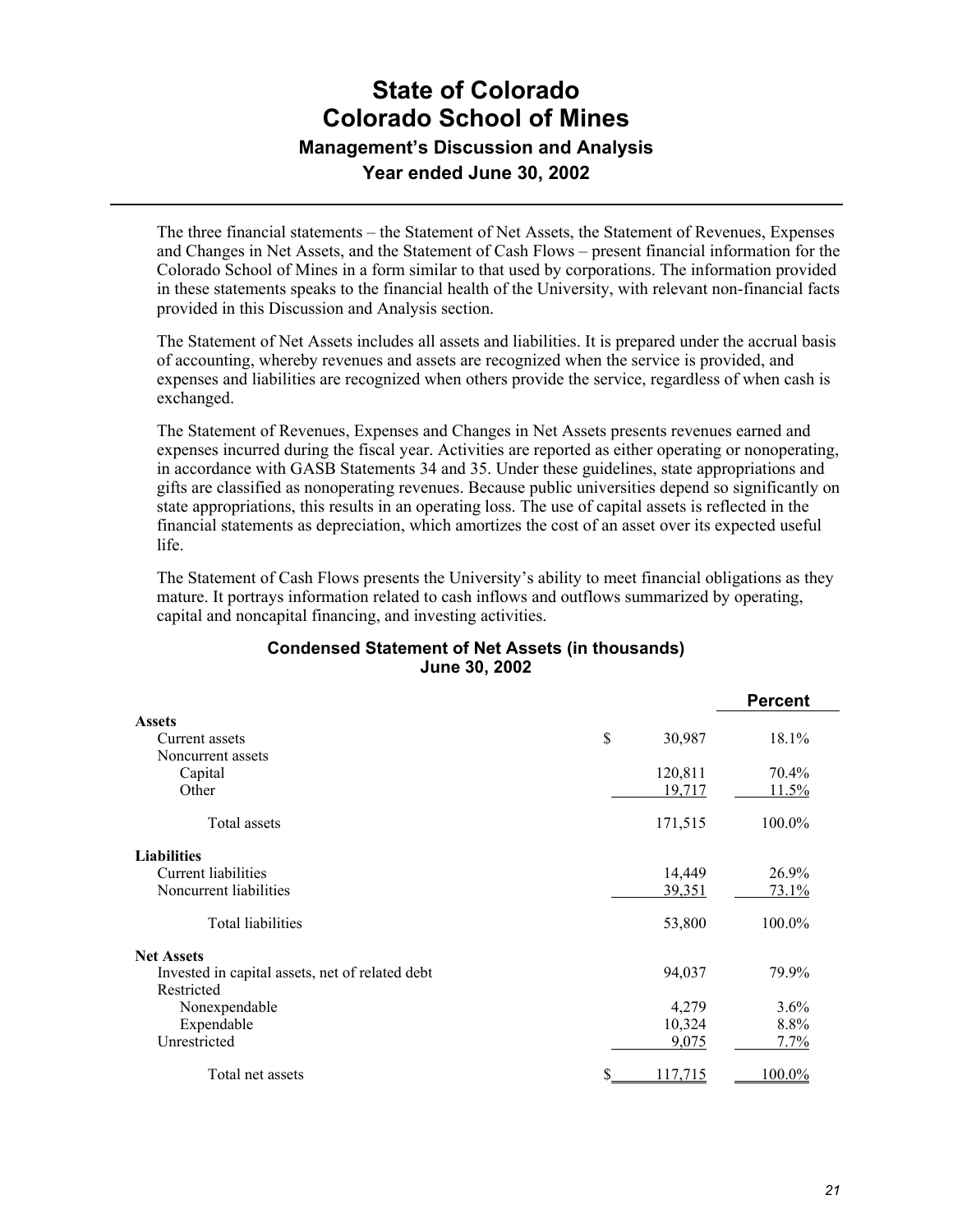The Colorado School of Mines has a ratio of current assets to current liabilities of 2.14, and a ratio of total assets to total liabilities of 3.18. These results indicate that the University is positioned well for covering both its ongoing and long-term obligations.

The University's capital assets consist of land, buildings, equipment, library holdings and construction in progress totaling \$120.8 million at June 30, 2002. This amount is net of accumulated depreciation of \$84.6 million. Construction in progress includes a new research building scheduled for completion in fall 2002, a number of student housing projects, an addition to the Student Center, a new technology classroom building, and major renovations and additions to Hill Hall, which houses classrooms, laboratories and offices. Further detail regarding capital asset activity is contained in the footnotes to these financial statements.

During 2001, the University issued \$10,860,000 in revenue bonds to fund the construction of a research facility.

Net assets, which represent the difference between University assets and liabilities, total \$117.7 million. During the 2001-02 fiscal year, net assets grew by \$4.7 million or 4.1%.

Restricted nonexpendable net assets  $-3.6\%$  of net assets – consist of endowment gifts with specific restrictions on spending the principal. Restricted expendable net assets – 8.8% of all net assets – consist of income from endowment funds, gifts and pledges with specific restrictions, grants from third party agencies with expenditure restrictions and certain loan funds.

Unrestricted net assets  $-7.7\%$  of all net assets – represent balances not restricted by parties external to the University such as donors or grant agencies. This includes funds that have been designated by the Board of Trustees for specific purposes as well as amounts that have been contractually committed for goods and services not yet received.

### **Condensed Statement of Revenues, Expenditures and Changes in Net Assets (in thousands)**

**Fiscal Year Ended June 30, 2002**

| <b>Operating Revenues</b>                                   |              |
|-------------------------------------------------------------|--------------|
| Tuition and fees                                            | \$<br>22,377 |
| Grants and contracts                                        | 32,579       |
| Auxiliary enterprises                                       | 6,949        |
| Other operating revenues                                    | 3,692        |
| Total operating revenues                                    | 65,597       |
| <b>Operating Expenses</b>                                   | 91,776       |
| <b>Operating Income (Loss)</b>                              | (26, 179)    |
| <b>Nonoperating Revenues</b>                                |              |
| State appropriations                                        | 19,308       |
| Contribution from Colorado School of Mines Foundation, Inc. | 8,627        |
| Other nonoperating revenues                                 | (762)        |
| Net nonoperating revenues                                   | 27,173       |
| <b>Income Before Other Revenues</b>                         | 994          |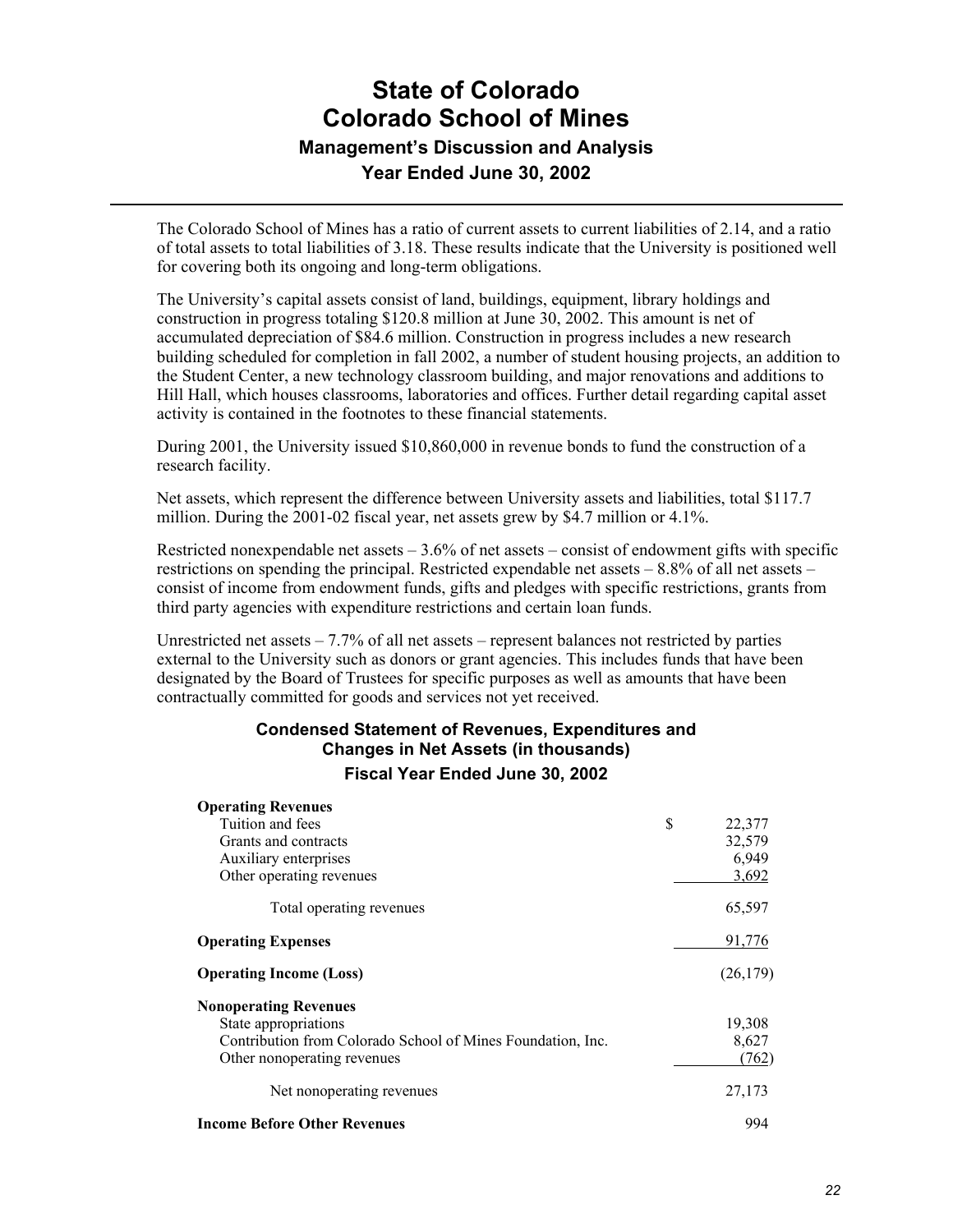## **State of Colorado Colorado School of Mines**

### **Management's Discussion and Analysis**

**Year Ended June 30, 2002**

| <b>Other Revenues</b><br>State capital contributions<br>Capital grants and gifts | 3,293<br>409 |
|----------------------------------------------------------------------------------|--------------|
| Net other revenues                                                               | 3,702        |
| <b>Total Increase in Net Assets</b>                                              | 4,696        |
| <b>Net Assets</b><br><b>Net Assets at Beginning of Year, Restated</b>            | 113.019      |
| Net Assets at End of Year                                                        |              |

Total operating revenues for the 2001-02 fiscal year were \$65.6 million, including \$22.4 million from tuition and fees (34.1%) and \$32.6 million from grants and contracts (49.6%). Tuition and fee revenues are net of a scholarship allowance of \$7.8 million, representing a 25.7% tuition discount.

Net nonoperating revenues of \$27.1 million include state appropriations of \$19.3 million, gifts, investment income, and interest payments on capital debt. The state appropriation makes up a significant portion of the University's revenues. Tuition revenues depend directly on student enrollment, and, in Colorado, state appropriations are also linked to enrollment levels. Recent enrollment has been stable, as shown below. The slight 2000-01 dip reflects a reduction in credit hour requirements for graduate students. The University's Board of Trustees has determined that it does not wish to pursue overall enrollment increases.

| <b>Undergraduates</b> |          |                    | Graduate Students |                 |                    | <b>Combined</b> |                 |                    |       |
|-----------------------|----------|--------------------|-------------------|-----------------|--------------------|-----------------|-----------------|--------------------|-------|
| <b>Fiscal</b><br>Year | Resident | <b>Nonresident</b> | Total             | <b>Resident</b> | <b>Nonresident</b> | Total           | <b>Resident</b> | <b>Nonresident</b> | Total |
| 2001-02               | 2.123    | 661                | 2.784             | 234             | 197                | 431             | 2.357           | 858                | 3.215 |
| 2000-01               | 2.017    | 678                | 2,695             | 234             | 186                | 420             | 2,251           | 864                | 3,115 |
| 1999-00               | 2.015    | 675                | 2,690             | 328             | 258                | 586             | 2,344           | 933                | 3,277 |
| 1998-99               | 1.948    | 723                | 2.671             | 333             | 246                | 579             | 2,281           | 969                | 3,250 |
| 1997-98               | 1.850    | 775                | 2.625             | 318             | 268                | 586             | 2.168           | .043               | 3.211 |

Tuition rates, shown below, support the University's tuition and fee revenues. Reasonable rates of growth, along with stable student enrollment levels, indicate the University's current and continued ability to attract students interested in the degree programs offered. Room and board charges, also shown below, contribute to the affordability of attendance at the Colorado School of Mines. Revenue from room and board charges, along with other specified student fees, support maintenance of student life facilities and bond payments outstanding for past, current and planned improvements and additions to these facilities.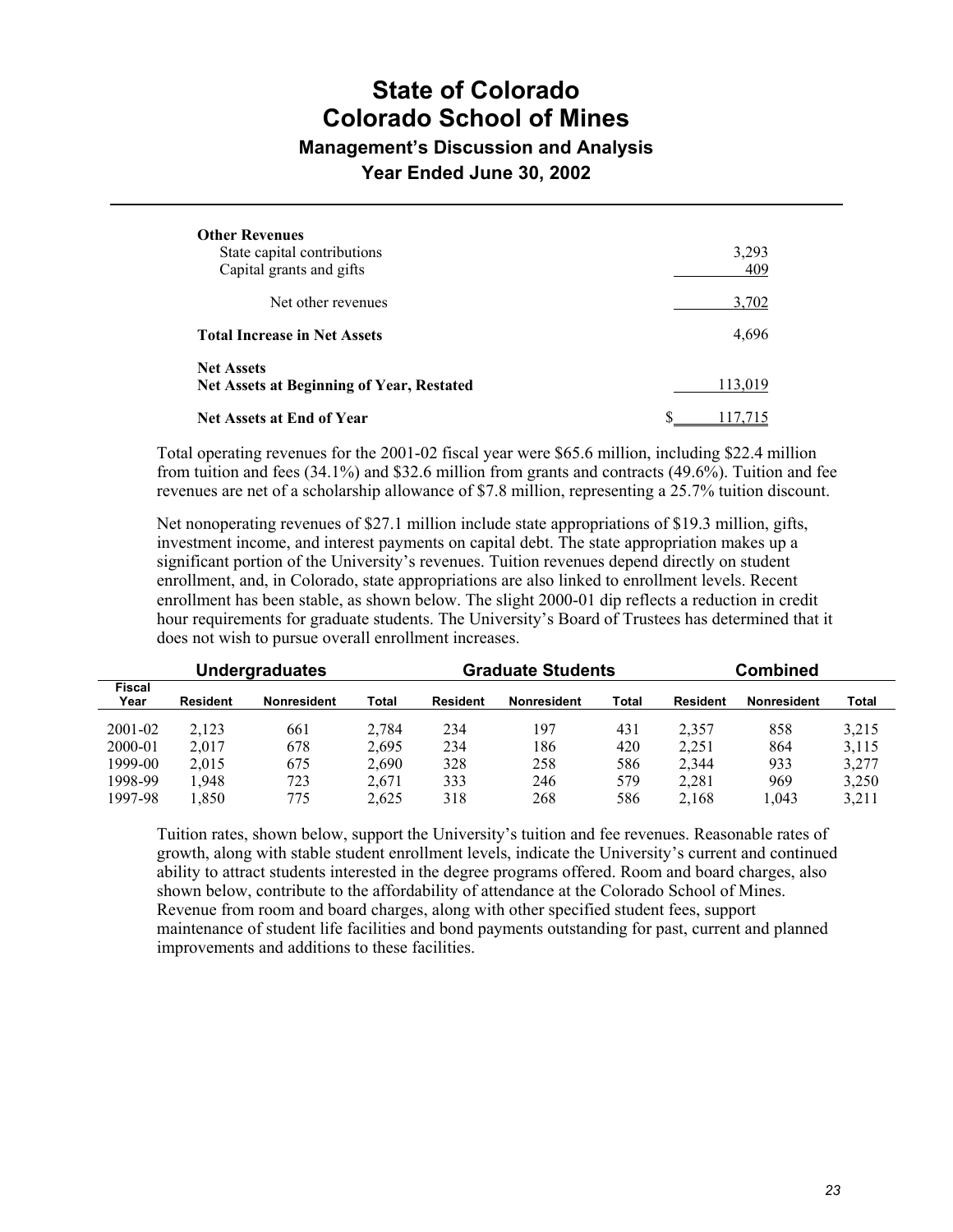## **State of Colorado Colorado School of Mines Management's Discussion and Analysis**

**Year Ended June 30, 2002**

| <b>Annual Full-time Tuition Rates</b> |  |                  | Annual Room and Board (avg.) |                     |                |   |                |    |                |
|---------------------------------------|--|------------------|------------------------------|---------------------|----------------|---|----------------|----|----------------|
| <b>Fiscal</b><br>Year                 |  | <b>Residents</b> |                              | <b>Nonresidents</b> | <b>Double</b>  |   | <b>Single</b>  |    | <b>Board</b>   |
| 2002-03                               |  | 5,246            | <sup>\$</sup>                | 17,516              | \$<br>3,200    | S | 3,783          | \$ | 2,800          |
| 2001-02<br>2000-01                    |  | 4,940<br>4,750   |                              | 16,070<br>15,304    | 2,996<br>2,913 |   | 3,544<br>3,434 |    | 2,632<br>2,519 |
| 1999-00<br>1998-99                    |  | 4,616<br>4,508   |                              | 14,716<br>14,372    | 2,775<br>2,682 |   | 3,240<br>3,132 |    | 2,421<br>2,305 |

Undergraduate admissions data, outlined below, show another aspect of the University's basis for student enrollment. The 2002 increase in applications reflects a new marketing program, which resulted in a higher-quality though not larger entering freshman class.

| Fall of<br>Year | <b>Number of</b><br><b>Applicants</b> | <b>Number</b><br><b>Accepted</b> | <b>Percent</b><br><b>Accepted</b> | <b>Number</b><br><b>Committed</b> | <b>Percent</b><br><b>Committed</b> |
|-----------------|---------------------------------------|----------------------------------|-----------------------------------|-----------------------------------|------------------------------------|
| 2002            | 2,910                                 | 1,960                            | 67.4%                             | 670                               | 34 2 <sup>o</sup> %                |
| 2001            | 1,910                                 | 1,542                            | 80.7%                             | 695                               | $45.1\%$                           |
| 2000            | 2,176                                 | 1,721                            | 79.1%                             | 740                               | 43.0%                              |
| 1999            | 2,285                                 | 1,962                            | 85.9%                             | 681                               | 34.7%                              |
| 1998            | 2,316                                 | 1,675                            | 72.3%                             | 679                               | $40.5\%$                           |

#### **Fall Semester Undergraduate Admissions**

Another major source of revenues is grants and contracts. The School of Mines received research awards totaling about \$32.6 million during the 2001-02 fiscal year. Of this award volume, 43% comes from the private sector, 11% from state government agencies and 46% from federal agencies. The School of Mines is encouraging future expansion of research programs conducted by its faculty and partner industries and governmental agencies. A new research building, to be completed in fall 2002, will provide additional laboratory space for major research projects.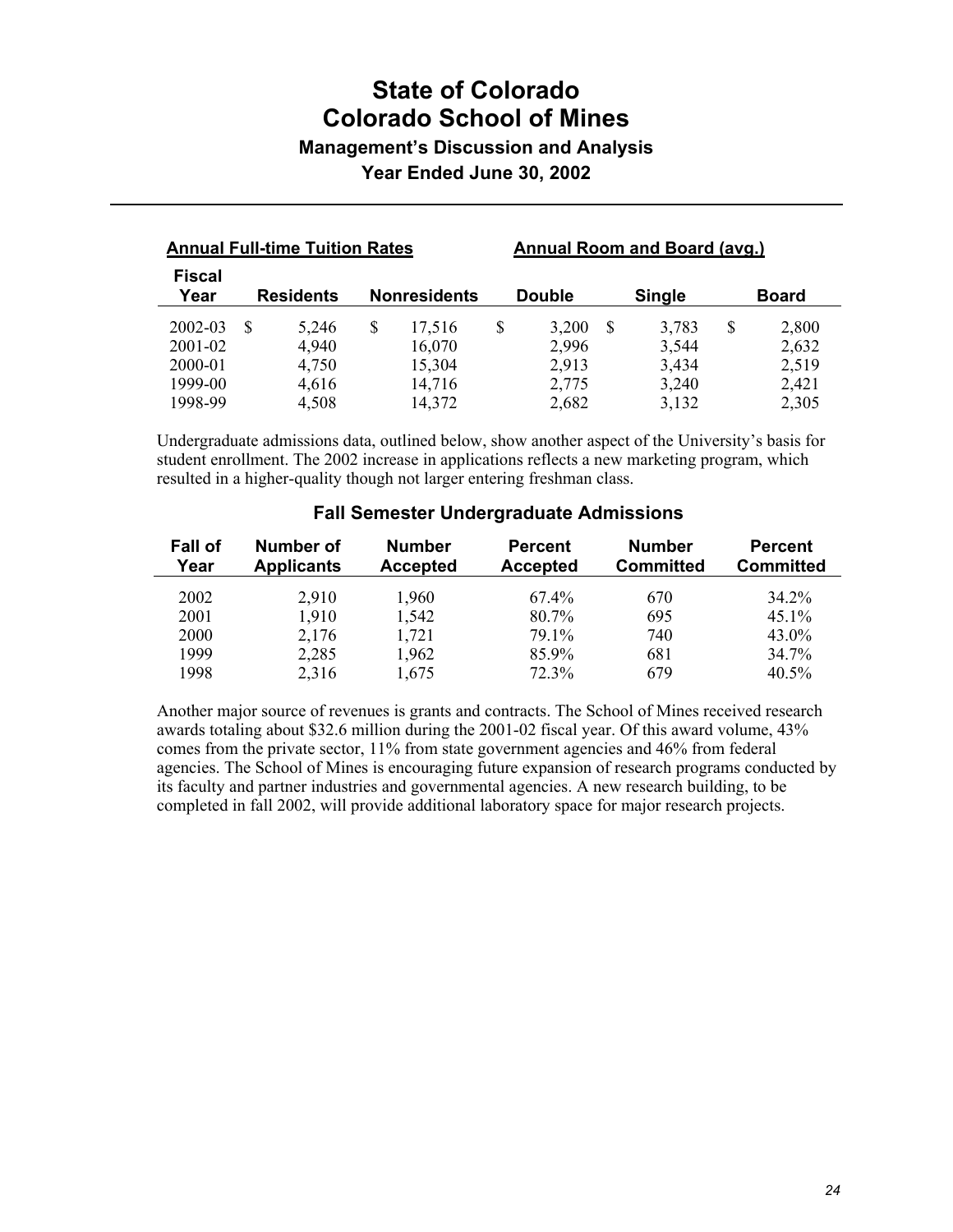Operating expenses of \$91.8 million include \$33.6 million for instruction (36.7%) and \$20.5 million for research (22.3%). A comparison of operating expenses by function and by natural classification follows.

#### **Operating Expenses by Function Compared with Operating Expenses by Natural Classification (in thousands)**

#### **Fiscal Year Ended June 30, 2002**

| <b>Function</b>                    |              |
|------------------------------------|--------------|
| Instruction                        | \$<br>33,648 |
| Research                           | 20,547       |
| Academic support                   | 4,623        |
| Student services                   | 3,861        |
| Institutional support              | 6,421        |
| Operation and maintenance of plant | 9,041        |
| Scholarships and fellowships       | 1,158        |
| Auxiliary enterprises              | 5,596        |
| Depreciation                       | 6,882        |
| Total operating expenses           | S<br>91.777  |
| Classification                     |              |
| Wages and benefits                 |              |
| Faculty wages                      | \$<br>35,931 |
| Nonexempt staff wages              | 13,108       |
| <b>Benefits</b>                    | 11,728       |
| Subtotal wages and benefits        | 60,767       |
| Scholarships and fellowships       | 1,158        |
| <b>Utilities</b>                   | 2,354        |
| Supplies and other                 | 20,616       |
| Depreciation                       | 6,882        |
| Total operating expenses           | 91.777       |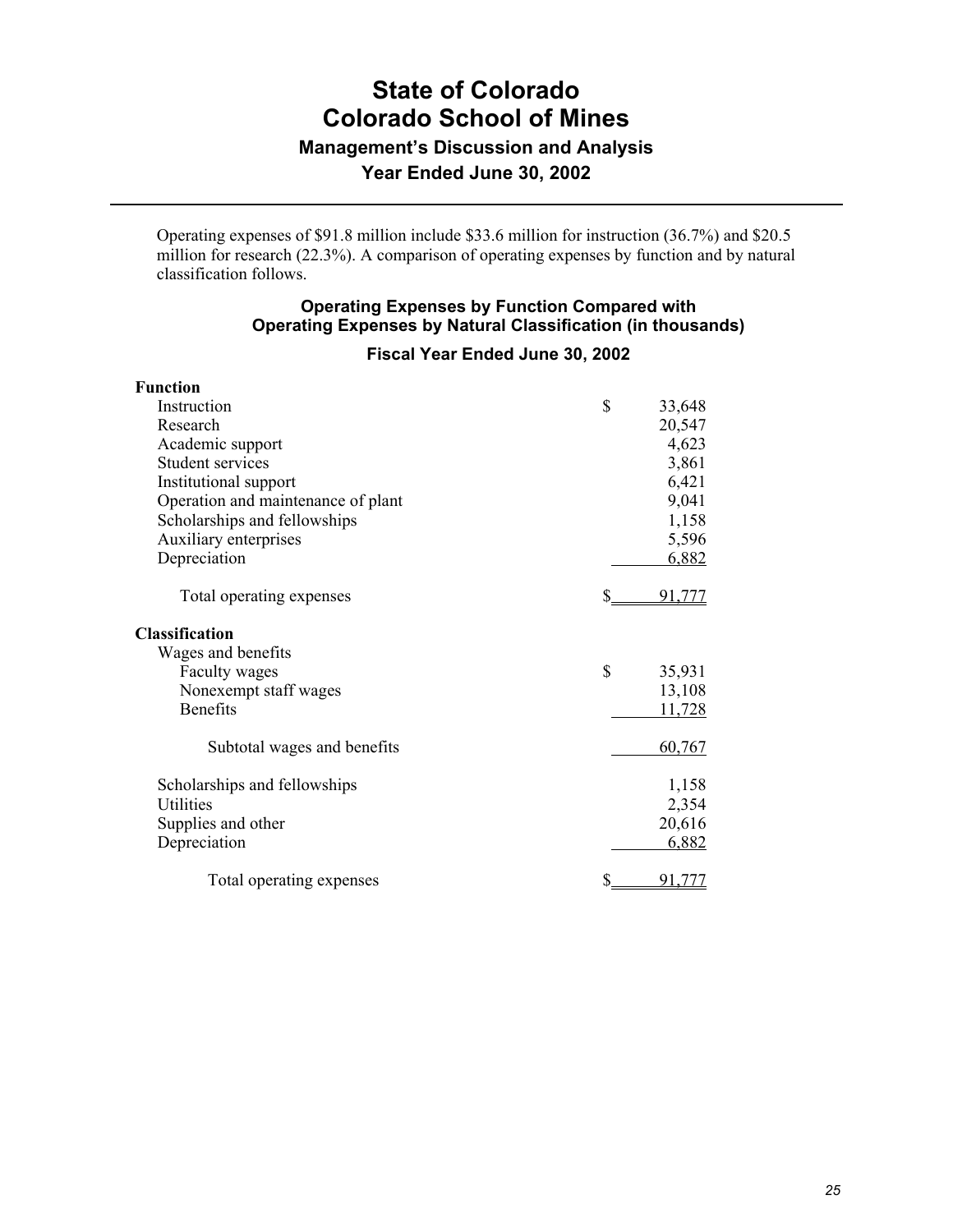#### *Statement of Cash Flows*

The cash flows statement shows cash receipts and cash payments during the year. This information helps analyze the stability of the institution's cash sources, as well as the University's ability to meet obligations as they come due.

#### **Condensed Statement of Cash Flows (in Thousands)**

#### **Fiscal Year Ended June 30, 2002**

| \$<br>(18, 808) |
|-----------------|
| 28,420          |
| (3,051)         |
| 2,643           |
| 9,204           |
| 22,323          |
| 31,527          |
|                 |

Major sources of cash from operating activities include tuition and fees (\$22.2 million) and grants, contracts and gifts (\$33.1 million). Major uses of funds go to employees for salaries and benefits (\$55.1 million) and to suppliers of goods and services (\$28.7 million). The state appropriation of \$19.3 million is the major source of noncapital financing activities.

Capital and related financing activities reflect issuance of bonds for the purpose of constructing a research building, and cash payments for construction related to the research building, acquisition of two properties adjacent to the campus, and construction related to a number of student life projects that were finished during the fiscal year.

Cash in-flows related to investment activities include proceeds from a trust payout and earnings on deposits with the State Treasurer, and cash from that portion of the research building bond issue invested while not yet needed to pay for construction-related costs.

#### *Factors Impacting Future Periods*

Subsequent to year end, the University issued \$32 million of unsecured bonds. The proceeds were used to refund prior bond issues and \$25 million will be used for capital construction needs.

The level of state support, compensation costs, student enrollment and resulting tuition and fee revenues, and a growing research volume are the major factors that impact the University's ability to maintain and improve the quality of academic programs, undertake new initiatives, and meet its core mission and ongoing operational needs.

Tuition and fee revenues contribute 42% of operating and nonoperating revenues – not including grants, contracts and auxiliaries – and are therefore vital to the University's continuing ability to provide high quality academic programs that continue to attract students.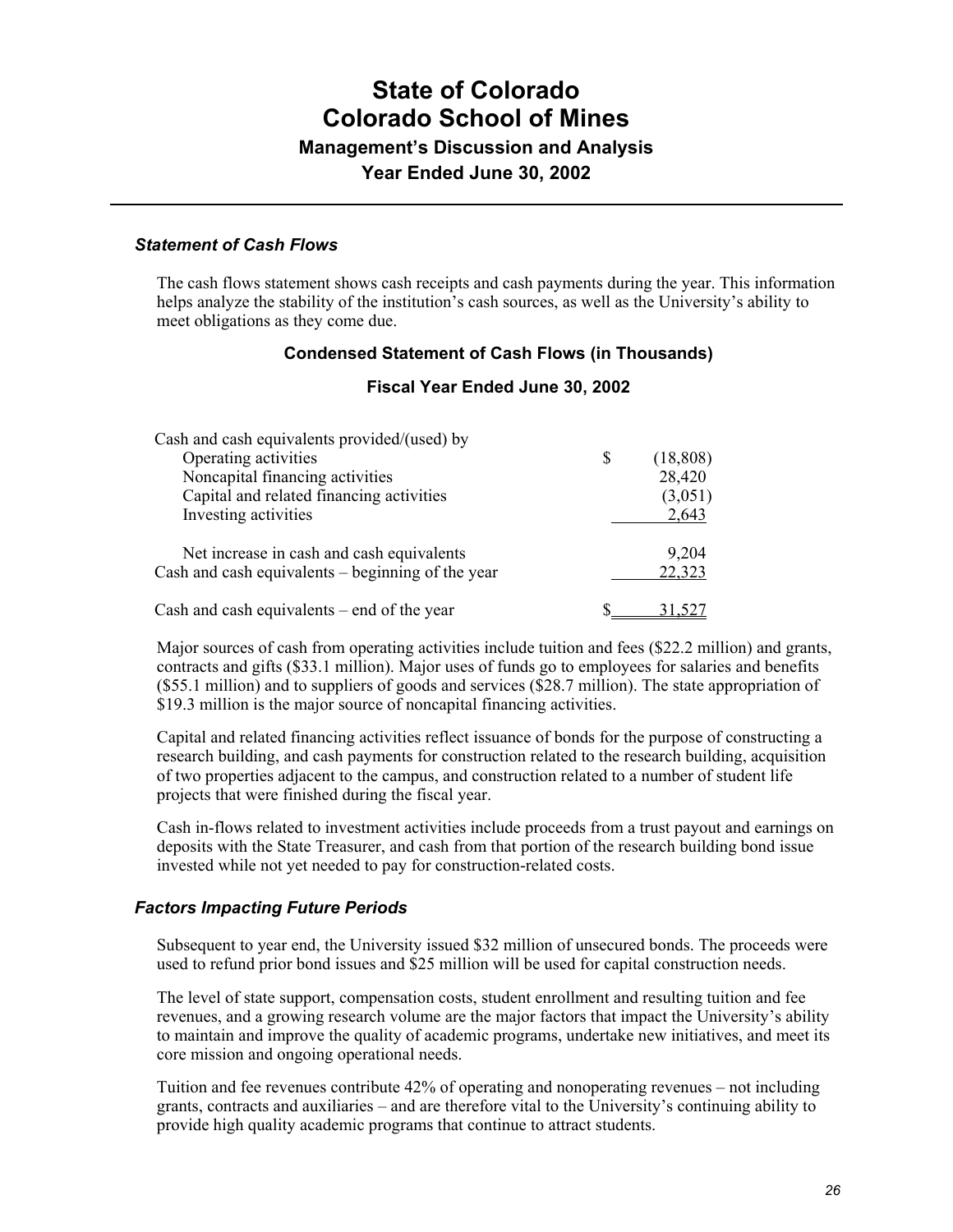Similarly, the state appropriation contributes approximately 36.3% of operating and nonoperating revenue – not including grants, contracts and auxiliary revenues. As such, the level of state support is a critical factor influencing the University's ability to deliver its highly regarded academic programs. During the 2001-02 fiscal year, the Colorado legislature approved a performance agreement between the Colorado School of Mines and the Colorado Commission on Higher Education that implements a legislative act passed during the 2001 legislative session to designate the University as the state's first and only Exemplary Institution.

As part of this designation and the performance agreement, the University will have greater flexibility in adding degree programs and in setting tuition rates, beginning with the 2002-03 fiscal year. Both of these factors will impact the University's financial health in the future, as new degree programs to meet market need will support continued strong enrollment, and tuition rate flexibility will help protect that significant source of revenues.

A source of concern for the near future is the State of Colorado's own continuing revenue shortfall situation. This has resulted in state appropriations reductions during the 2001-02 fiscal year, with additional reductions anticipated in the near future. Also because of these shortfalls, the state's planned investment in capital projects has had to be curtailed, reducing the University's ability to proceed with some planned building improvements and expansions.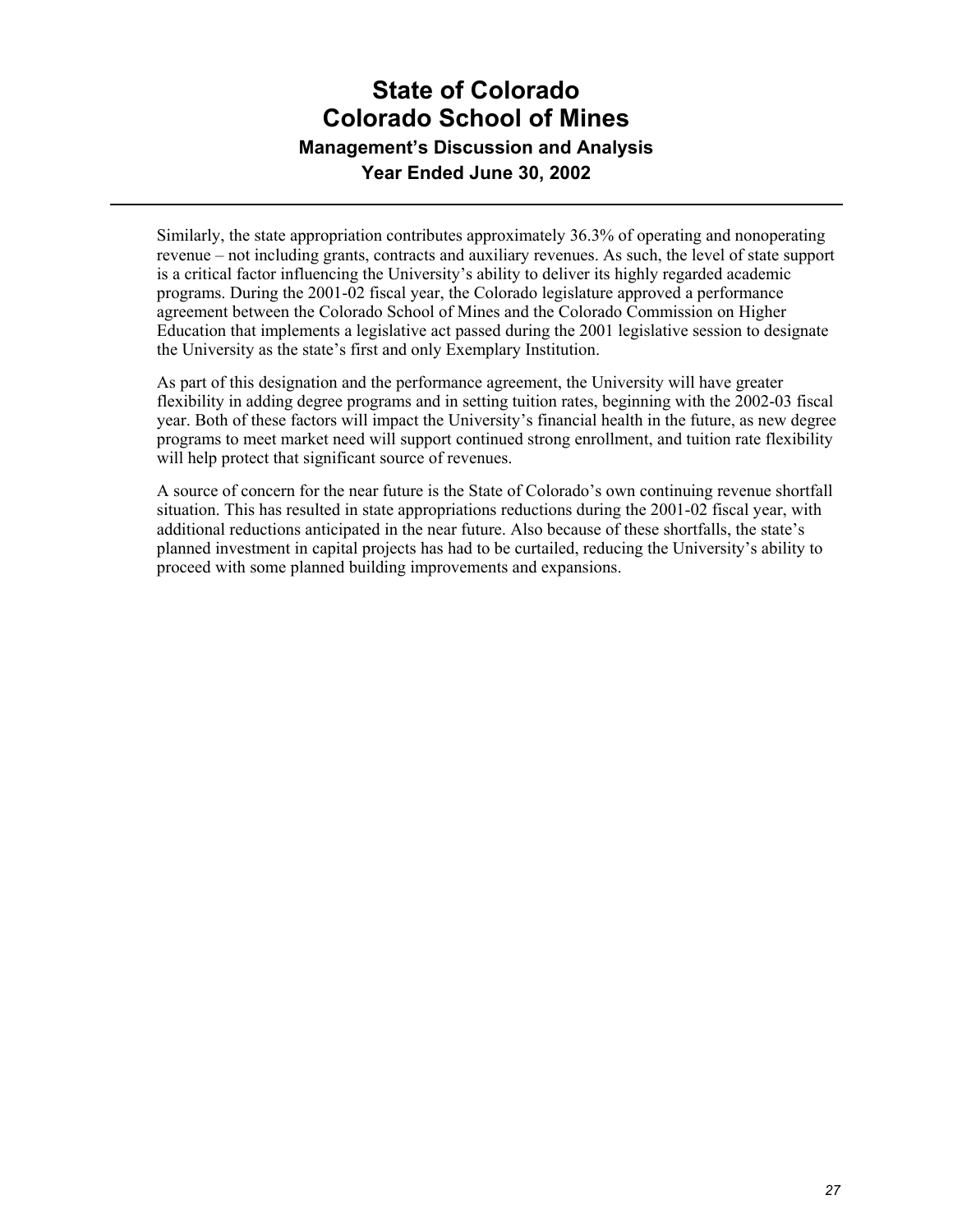## **State of Colorado Colorado School of Mines Statement of Net Assets June 30, 2002**

#### **Assets**

| <b>Current Assets</b>                                             |     |             |
|-------------------------------------------------------------------|-----|-------------|
| Cash and cash equivalents                                         | \$  | 24,589,496  |
| Short-term investments                                            |     | 506,957     |
|                                                                   |     | 1,289,267   |
| Accounts receivable, net of allowance of \$84,705                 |     |             |
| Federal and state grants receivable, net of allowance of \$44,450 |     | 1,825,267   |
| Other receivables                                                 |     | 1,895,438   |
| Inventories                                                       |     | 185,272     |
| Loans to students, net of allowance of \$5,488                    |     | 556,322     |
| Prepaid expenses                                                  |     | 138,510     |
|                                                                   |     |             |
| Total current assets                                              |     | 30,986,529  |
| <b>Noncurrent Assets</b>                                          |     |             |
| Restricted cash and cash equivalents                              |     | 6,938,065   |
|                                                                   |     |             |
| <b>Endowment</b> investments                                      |     | 8,075,250   |
| Loans to students, net of allowance of \$163,269                  |     | 4,465,441   |
| Capital assets, net                                               |     | 120,811,790 |
| Bond issuance costs, net                                          |     | 237,982     |
|                                                                   |     |             |
| Total noncurrent assets                                           |     | 140,528,528 |
| Total assets                                                      |     | 171,515,057 |
| <b>Liabilities</b>                                                |     |             |
|                                                                   |     |             |
| <b>Current Liabilities</b>                                        |     |             |
| Accounts payable and accrued liabilities                          |     | 4,894,093   |
| Deferred revenue                                                  |     | 7,053,970   |
| Capital leases payable - current portion                          |     | 215,000     |
| Bonds payable – current portion                                   |     | 725,000     |
| Other current liabilities                                         |     | 1,560,708   |
|                                                                   |     |             |
| Total current liabilities                                         |     | 14,448,771  |
| <b>Noncurrent Liabilities</b>                                     |     |             |
| Accrued compensated absences                                      |     | 3,166,212   |
| Deferred revenue                                                  |     | 4,859,366   |
|                                                                   |     |             |
| Capital leases payable                                            |     | 316,675     |
| Bonds payable                                                     |     | 31,008,434  |
| Total noncurrent liabilities                                      |     | 39,350,687  |
|                                                                   |     |             |
| Total liabilities                                                 |     | 53,799,458  |
| <b>Net Assets</b>                                                 |     |             |
| Invested in capital assets, net of related debt                   |     | 94,036,604  |
| Restricted                                                        |     |             |
| Nonexpendable                                                     |     |             |
|                                                                   |     | 4,279,047   |
| Scholarships and fellowships                                      |     |             |
| Expendable                                                        |     |             |
| Scholarships and fellowships                                      |     | 51,287      |
| Research                                                          |     | 485,033     |
| Loans                                                             |     | 4,817,423   |
| Capital projects                                                  |     | 4,969,094   |
| Debt service                                                      |     | 2,566       |
| Unrestricted                                                      |     | 9,074,545   |
|                                                                   |     |             |
| Total net assets                                                  | \$. | 117,715,599 |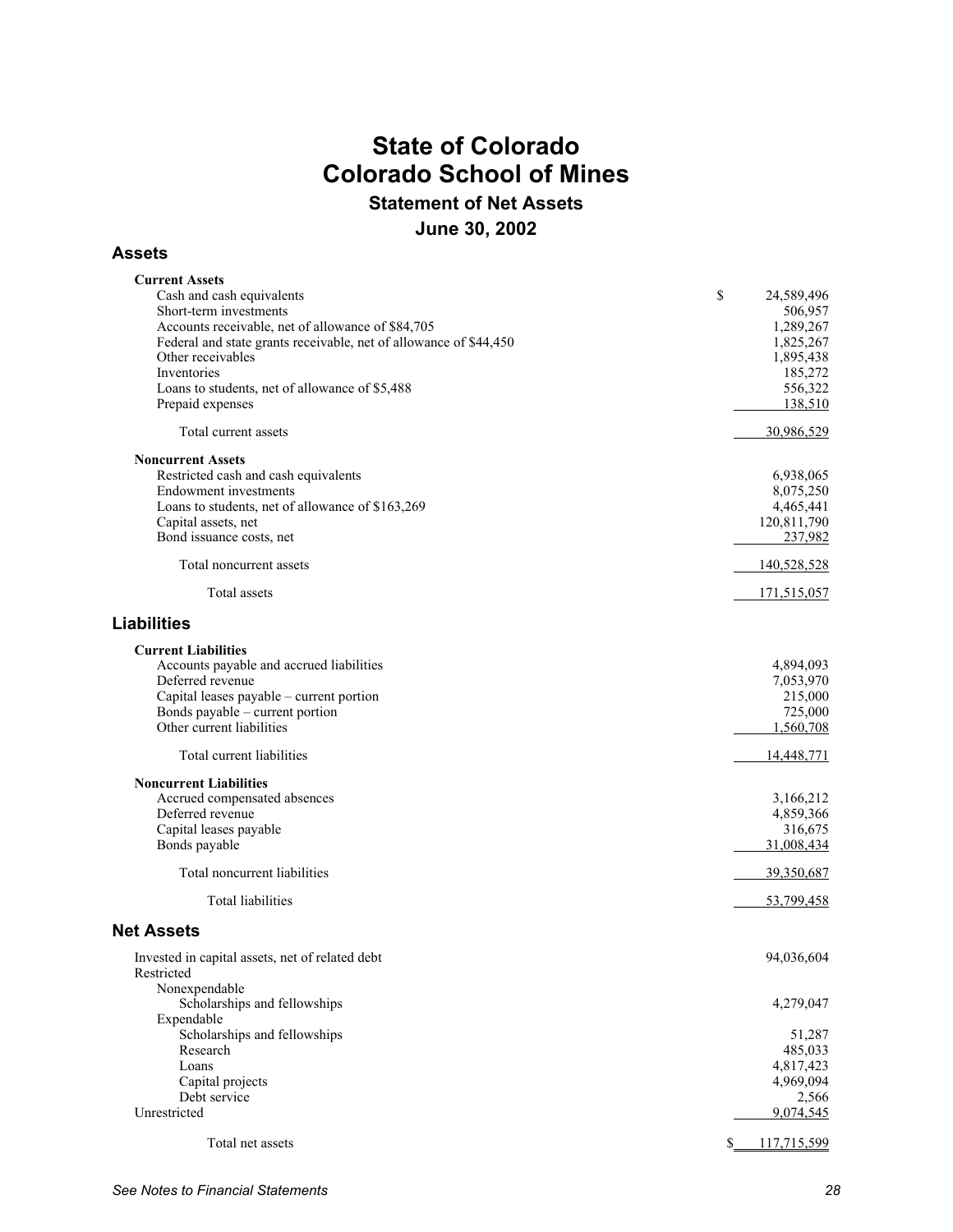## **State of Colorado Colorado School of Mines**

## **Statement of Revenues, Expenses and Changes in Net Assets Year Ended June 30, 2002**

| <b>Operating Revenues</b>                                      |                        |
|----------------------------------------------------------------|------------------------|
| Tuition and fees, net                                          | \$<br>22,376,741       |
| Federal grants and contracts                                   | 15,005,226             |
| State grants and contracts                                     | 3,587,024              |
| Nongovernmental grants and contracts                           | 13,987,478             |
| Interest on student loans receivable                           | 184,250                |
| Auxiliary enterprises, net                                     | 6,948,616              |
| Other operating revenues                                       | 3,508,009              |
| Total operating revenues                                       | 65,597,344             |
| <b>Operating Expenses</b>                                      |                        |
| Instruction                                                    | 33,647,750             |
| Research                                                       | 20,546,889             |
| Academic support<br>Student services                           | 4,623,094<br>3,860,810 |
| Institutional support                                          | 6,421,595              |
| Auxiliary enterprises                                          | 5,595,702              |
| Operation and maintenance of plant                             | 9,041,054              |
| Scholarships and fellowships                                   | 1,158,010              |
| Depreciation                                                   | 6,881,637              |
| Total operating expenses                                       | 91,776,541             |
| <b>Operating Loss</b>                                          | (26, 179, 197)         |
| <b>Nonoperating Revenues (Expenses)</b>                        |                        |
| State appropriations                                           | 19,308,287             |
| Contributions from Colorado School of Mines Foundation, Inc.   | 8,626,598              |
| Contributions                                                  | 385,000                |
| Other nonoperating expenses                                    | (463,395)              |
| Investment income                                              | 221,882                |
| Interest on capital asset-related debt                         | (1,004,728)<br>99,645  |
| Other nonoperating revenues                                    |                        |
| Net nonoperating revenues                                      | 27,173,289             |
| <b>Income Before Other Revenues, Expenses, Gains or Losses</b> | 994,092                |
| <b>Capital Appropriations - State</b>                          | 3,292,689              |
| <b>Capital Grants and Gifts</b>                                | 409,288                |
| <b>Increase in Net Assets</b>                                  | 4,696,067              |
| Net Assets, Beginning of Year - As Previously Reported         | 191,647,739            |
| Cumulative effect of change in accounting principle            | (78, 628, 208)         |
| Net Assets, Beginning of Year - As Restated                    | 113,019,531            |
| Net Assets, End of Year                                        | \$117,715,599          |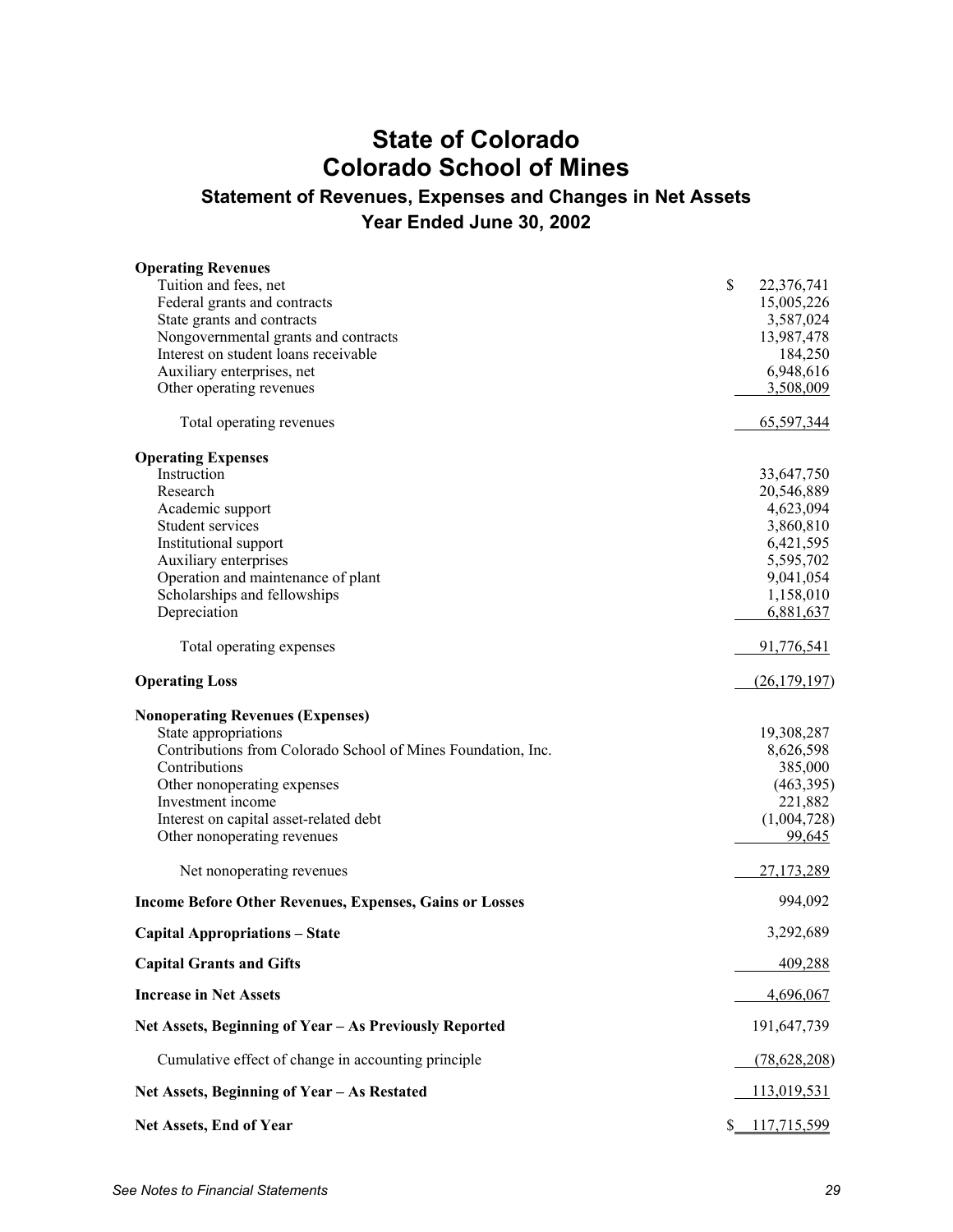## **State of Colorado Colorado School of Mines Statement of Cash Flows**

**Year Ended June 30, 2002**

| <b>Operating Activities</b>                                 |                    |
|-------------------------------------------------------------|--------------------|
| Tuition and fees                                            | \$<br>22, 167, 137 |
| Grants and contracts                                        | 33,111,587         |
| Payments to suppliers                                       | (28, 745, 701)     |
| Scholarships disbursed                                      | (1,158,010)        |
| Payments to employees                                       | (55, 121, 541)     |
| Loans issued to students                                    | (726, 709)         |
| Collection of loans to students                             | 1,260,523          |
| Sales and services of auxiliary enterprises                 | 6,896,791          |
| Other receipts                                              | 3,508,009          |
| Net cash used in operating activities                       | (18,807,914)       |
| <b>Noncapital Financing Activities</b>                      |                    |
| State appropriations                                        | 19,308,287         |
| Receipts from the Colorado School of Mines Foundation, Inc. | 8,626,598          |
| Gifts for other than capital purposes                       | 385,000            |
| Other receipts                                              | 99,645             |
| Net cash provided by noncapital financing activities        | 28,419,530         |
| <b>Capital and Related Financing Activities</b>             |                    |
| Proceeds from issuance of revenue bonds payable             | 10,860,000         |
| Cash paid for bond issuance costs                           | (244, 956)         |
| Capital appropriations-state                                | 3,292,689          |
| Capital grants, contracts and gifts received                | 409,287            |
| Acquisition and construction of capital assets              | (15,818,560)       |
| Principal paid on capital leases and revenue bonds payable  | (900,000)          |
| Interest paid on capital asset-related debt                 | (649, 324)         |
| Net cash used in capital and related financing activities   | (3,050,864)        |
| <b>Investing Activities</b>                                 |                    |
| Interest and dividends on investments                       | 1,690,106          |
| Proceeds from sales and maturities of investments           | 953,455            |
| Net cash provided by investing activities                   | 2,643,561          |
| <b>Increase in Cash and Cash Equivalents</b>                | 9,204,313          |
| Cash and Cash Equivalents, Beginning of Year                | 22,323,248         |
| Cash and Cash Equivalents, End of Year                      | \$<br>31,527,561   |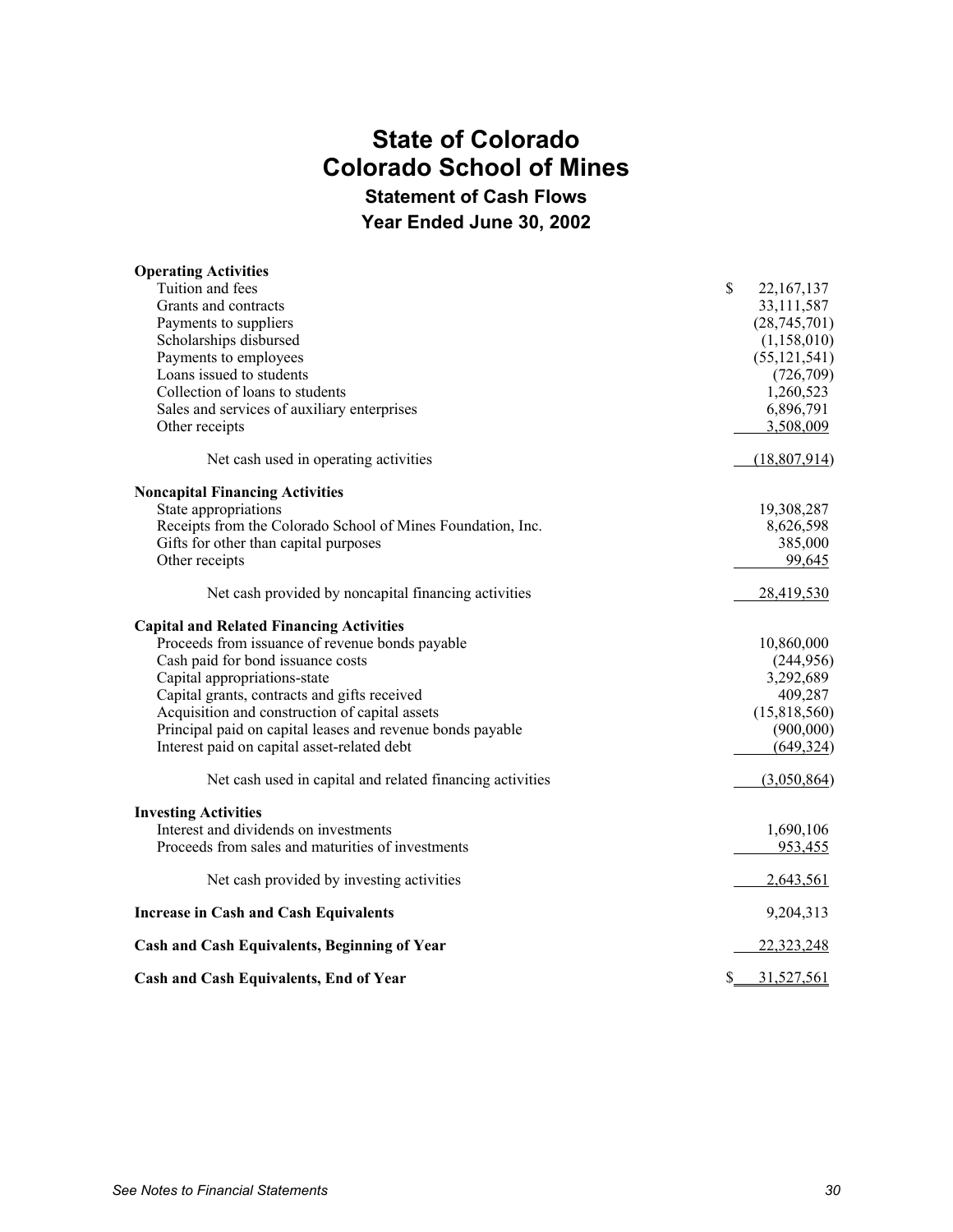## **State of Colorado Colorado School of Mines Statement of Cash Flows Year Ended June 30, 2002**

| <b>Reconciliation of Cash and Cash Equivalents to the</b><br><b>Statement of Net Assets</b> |    |                |
|---------------------------------------------------------------------------------------------|----|----------------|
| Cash and cash equivalents                                                                   | \$ | 24,589,496     |
| Restricted cash and cash equivalents – noncurrent                                           |    | 6,938,065      |
| Total cash and cash equivalents                                                             |    | 31,527,561     |
| Reconciliation of Operating Loss to Net Cash Used in Operating Activities                   |    |                |
| Operating loss                                                                              | \$ | (26, 179, 197) |
| Depreciation expense                                                                        |    | 6,881,637      |
| Changes in operating assets and liabilities                                                 |    |                |
| Receivables, net                                                                            |    | 370,687        |
| Inventories                                                                                 |    | 106,587        |
| Prepaid expenses                                                                            |    | 23,613         |
| Accounts payable and other liabilities                                                      |    | 465,779        |
| Deferred revenue                                                                            |    | (816,993)      |
| Accrued compensated absences                                                                |    | 339,973        |
| <b>Net Cash Used in Operating Activities</b>                                                | S  | (18,807,914)   |
| <b>Supplemental Cash Flows Information</b>                                                  |    |                |
| Accounts payable incurred for capital asset purchases                                       | \$ | 324,512        |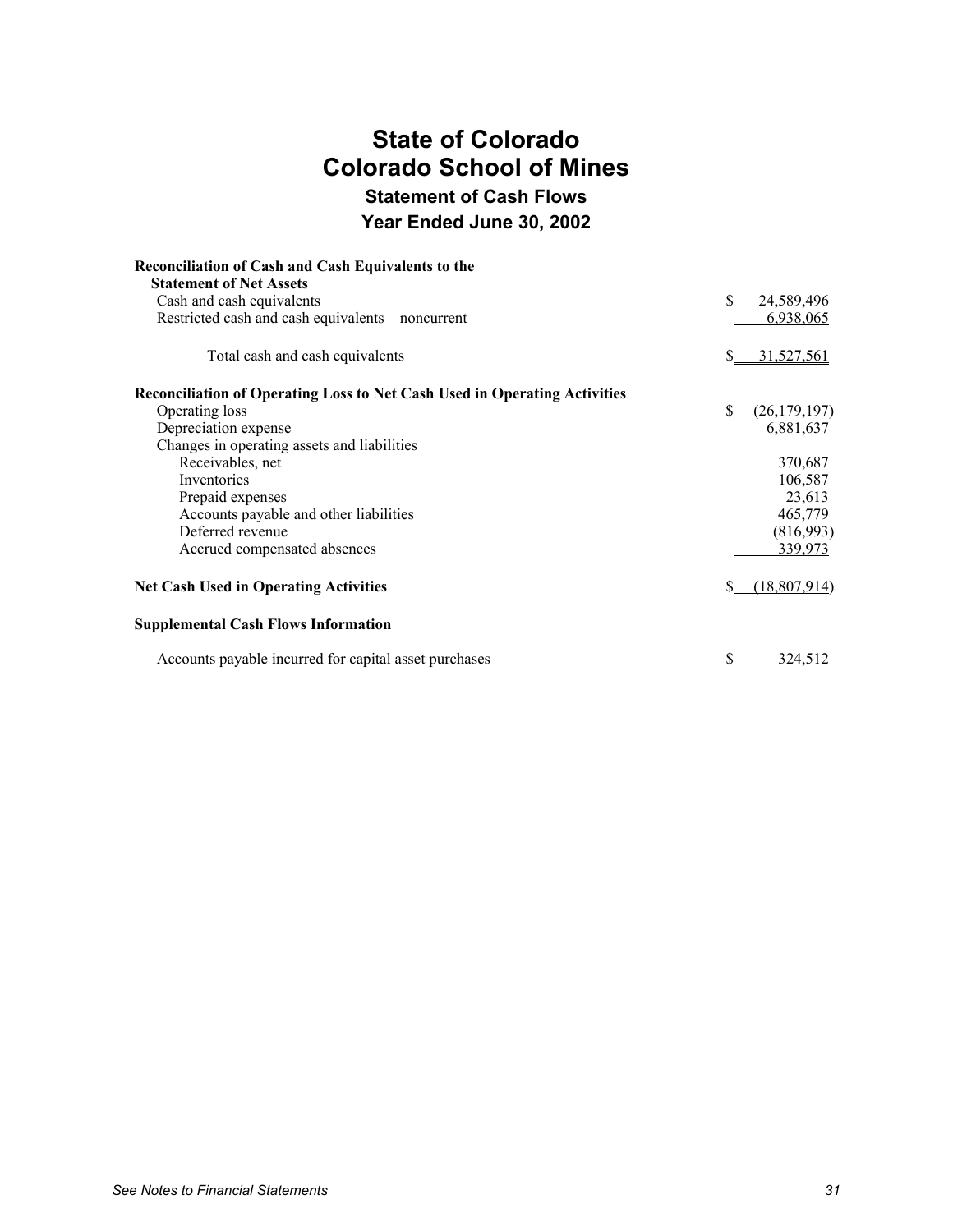## **Note 1: Nature of Operations and Summary of Significant Accounting Policies**

#### *Nature of Operations*

Colorado School of Mines (the University) is a public institution of higher education with a primary emphasis in engineering and science education and research. The University is an institution of the State of Colorado. Operations are funded largely through student tuition and fees and through annual state appropriations. Funds are augmented by government and private sponsored research, private support from alumni and support from industry and friends, through the Colorado School of Mines Foundation, Inc. The University extends unsecured credit to its students.

As an Institution of the State of Colorado, the University's operations and activities are funded primarily through state appropriations. In accordance with Section 23-1-104, C.R.S. unspent revenues earned by the University in excess of appropriated amounts are retained by the University for future use.

#### *Basis of Accounting and Presentation*

The financial statements of the University have been prepared on the accrual basis of accounting. Revenues, expenses, gains, losses, assets and liabilities from exchange and exchange-like transactions are recognized when the exchange transaction takes place, while those from government-mandated nonexchange transactions (principally certain federal and state grants and state appropriations) are recognized when all applicable eligibility requirements are met. Internal activity and balances are eliminated in preparation of the financial statements unless they relate to services provided and used internally. Operating revenues and expenses include exchange transactions and program-specific, government-mandated nonexchange transactions. Governmentmandated nonexchange transactions that are not program specific (such as state appropriations), investment income and interest on capital asset-related debt are included in nonoperating revenues and expenses. The University first applies restricted net assets when an expense or outlay is incurred for purposes for which both restricted and unrestricted net assets are available.

The University prepares its financial statements as a business-type activity in conformity with applicable pronouncements of the Governmental Accounting Standards Board (GASB). The University has the option to apply all Financial Accounting Standards Board (FASB) pronouncements that were issued after November 30, 1989, unless the FASB pronouncement conflicts with or contradicts a GASB pronouncement. The University has elected not to apply FASB pronouncements issued after the applicable date.

#### *Reporting Entity and Blended Component Unit*

The financial statements of the University include all of the integral parts of the University's operations. The University applied various criteria to determine if it is financially accountable for any organization which would require that organization to be included in the University's reporting entity. These criteria include fiscal dependency, financial benefit/burden relationship, selection of governing authority, designation of management, ability to significantly influence operations and accountability for fiscal matters.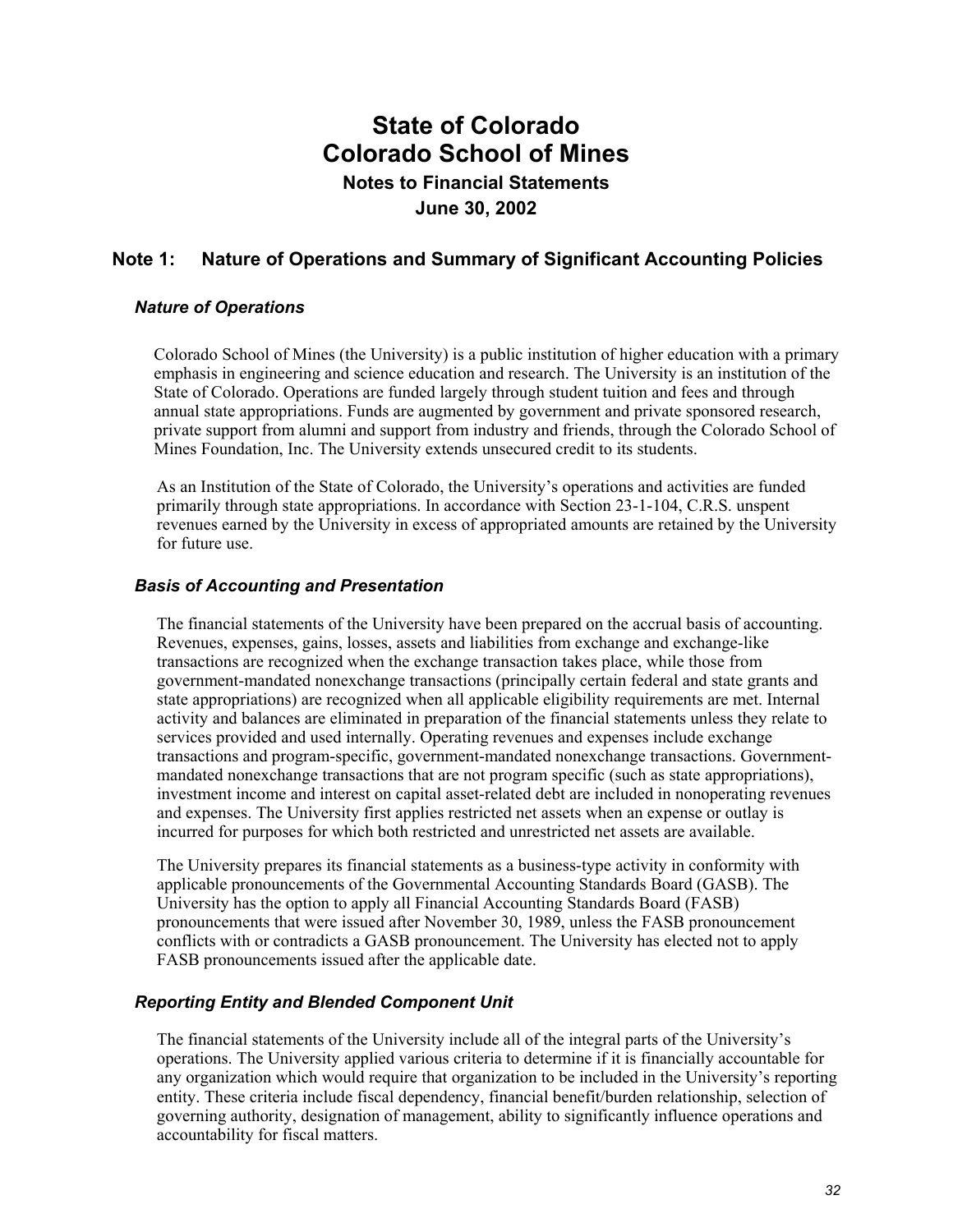In accordance with accounting principles generally accepted in the United States of America, the combined financial statements present the University (primary government) and its component units, the Colorado School of Mines Building Corporation and the Colorado School of Mines Development Corporation (see Notes 6 and 7). The component units are included in the University's reporting entity because of the significance of their operational and financial relationships with the University in accordance with GASB Statement No. 14, *The Financial Reporting Entity.* Financial statements of the Colorado School of Mines Building Corporation and the Colorado School of Mines Development Corporation can be obtained from their administrative offices.

#### *Use of Estimates*

The preparation of financial statements in conformity with accounting principles generally accepted in the United States of America requires management to make estimates and assumptions that affect the reported amounts of assets and liabilities and disclosure of contingent assets and liabilities at the date of the financial statements and the reported amounts of revenues, expenses and other changes in net assets during the reporting period. Actual results could differ from those **estimates** 

#### *Cash Equivalents*

The University considers all liquid investments with original maturities of three months or less to be cash equivalents. At June 30, 2002, cash equivalents consisted primarily of money market funds with brokers and certificates of deposit.

#### *Restricted Cash and Cash Equivalents*

Restricted cash and cash equivalents include amounts restricted for project construction and bond debt service reserves.

#### *Investments and Investment Income*

Investments in equity and debt securities are carried at fair value. Fair value is determined using quoted market prices. Investments in nonnegotiable certificates of deposit and repurchase agreements are carried at cost.

Investment income consists of interest and dividend income and the net change for the year in the fair value of investments carried at fair value.

#### *Accounts Receivable*

Accounts receivable consists of tuition and fee charges to students and charges for auxiliary enterprise services provided to students, faculty and staff. Accounts receivable is recorded net of estimated uncollectible amounts.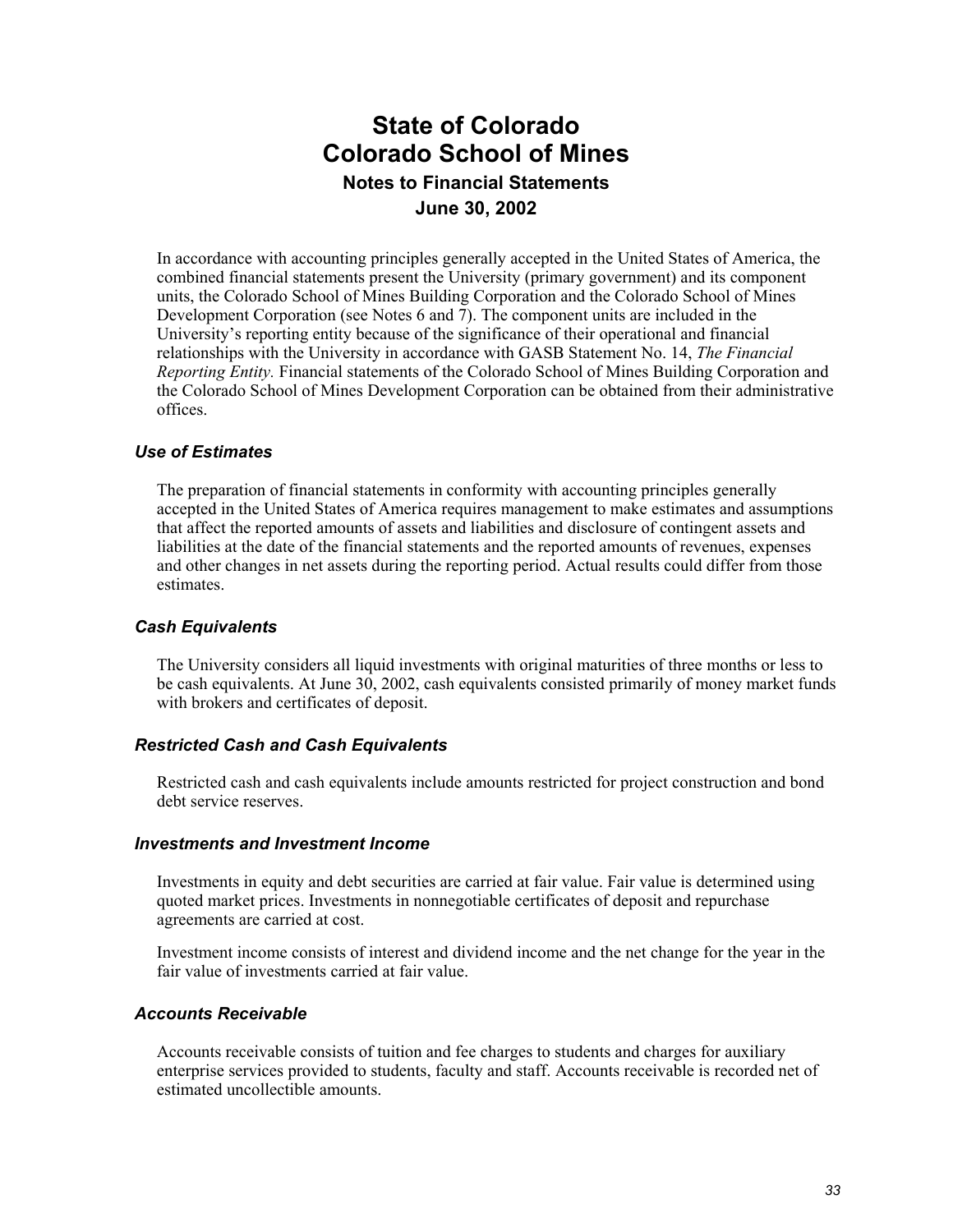#### *Inventories*

Inventories are stated at the lower of costs, determined using the FIFO (first-in, first-out) method, or market.

#### *Loans to Students*

The University makes loans to students under various federal and other loan programs. Such loans receivable are recorded net of estimated uncollectible amounts.

#### *Bond Issue Costs*

Bond issue costs incurred on the revenue bond issues have been deferred and are being amortized on a straight-line basis over the life of the bonds. Total amortization for the year ended June 30, 2002, was \$6,974.

#### *Capital Assets*

Capital assets are recorded at cost at the date of acquisition, or fair value at the date of donation if acquired by gift. Depreciation is computed using the straight-line method over the estimated useful life of each asset. The following estimated useful lives are being used by the University:

| Land improvements          | 20 years        |
|----------------------------|-----------------|
| Buildings and improvements | $20 - 40$ years |
| Equipment                  | $3 - 10$ years  |
| Library materials          | 10 years        |

The University capitalizes interest costs as a component of construction in progress, based on interest costs of borrowing specifically for the project, net of interest earned on investments acquired with the proceeds of the borrowing. Total interest incurred in 2002 was \$1,388,486 of which \$383,756 was capitalized.

#### *Compensated Absences*

University policies permit most employees to accumulate vacation and sick leave benefits that may be realized as paid time off or, in limited circumstances, as a cash payment. Expense and the related liability are recognized as vacation benefits are earned whether the employee is expected to realize the benefit as time off or in cash. Expense and the related liability for sick leave benefits are recognized when earned to the extent the employee is expected to realize the benefit in cash determined using the termination payment method. Sick leave benefits expected to be realized as paid time off are recognized as expense when the time off occurs and no liability is accrued for such benefits employees have earned but not yet realized. Compensated absence liabilities are computed using the regular pay and termination pay rates in effect at the statement of net assets date plus an additional amount for compensation-related payments such as social security and Medicare taxes computed using rates in effect at that date.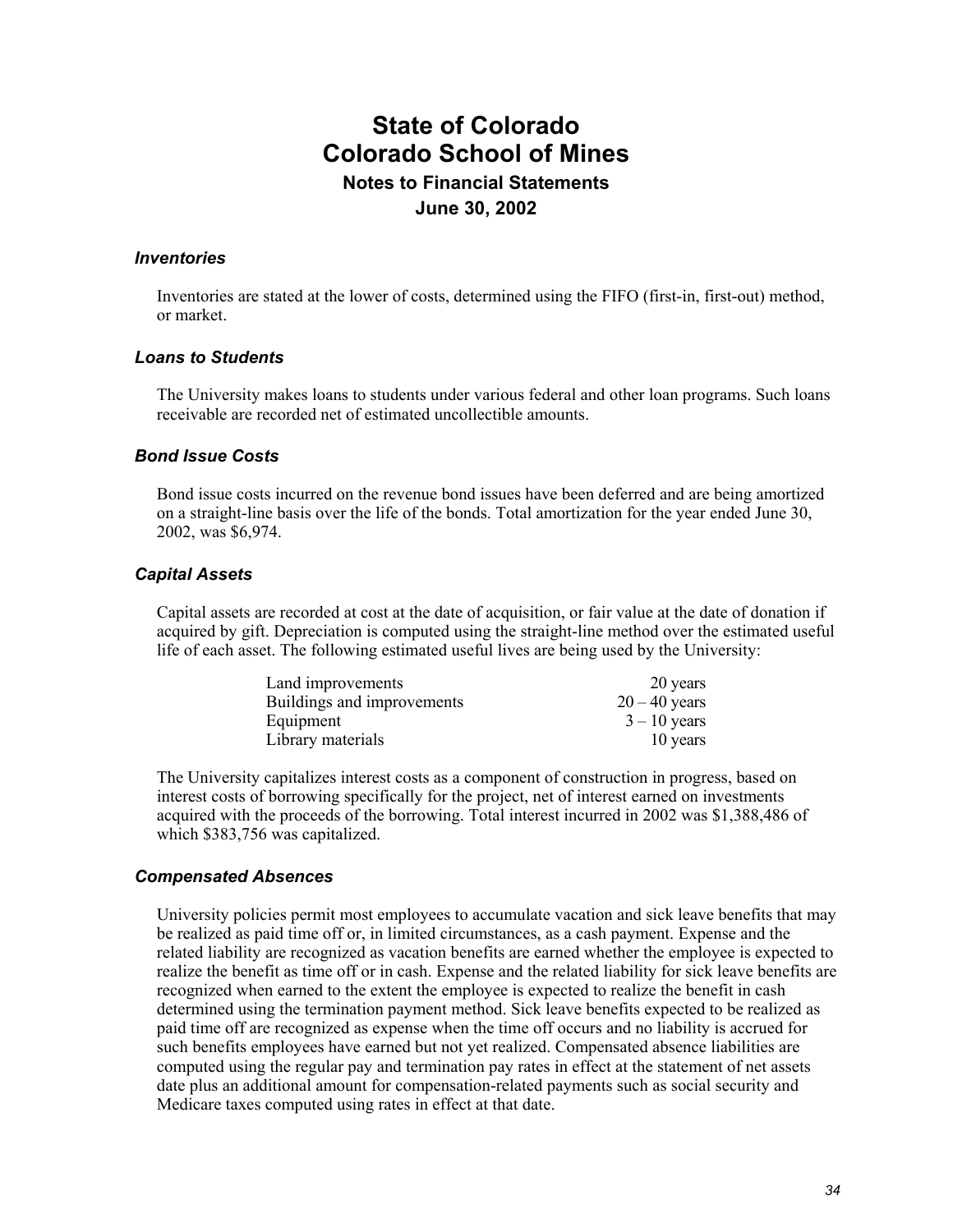#### *Deferred Revenue – Tuition, Fees and Grants*

Deferred revenue represents unearned student fees and advances on grants and contract awards for which the University has not met all of the applicable eligibility requirements. Deferred revenue for tuition, fees and grants totaled \$5,621,670 at June 30, 2002.

#### *Deferred Revenue – Development Assistance and Trademark License*

The University entered into a ten-year agreement to provide development assistance and other planning activities in connection with the development of a foreign University. Additionally, the University received a nonrefundable up front fee for non-exclusive license to use its trademarks for the term of the agreement. Development assistance fees and trademark license fees are recognized as revenue over term of the agreement. Deferred revenue for development assistance and trademark license totaled \$6,291,666 at June 30, 2002.

#### *Classification of Revenues*

The University has classified its revenues as either operating or nonoperating revenues according to the following criteria:

Operating revenues - Operating revenues include activities that have the characteristics of exchange transactions, such as (1) student tuition and fees, net of scholarship allowances, (2) sales and services of auxiliary enterprises and (3) interest on student loans.

Nonoperating revenues - Nonoperating revenues include activities that have the characteristics of nonexchange transactions, such as gifts and contributions, and other revenue sources that are defined as nonoperating revenues by GASB No. 9, *Reporting Cash Flows of Proprietary and Nonexpendable Trust Funds and Government Entities That Use Proprietary Fund Accounting*, and GASB No. 34, such as state appropriations and investment income.

#### *Scholarship Discounts and Allowances*

Student tuition and fee revenues, and certain other revenues from students, are reported net of scholarship allowances in the Statement of Revenues, Expenses and Changes in Net Assets. Scholarship allowances are the difference between the stated charge for goods and services provided by the University, and the amount that is paid by students and/or third parties making payments on the students' behalf. Certain governmental grants, such as Pell grants, and other federal, state or nongovernmental programs, are recorded as either operating or nonoperating revenues in the University's financial statements. To the extent that revenues from such programs are used to satisfy tuition and fees and other student charges, the University has recorded a scholarship allowance. The scholarship allowances on tuition and fees and housing for the year ended June 30, 2002, were \$7,724,863 and \$55,594, respectively.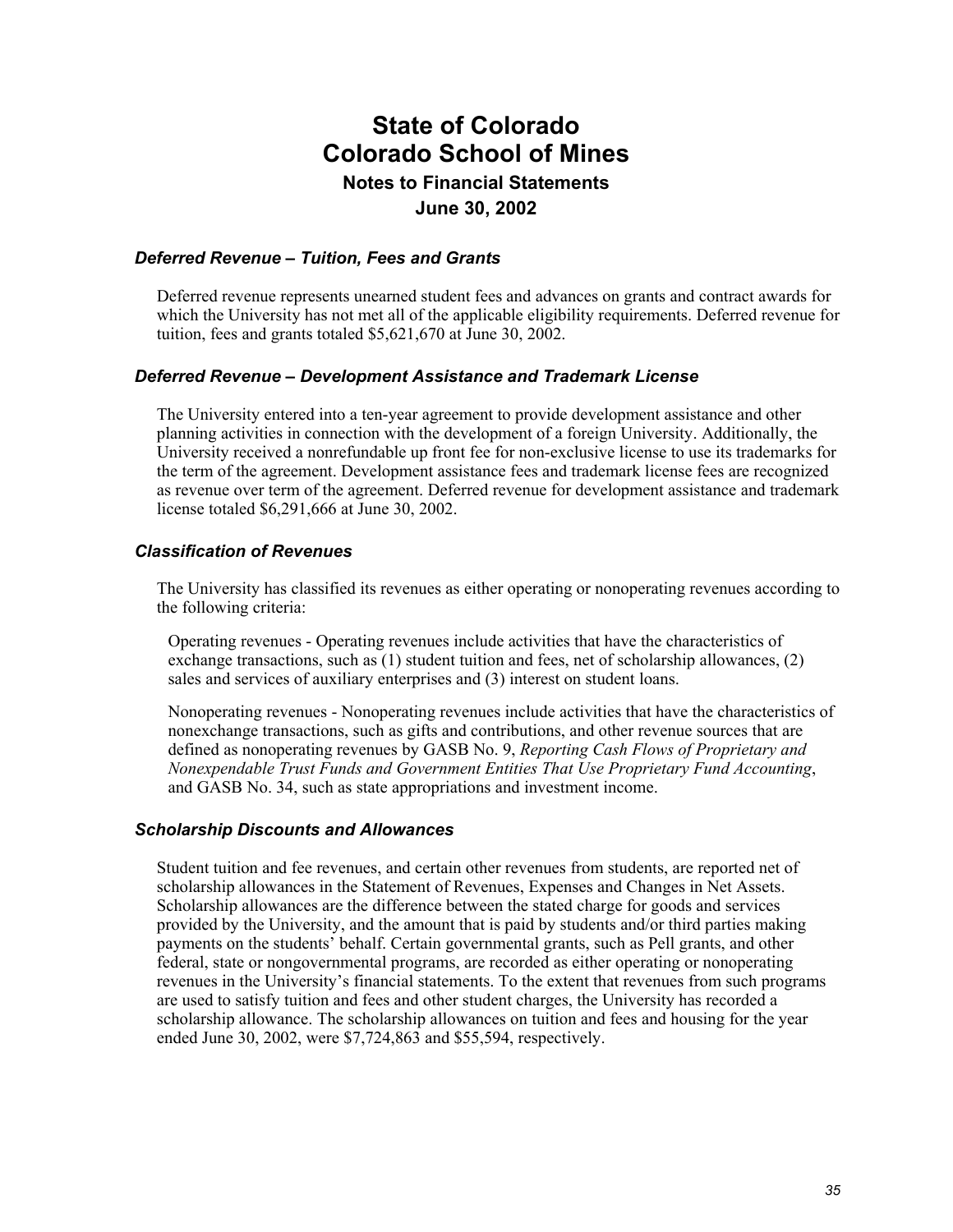#### *Income Taxes*

As a state institution of higher education, the income of the University is generally exempt from federal and state income taxes under Section 115(a) of the Internal Revenue Code and a similar provision of state law. However, the University is subject to federal income tax on any unrelated business taxable income.

#### *Foundation*

The University is the beneficiary of a foundation that is a separate legal entity with its own board of trustees (see Note 5). The foundation has legal title to all of the foundation assets. The foundation is not a component unit of the University and, thus, not reflected in the accompanying financial statements.

#### **Note 2: Deposits, Investments and Investment Return**

#### *Deposits*

At June 30, 2002, the University had \$17,115,808 on deposit with the State Treasurer. Detailed information on the State Treasurer's pooled cash and investments is available from that office.

At year end, cash and time deposits included petty cash and change funds of \$15,681, certificates of deposit of \$469,167, money market accounts of \$3,091,394 and bank accounts of \$3,897,446.

At June 30, 2002, the carrying value of those University deposits was \$7,473,688 and the bank balance was \$12,023,824. The bank balance classified by custodial credit risk category includes \$347,881 covered by federal depository insurance and \$11,675,943 covered by collateral held by the pledging institution's agent in the University's name. State law requires collateralization of all deposits with federal depository insurance; bonds and other obligations of the U.S. Treasury, U.S. agencies and instrumentalities or the state of Colorado; bonds of any city, county, school district or special road district of the state of Colorado; bonds of any state; or a surety bond having an aggregate value at least equal to the amount of the deposits.

#### *Investments*

The University has authority to invest institutional funds in any investment deemed advisable by the governing board per section 15-1-1106, C.R.S. The University may legally invest in direct obligations of and other obligations guaranteed as to principal by the U.S. Treasury and U.S. agencies and instrumentalities and in bank repurchase agreements. It may also invest to a limited extent in equity securities.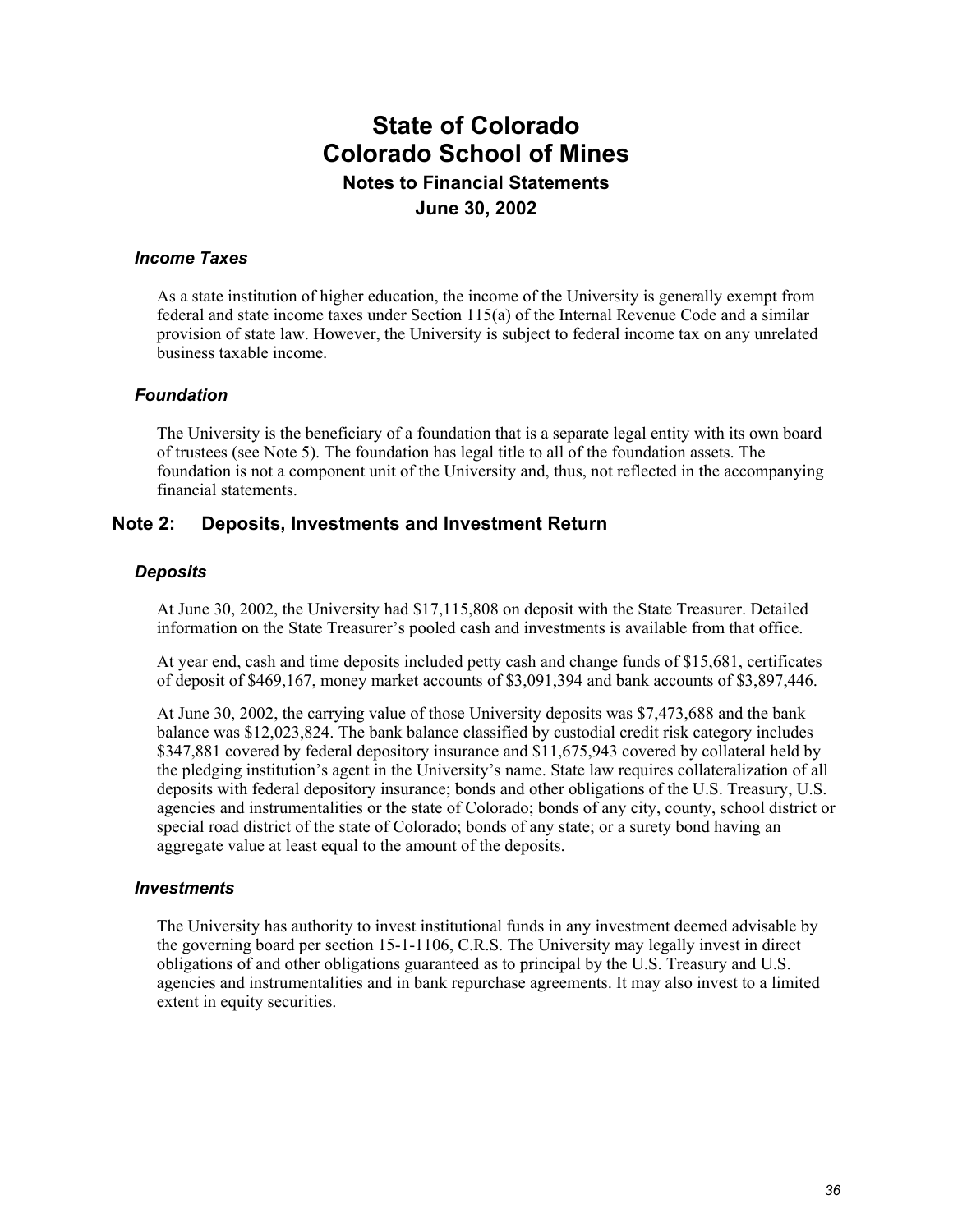The University's investments are categorized to give an indication of the level of custodial credit risk assumed by the University. Category 1 includes investments that are insured or registered or for which the securities are held by the University or its agent in the University's name. Category 2 includes uninsured and unregistered investments for which the securities are held by dealer bank's trust department or agent in the University's name. Category 3 includes uninsured and unregistered investments for which the securities are held by the dealer bank's trust department in other than the University's name, by the broker/dealer, by the dealer bank or by another bank that is a subsidiary of the same holding company as the dealer bank. The University's investments in mutual funds are not classified by custodial risk category as they are not evidenced by securities in physical or book entry form. The University's investment pool funds are not classified by custodial credit risk category as they are not evidenced by securities that exist in physical or book entry form.

Investments at June 30 consisted of the following:

|                                 | Category   |    |   | Carrying                          | Fair                              |  |
|---------------------------------|------------|----|---|-----------------------------------|-----------------------------------|--|
|                                 |            | 2  | 3 | <b>Value</b>                      | <b>Value</b>                      |  |
| Corporate stocks                | \$506,957  | S. |   | 506,957                           | 506,957                           |  |
| Mutual funds<br>Investment pool | \$ 506,957 |    |   | 506,957<br>6,938,065<br>8,075,250 | 506,957<br>6,938,065<br>8,075,250 |  |
|                                 |            |    |   | 15,520,272                        | \$15,520,272                      |  |

The investment pool consists of investments managed by the Colorado School of Mines Foundation, Inc., on behalf of the University.

#### *Summary of Carrying Values*

The carrying values of deposits and investments shown above are included in the statement of net assets as follows:

| Carrying value                                    |              |
|---------------------------------------------------|--------------|
| Deposits                                          | \$24,589,496 |
| Investments                                       | 15,520,272   |
| Total as of June 30, 2002                         | \$40,109,768 |
| Included in the following statement of net assets |              |
| captions                                          |              |
| Cash and cash equivalents                         | \$24,589,496 |
| Short-term investments                            | 506,957      |
| Restricted cash and cash equivalents              | 6,938,065    |
| <b>Endowment</b> investments                      | 8,075,250    |
|                                                   | \$40,109,768 |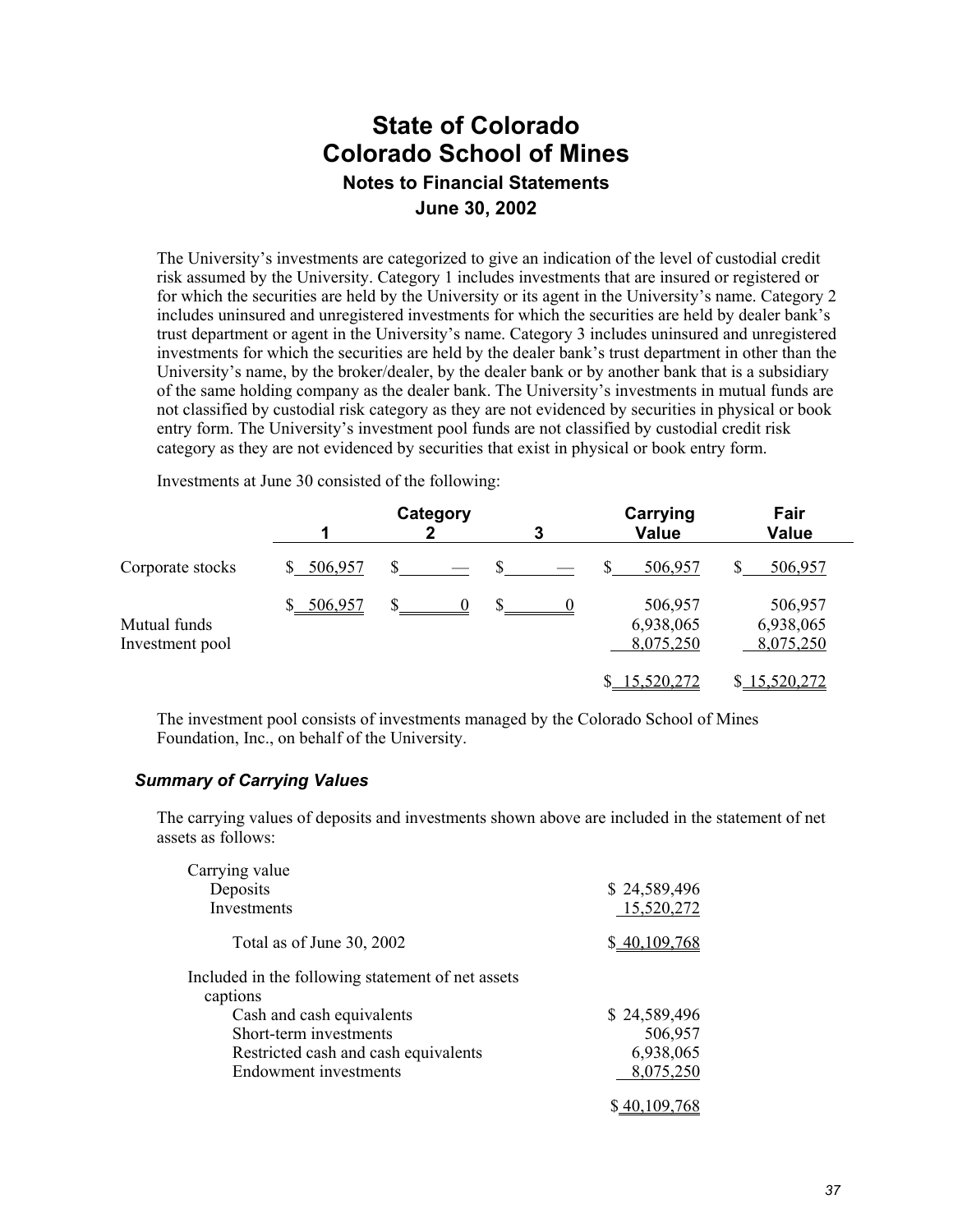### *Investment Income*

Investment income for the year ended June 30, 2002, consisted of:

| Interest and dividend income              | \$1,690,106 |
|-------------------------------------------|-------------|
| Net decrease in fair value of investments | (1,468,224) |
|                                           | 221.882     |

### **Note 3: Capital Assets**

Capital assets activity for the year ended June 30, 2002 was:

|                            |                                    | <b>Cumulative Effect</b><br>of Change in<br><b>Accounting</b> |                  |                  |                       |
|----------------------------|------------------------------------|---------------------------------------------------------------|------------------|------------------|-----------------------|
|                            | <b>Beginning</b><br><b>Balance</b> | <b>Principle</b><br>(Note 14)                                 | <b>Additions</b> | <b>Disposals</b> | <b>Ending Balance</b> |
| Land                       | \$<br>2,093,726                    | \$                                                            | \$<br>681,528    | \$               | -S<br>2,775,254       |
| Land improvements          | 5,656,759                          |                                                               |                  |                  | 5,656,759             |
| Buildings and improvements | 84,183,531                         |                                                               | 843,192          |                  | 85,026,723            |
| Equipment                  | 35,727,124                         | 1,757,905                                                     | 2,407,523        | 561,835          | 39,330,717            |
| Library materials          | 13,126,133                         |                                                               | 1,146,102        | 22,912           | 14,249,323            |
| Construction in progress   | 47,758,601                         | (485,070)                                                     | 11,064,727       |                  | 58,338,258            |
|                            | 188,545,874                        | 1,272,835                                                     | 16,143,072       | 584,747          | 205, 377, 034         |
| Less accumulated           |                                    |                                                               |                  |                  |                       |
| depreciation               |                                    |                                                               |                  |                  |                       |
| Land improvements          |                                    | 4,687,189                                                     | 67,809           |                  | 4,754,998             |
| Buildings and              |                                    |                                                               |                  |                  | 38,577,317            |
| improvements               | 1,344,036                          | 33,711,719                                                    | 3,521,562        |                  |                       |
| Equipment                  |                                    | 27,988,990                                                    | 2,504,236        | 98,440           | 30,493,226            |
| Library materials          |                                    | 9,974,585                                                     | 788,030          | 22,912           | 10,739,703            |
|                            | 1,344,036                          | 76, 362, 483                                                  | 6,881,637        | 22,912           | 84,565,244            |
| Net capital assets         | \$187,201,838                      | (75,089,648)                                                  | \$9,261,435      | 561,835          | \$120,811,790         |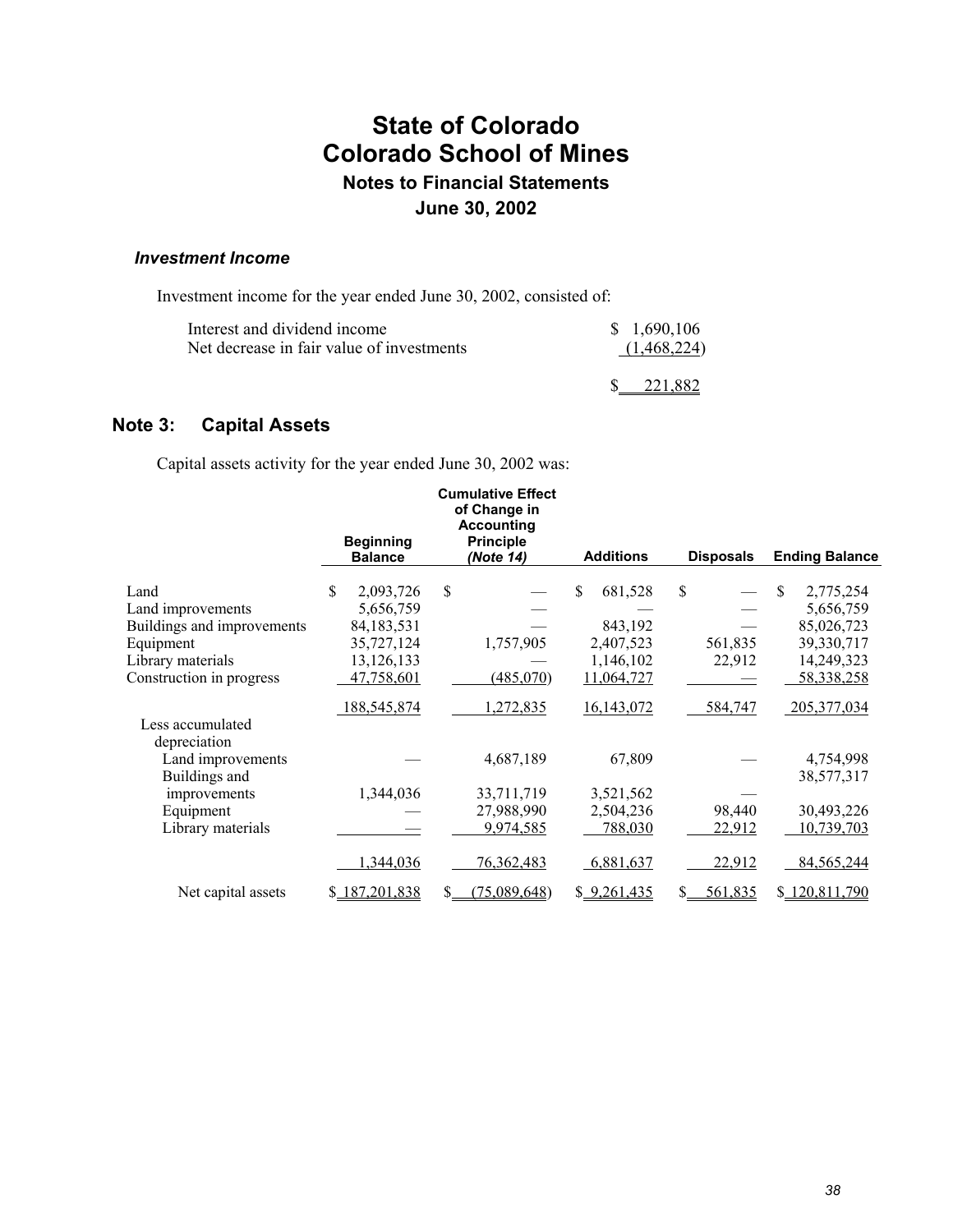## **Note 4: Long-Term Liabilities**

The following is a summary of long-term obligation transactions for the University for the year ended June 30, 2002:

|                                                                           | <b>Beginning</b><br><b>Balance</b> | <b>Additions</b> | <b>Deductions</b>      | <b>Ending</b><br><b>Balance</b> | <b>Current</b><br><b>Portion</b> |
|---------------------------------------------------------------------------|------------------------------------|------------------|------------------------|---------------------------------|----------------------------------|
| Bonds and capital leases                                                  |                                    |                  |                        |                                 |                                  |
| Revenue bonds payable                                                     |                                    |                  |                        |                                 |                                  |
| Series 1993<br>(A)                                                        | $\mathbb{S}$<br>7,390,000          | \$               | $\mathbf S$<br>420,000 | 6,970,000<br>\$                 | S<br>440,000                     |
| Series 1996<br>(B)                                                        | 1,475,000                          |                  | 60,000                 | 1,415,000                       | 65,000                           |
| Series 1997A<br>(C)                                                       | 4,935,000                          |                  | 215,000                | 4,720,000                       | 220,000                          |
| Series 1997B<br>(C)                                                       | 460,000                            |                  |                        | 5,180,000                       |                                  |
| Series 1999<br>(D)                                                        | 7,794,333                          |                  |                        | 7,794,333                       |                                  |
| Series 2001                                                               |                                    | 10,860,000       |                        | 10,860,000                      |                                  |
|                                                                           | 22,054,333                         | 10,860,000       | 695,000                | 32,219,333                      | 725,000                          |
| Less unamortized bond<br>discounts                                        | (524, 837)                         |                  | (38,938)               | (485, 899)                      |                                  |
|                                                                           | 21,529,496                         | 10,860,000       | 656,062                | 31,733,434                      | 725,000                          |
| Capital lease obligations                                                 | 736,675                            |                  | 205,000                | 531,675                         | 215,000                          |
| Total bonds and capital<br>leases                                         | 22,266,171                         | 10,860,000       | 861,062                | 32,265,109                      | 940,000                          |
| Other noncurrent liabilities                                              |                                    |                  |                        |                                 |                                  |
| Accrued compensated<br>absences<br>Deferred revenue                       | 2,827,239                          | 338,973          |                        | 3,166,212                       |                                  |
| Tuition, fees and grants                                                  | 4,931,561                          | 5,621,670        | 4,931,561              | 5,621,670                       | 4,720,637                        |
| Development assistance<br>and trademark license<br>Total other noncurrent | 5,875,000                          | 916,666          | 500,000                | 6,291,666                       | 2,333,333                        |
| liabilities                                                               | 13,633,800                         | 6,877,309        | 5,431,561              | 15,079,548                      | 7,053,970                        |
| Total noncurrent                                                          |                                    |                  |                        |                                 |                                  |
| liabilities                                                               | \$35,899,971                       | \$17,737,309     | \$6,292,623            | \$47,344,657                    | \$7,993,970                      |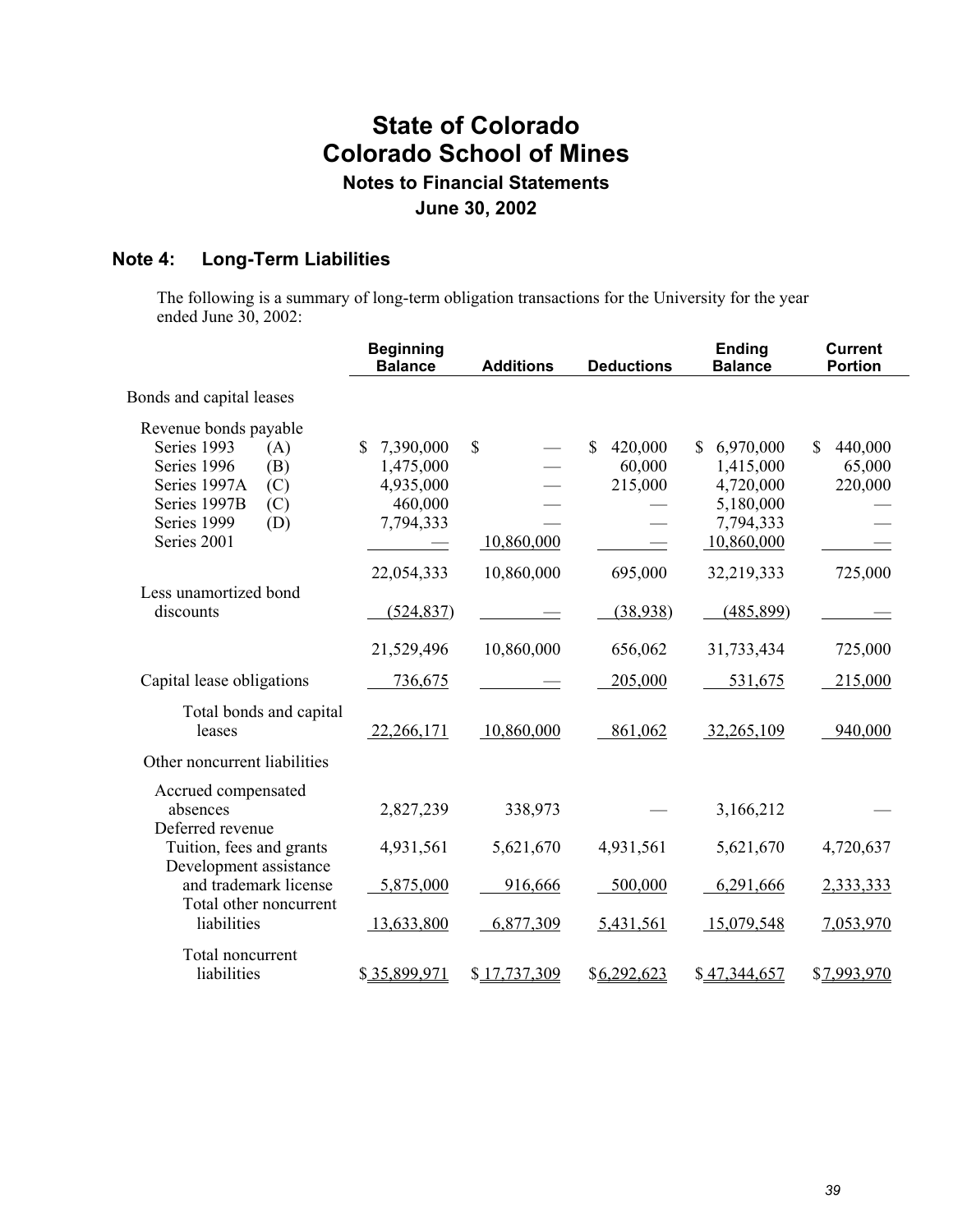#### *Auxiliary Housing Services Revenue Bonds*

The University had the following Auxiliary Housing Services Revenue Bonds outstanding at June 30, 2002:

- (A) Refunding and improvement revenue bonds, Series 1993 Serial obligations maturing in fiscal years ending June 30, 2003 to 2014; due in annual installments ranging from \$440,000 to \$750,000 with interest payable semi-annually ranging from 4.15% to 5%. The purpose of the issue was to refund the Series 1988 Bond; finance the construction, renovation, other acquisition and equipping of additional dining and recreational facilities at the Ben H. Parker Student Center, and improve and equip other auxiliary facilities.
- (B) Auxiliary facility enterprises revenue bonds, Series 1996 Serial obligations maturing in fiscal years ending June 30, 2003 to 2017; due in annual installments ranging from \$65,000 to \$140,000 with interest payable semi-annually ranging from 4.75% to 6%. The purpose of the issue was to finance the installation of a new telephone system along with the replacement of and additions to the television, data, telephone and electrical cabling for the residence halls.
- (C) Auxiliary facility enterprises revenue bonds, Series 1997A and 1997B Series 1997A serial obligations mature in fiscal years ending June 30, 2003 to 2017; due in annual installments ranging from \$220,000 to \$435,000 with interest payable semi-annually ranging from 4.2% to 5%. Series 1997B serial obligation bonds mature December 1, 2017. Interest is payable annually through 2017 at 5.3%. The purpose of this issue was to finance the construction, acquisition and equipping of Mines Park residential housing complex.
- (D) Auxiliary facility enterprises revenue bonds, Series 1999 Serial obligations issued to finance major renovations to four of the existing residence halls; construction, other acquisitions and equipping of an approximately 13,000 square foot addition to the Ben H. Parker Student Center; acquisitions and construction of two fraternity housing facilities; and construction, acquisition and equipping of two additional buildings at the Mines Park residential housing complex. Obligations include the following:
	- (a) \$2,785,000, 5% Series 1999 Current Interest Bonds. These obligations mature on December 1, 2028 and are subject to mandatory sinking fund redemption on December 1, 2027 of \$1,300,000. Interest is payable semi-annually on December 1 and June 1.
	- (b) \$5,009,333, Series 1999 Capital Appreciation Bonds. These bonds mature on December 1, 2014 to 2027. Interest accretes from the date of issuance, compounding semi-annually until maturity, ranging from 5.14% to 5.4%.

The auxiliary bonds are secured by a non-exclusive first lien upon the net pledged revenues, as defined. The auxiliary bonds are not secured by any encumbrance, mortgage, or other pledge of property, except the net pledged revenues, and do not constitute general obligations of the University. Bond provisions require the establishment of a reserve fund. The reserve fund is funded with a surety bond provided by the bond insurer, as required. The minimum reserves for Series 1993 Series 1996, Series 1997 and Series 1999 auxiliary bonds are \$773,411, \$144,200, \$473,296 and \$779,433, respectively. The University is also required to maintain certain rate covenants related to the bonds.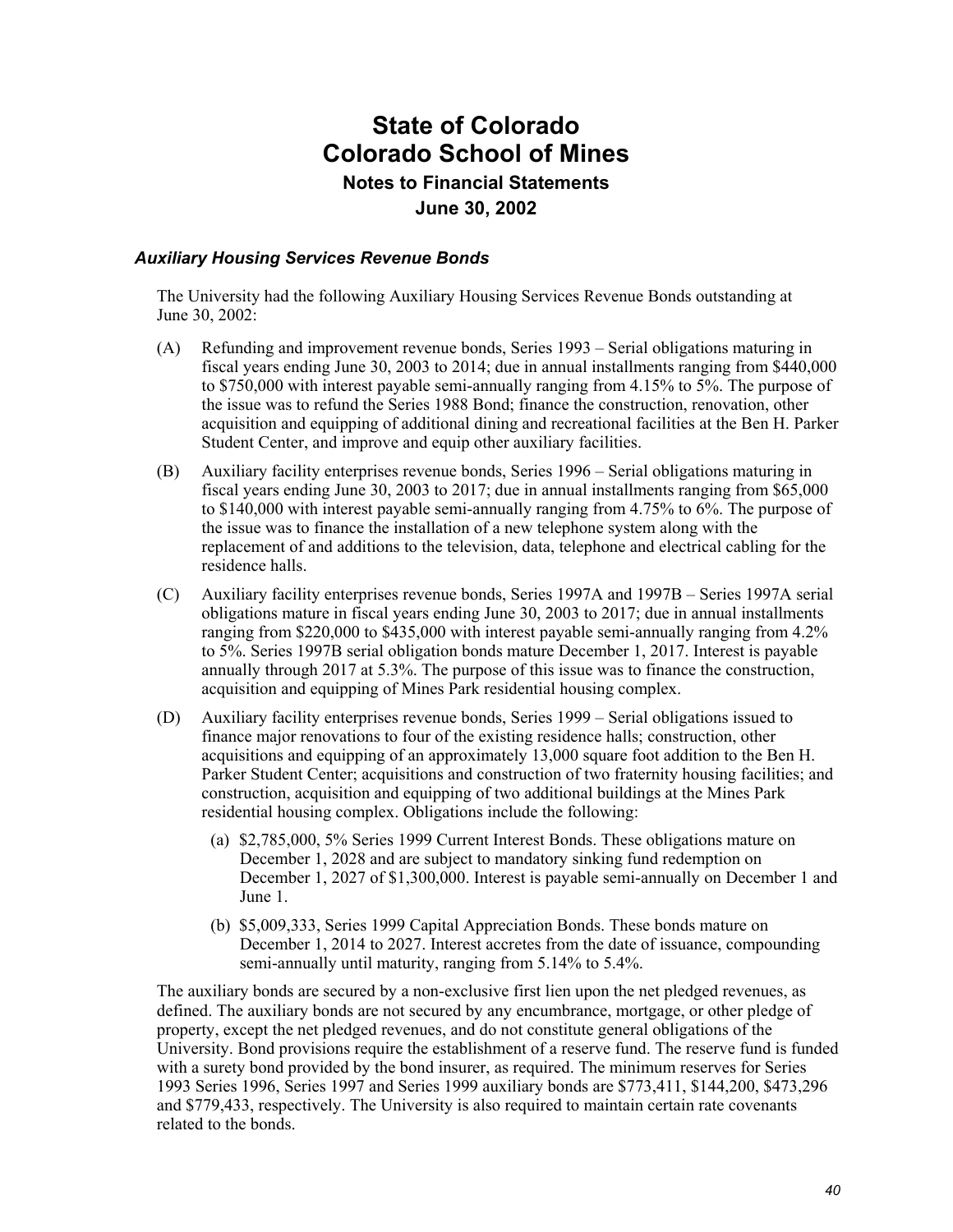The auxiliary bond resolutions allow the University the right, subject to certain conditions, to issue additional bonds which are payable from net pledged revenues of the auxiliary facilities. However, additional bonds, if any, may only have a lien on parity with, not superior to, the existing lien.

#### *Revenue Bonds issued by Colorado School of Mines Development Corporation (See Note 7)*

The Series 2001 serial obligations mature September 1, 2026. The purpose of the issue was to finance the construction and acquisition of educational facilities at the Colorado School of Mines.

Interest is payable at varying rates, not to exceed 10%. Interest rates and payment periods are determined, as elected by the Corporation, using either (i) weekly, one month or three month interest rates, with interest payable monthly or (ii) six month, one year, five year, ten year or fixed interest rates, with interest payable semi-annually. The interest rate on variable rate bonds is calculated using the weekly interest rate of 1.35% at June 30, 2002.

Bonds bearing interest at the five, ten or fixed interest rates are subject to mandatory sinking fund redemption commencing on the September 1 next succeeding the applicable interest rate adjustment date, as defined. Bonds are subject to early redemption at the option of the issuer under certain conditions as described in the trust agreement.

The bonds are secured by a non-exclusive first lien upon the net pledged revenues, as defined, a letter of credit with a bank totaling \$10,961,162 and are guaranteed by the Colorado School of Mines Foundation. The letter of credit terminates on October 4, 2006. If the Corporation does not secure a substitute letter of credit, the bonds are subject to mandatory tender prior to the termination of the letter of credit. The bonds are not secured by any encumbrance, mortgage or other pledge of property, except the net pledged revenues, and do not constitute general obligations of the University.

The trust indenture allows the Corporation the right, subject to certain conditions, to issue additional bonds which are payable from net pledged revenues. However, additional bonds, if any, may only have a lien on parity with, not superior to, the existing lien.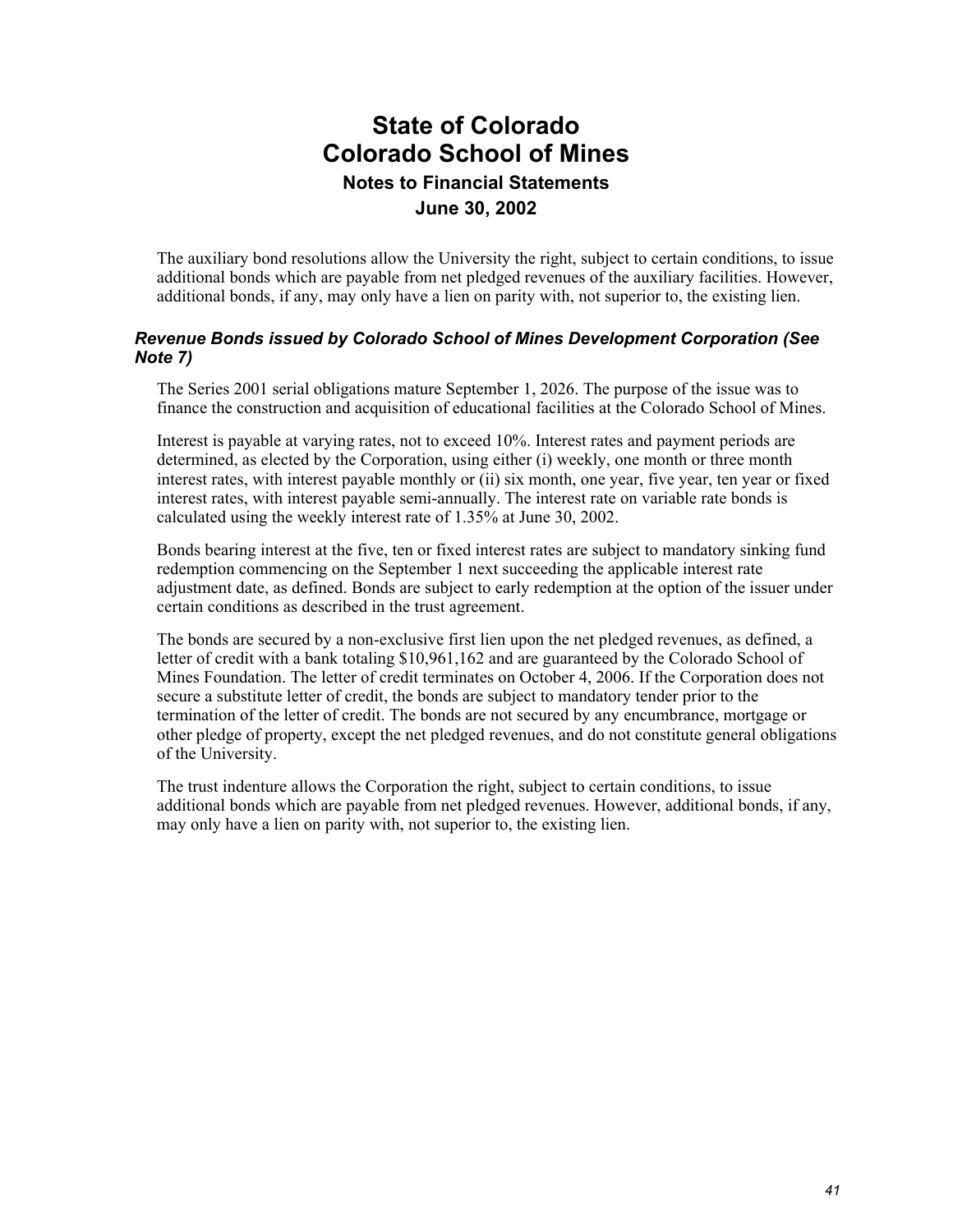#### *Debt Service Requirements on Revenue Bonds*

The debt service requirements as of June 30, 2002, are as follows:

| <b>Year Ending</b><br><b>June 30,</b> | <b>Total to be Paid</b> | <b>Principal</b> | <b>Interest</b> |
|---------------------------------------|-------------------------|------------------|-----------------|
|                                       |                         |                  |                 |
| 2003                                  | \$<br>1,668,107         | \$<br>725,000    | \$<br>943,107   |
| 2004                                  | 1,665,023               | 755,000          | 910,023         |
| 2005                                  | 1,669,648               | 795,000          | 874,648         |
| 2006                                  | 1,671,212               | 835,000          | 836,212         |
| 2007                                  | 1,665,000               | 870,000          | 795,000         |
| $2008 - 2012$                         | 8,334,193               | 5,070,000        | 3,264,193       |
| $2013 - 2017$                         | 8,354,172               | 5,051,738        | 3,302,434       |
| $2018 - 2022$                         | 8,351,490               | 2,656,041        | 5,695,449       |
| $2023 - 2027$                         | 19,077,192              | 12,651,410       | 6,425,782       |
| $2028 - 2029$                         | 3,043,873               | 2,810,144        | 233,729         |
|                                       |                         |                  |                 |
|                                       | 55,499,910              | 32,219,333       | 23.280.5        |
|                                       |                         |                  |                 |

#### *Defeased Bonds*

During September 1984, Housing System Revenue Bond Series E was placed in trust with a paying agent. Income received by the trust will be used solely for the purpose of making the required interest payments. Accordingly, the Series E Bond is considered to be extinguished in 1984, and does not appear as a liability in the accompanying statement of net assets. At June 30, 2002 bonds in the amount of \$3,105,000 are outstanding.

During March 1988, Housing System Revenue Bond Series 1984 was placed in trust with a paying agent. Income received by the trust will be used solely for the purpose of making the required interest payment. Accordingly, the Series 1984 Bond is considered to be extinguished in 1988, and does not appear as a liability in the accompanying statement of net assets. At June 30, 2002 bonds in the amount of \$3,040,000 are outstanding.

During October 1993, Housing System Revenue Bond Series 1988 was placed in trust with a paying agent. Income received by the trust will be used solely for the purpose of making the required interest payments. Accordingly, the Series 1988 Bond is considered to be extinguished in 1993, and does not appear as a liability in the accompanying statement of net assets. At June 30, 2002 bonds in the amount of \$3,235,000 are outstanding.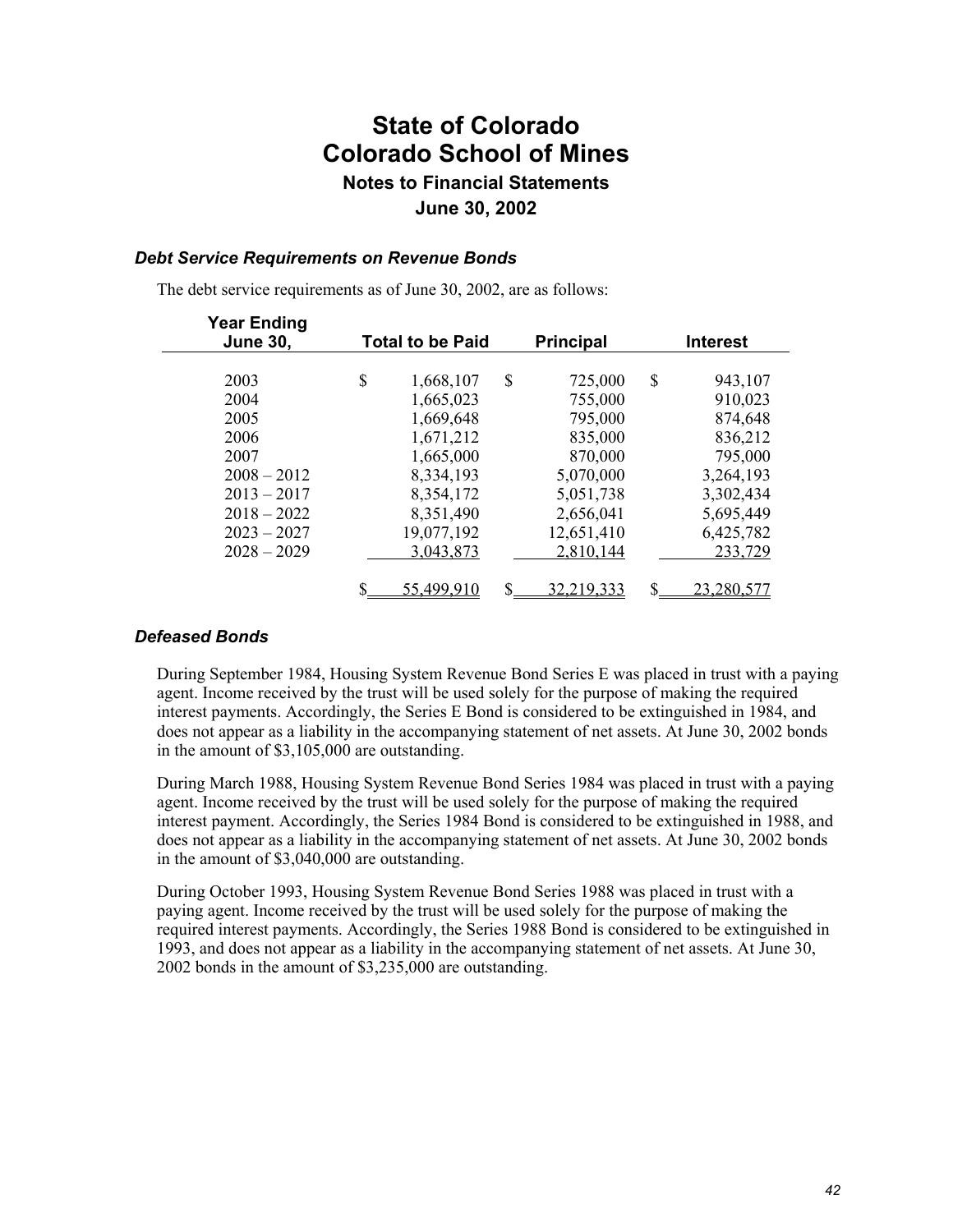#### *Capital Lease Obligations*

The University is obligated under leases accounted for as capital leases. The following is a schedule by year of future minimum lease payments under the capital lease including interest at approximately 7.5 % together with the present value of the future minimum lease payments as of June 30, 2002.

| 2003                                           | S | 237,691 |
|------------------------------------------------|---|---------|
| 2004                                           |   | 228,256 |
| 2005                                           |   | 104,000 |
| Total minimum lease payments                   |   | 569,947 |
| Less amount representing interest              |   | 38,272  |
| Present value of future minimum lease payments |   | 531.675 |

### *Operating Leases*

The University leases property and equipment under noncancelable operating leases expiring in various years through 2005. Rental expense under these agreements totaled \$246,711 for the year ended June 30, 2002. Future minimum lease payments at June 30, 2002 are:

| 2003<br>2004                  | 218,843<br>127,736 |
|-------------------------------|--------------------|
| 2005                          | 64.121             |
| Future minimum lease payments | 410.700            |

### **Note 5: Related Party Transactions**

#### *Colorado School of Mines Research Institute*

The Colorado School of Mines Research Institute (CSMRI), a nonprofit corporation, was established in 1949 as a separate corporation under the laws of the State of Colorado. The purpose of CSMRI is to promote, encourage and aid scientific and technological investigation and research in the field of energy. Certain University officers are trustees of CSMRI.

CSMRI ceased active operations during 1987 and sold most of its real estate in 1988. As of December 31, 2001, CSMRI had net assets of \$78,222. CSMRI once held a lease on property owned by the University. Funds remaining from the proceeds of the sales and satisfaction of indebtedness are to be applied to rehabilitation costs of the property leased to CSMRI and the remaining property owned by CSMRI.

Upon dissolution, subject to certain provisions, any assets remaining shall be transferred to the Colorado School of Mines.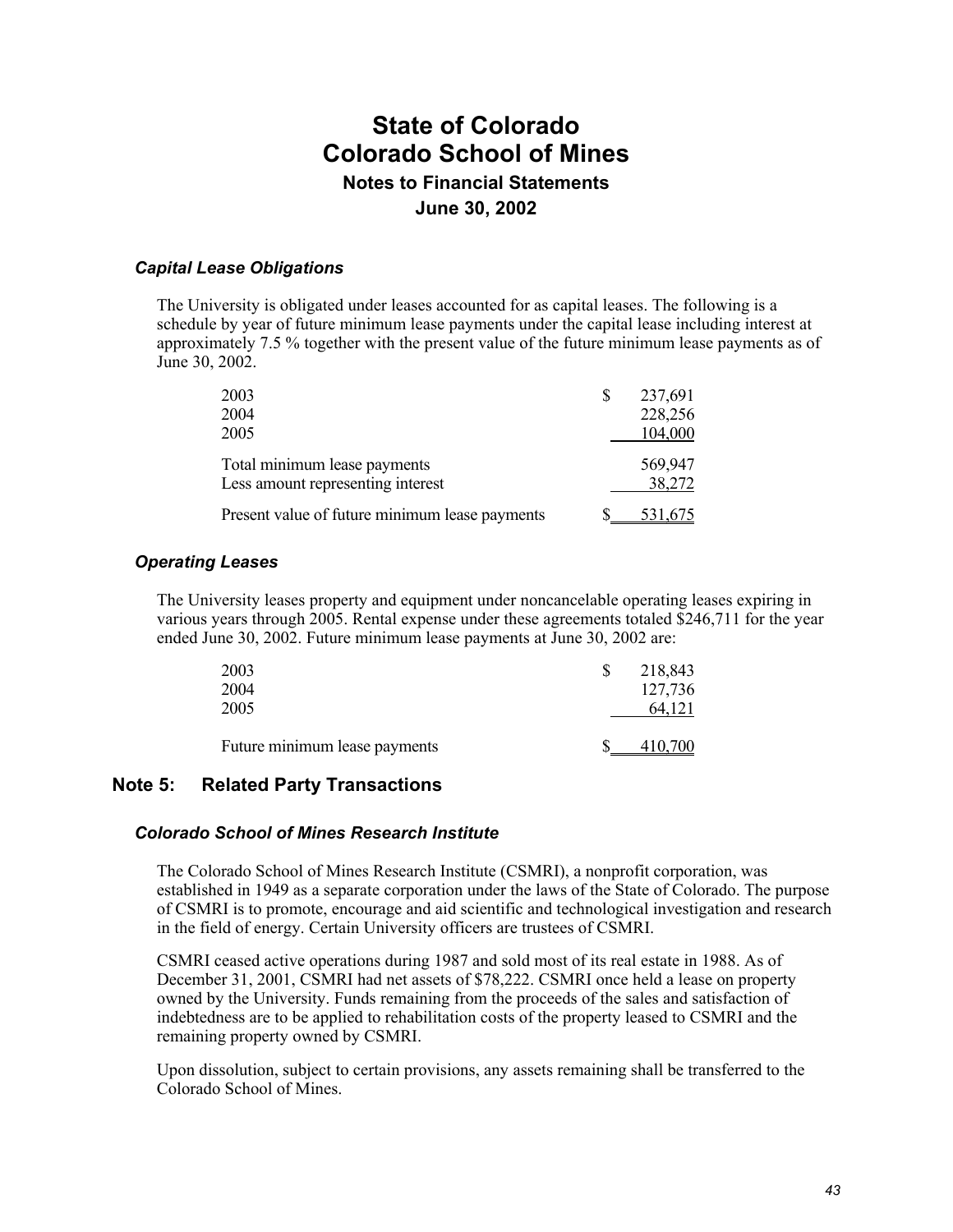#### *Colorado School of Mines Foundation, Inc.*

The Colorado School of Mines Foundation, Inc. (the Foundation) was established in 1928 as a separate corporation existing for the benefit of the Colorado School of Mines for the purpose of soliciting, collecting and investing donations for the University. Certain University trustees are directors of the Foundation. During the year ended June 30, 2002, the University received \$8,626,598 from the Foundation which was designated as restricted funds by the Foundation. The accumulated net assets of the Foundation at June 30, 2002 are \$109,651,864. The Foundation owed the University \$245,646 as of June 30, 2002.

Upon dissolution, subject to certain provisions, any assets remaining shall be transferred to the Colorado School of Mines.

#### **Note 6: Colorado School of Mines Building Corporation**

The Colorado School of Mines Building Corporation (the Building Corporation) was established in June of 1976 as a separate corporation under the laws of the State of Colorado. The purpose of the corporation was to build a facility that would house the United States Geological Survey. The accumulated net assets of the Building Corporation at June 30, 2002 were \$2,230,179. Under GASB 14, the financial activity for the Building Corporation has been blended into the financial statements of the University.

At the end of the building lease term, the title to the building will revert to the Colorado School of Mines.

#### **Note 7: Colorado School of Mines Development Corporation**

The Colorado School of Mines Development Corporation (the Corporation) was established in September 2001 as a separate corporation under the laws of the State of Colorado. The Corporation was formed for the purpose of issuing obligations for or assist in the financing of capital expenditures on behalf of or for the benefit of the Colorado School of Mines. The accumulated net assets of the Corporation at June 30, 2002 were \$70,285. Under GASB 14, the financial activity for the Corporation has been blended into the financial statements of the University.

Upon payment in full of any indebtedness of the Corporation, the title to all assets will revert to the Colorado School of Mines.

#### **Note 8: Pension Plan**

#### *Plan Description*

Virtually all Colorado School of Mines employees participate in a defined benefit pension plan. The plan's purpose is to provide income to members and their families at retirement or in case of death or disability. The plan is a cost sharing multiple employer plan, administered by the Public Employees' Retirement Association (PERA). PERA was established by state statute in 1931. Responsibility for the organization and administration of the plan is placed with the Board of Trustees of PERA. Changes to the plan require legislation by the General Assembly. The State and other divisions' plans are included in PERA's financial statements which may be obtained by writing PERA at 1300 Logan Street, Denver, Colorado, 80203.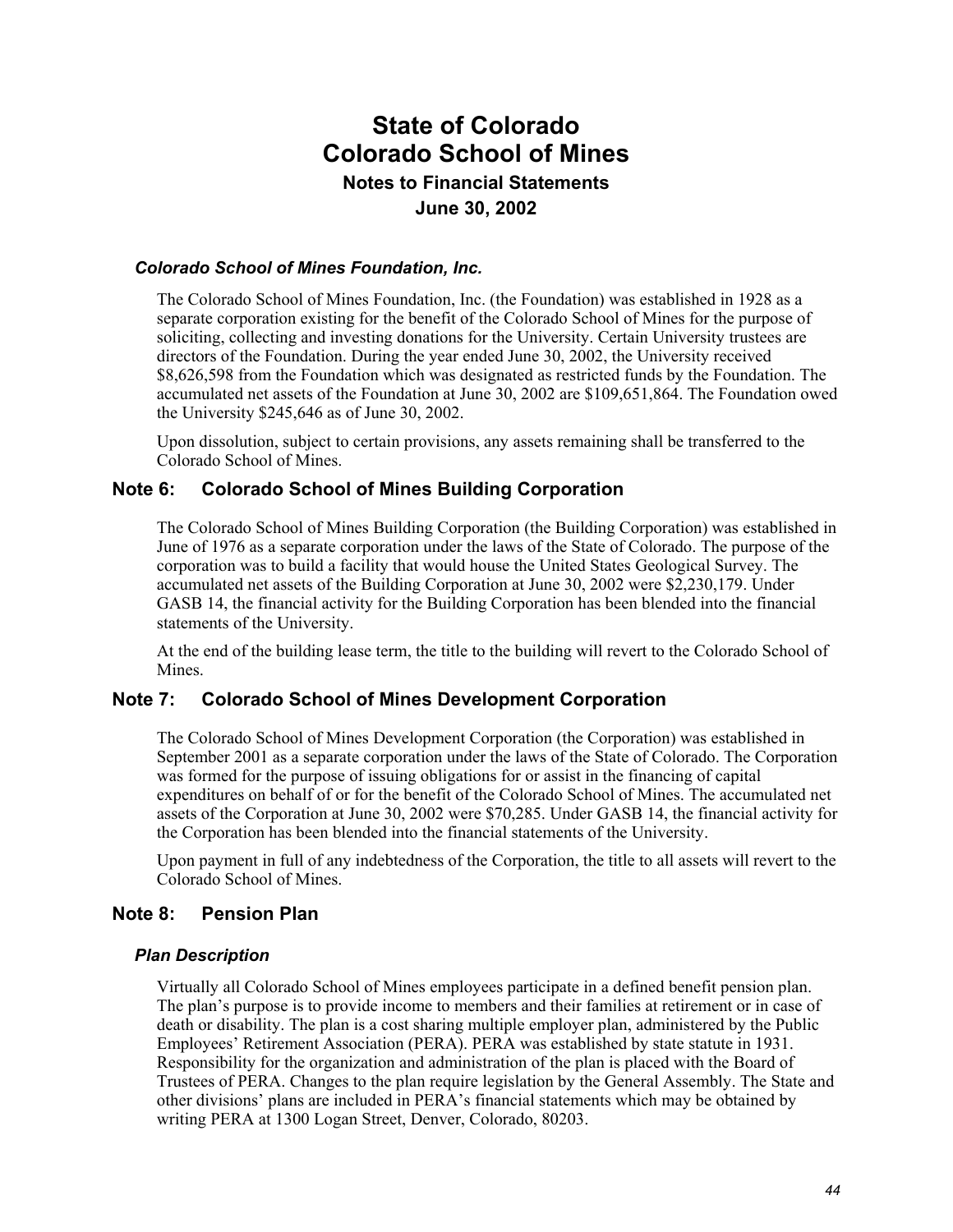Plan members vest after five years of service and most are eligible for retirement benefits at age 50 with 30 years of service, age 60 with 20 years of service, or at age 65 with 5 years of service. Members are also eligible for retirement benefits without a reduction for early retirement if they are at least 55 and have a minimum of 5 years of service credit, and their age plus years of service equals 80 or more. State troopers and judges comprise a small percentage of plan members but have higher contribution rates and are eligible for retirement benefits at different ages and years of service. Monthly benefits are calculated as a percentage of highest average salary (HAS). HAS is one-twelfth of the average of the highest salaries on which contributions were paid, associated with three periods of 12 consecutive months of service credit.

Members disabled, who have five or more years of service credit, six months of which has been earned since the most recent period of membership, may receive retirement benefits if determined to be permanently disabled. If a member dies before retirement, their spouse or their eligible children under the age of 18 (23 if a full time student) are entitled to monthly benefit payments. If there is no eligible spouse, financially dependent parents will receive a survivor's benefit.

### *Funding Policy*

Most employees contribute 8.0 percent of their gross covered wages to an individual account in the Plan.

During FY01-02, the State contributed 9.9 percent of the employee's gross covered wages, which was allocated by PERA before January 1, 2002, as follows:

- 1.42 percent was allocated to the Health Care Trust Fund
- 8.48 percent was allocated to the defined benefit plan

After January 1, 2002, the state contribution was allocated to three separate programs by PERA according to a statutory change in funding policy.

• 1.64 percent was allocated to the Health Care Trust Fund

The amount needed to meet the match requirement established by the PERA Board was allocated to the Matchmaker program (see Note 9). The balance remaining after allocations to the Matchmaker program and the Health Care Trust Fund was allocated to the defined benefit plan.

The annual gross wages subject to PERA are the gross earnings less any reduction in pay to offset employer contributions to the state sponsored IRC 125 plan established under Section 125 of the Internal Revenue Code. The contribution requirements of plan members and their employers are established, and may be amended, by the General Assembly.

The University contributions to the three programs described above for the fiscal years ended June 30, 2002, 2001 and 2000 were \$3,949,612, \$4,363,662 and \$4,443,171, respectively, equal to its required contributions for those years.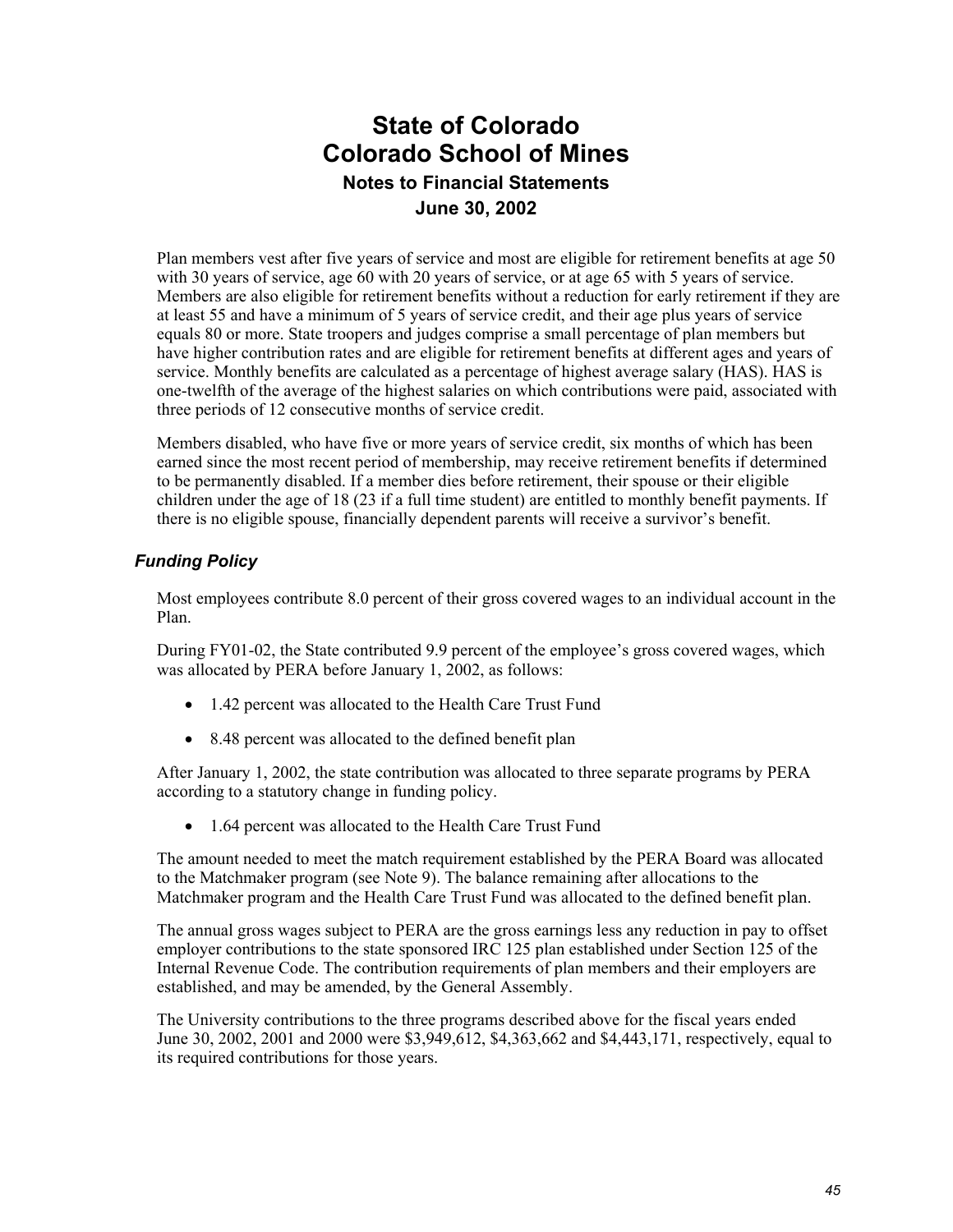### **Note 9: Volunteer Tax-Deferred Retirement Plans**

Beginning on January 1, 2001, the Matchmaker Program established a state match for PERA member's voluntary contributions to tax-deferred retirement plans. The match was 100 percent of up to 3 percent of the employee's gross covered wages paid during the month (7 percent for judges in the Judicial Branch). The PERA Board sets the level of the match annually, based on the actuarial funding of the defined benefit pension plan. Two percent of gross salary plus fifty percent of any reduction in the overall contribution rate due to overfunding of the pension plan was available for the match. PERA offers a voluntary  $401(k)$  plan entirely separate from the defined benefit pension plan. The State offers a 457 deferred compensation plan and certain agencies and institutions of the State offer a 403b plan. Members who contribute to any of these plans also receive the State match.

### **Note 10: Post Retirement Health Care and Life Insurance Benefits**

#### *Health Care Program*

The PERA Health Care Program began covering benefit recipients and qualified dependents on July 1, 1986. This benefit was developed after legislation in 1985 established the Program and the Health Care Fund. Under this program, PERA subsidizes a portion of the monthly premium for health care coverage. The benefit recipient pays any remaining amount of that premium through an automatic deduction from the monthly retirement benefit. During FY01-02, the premium subsidy was \$115.00 for those with 20 years of service credit (\$230.00 for members under age 65), and reduced by 5 percent for each year of service fewer than 20. Medicare eligibility also affects premium subsidy.

The Health Care Trust Fund is maintained by an employer's contribution as discussed above in Note 8.

Monthly premium costs for participants depend on the health care plan selected, the number of persons covered, Medicare eligibility and the number of years of service credit. PERA contracts with a major medical indemnity carrier to administer claims for self-insured plans, and with health maintenance organizations providing services within Colorado. As of December 31, 2001 there were 34,325 participants, including spouses and dependents, from all contributors to the plan.

#### *Life Insurance Program*

PERA provides its members access to two group life insurance plans offered by Prudential and Rocky Mountain Life. Members may join one or both plans, and they may continue coverage into retirement. Premiums are paid monthly by payroll deduction or other means.

#### **Note 11: Commitments and Contingencies**

#### *Significant Commitments*

The University is currently constructing a general research laboratory building. The remaining projected costs to completion are approximately \$4.6 million with funding provided from issued bonds.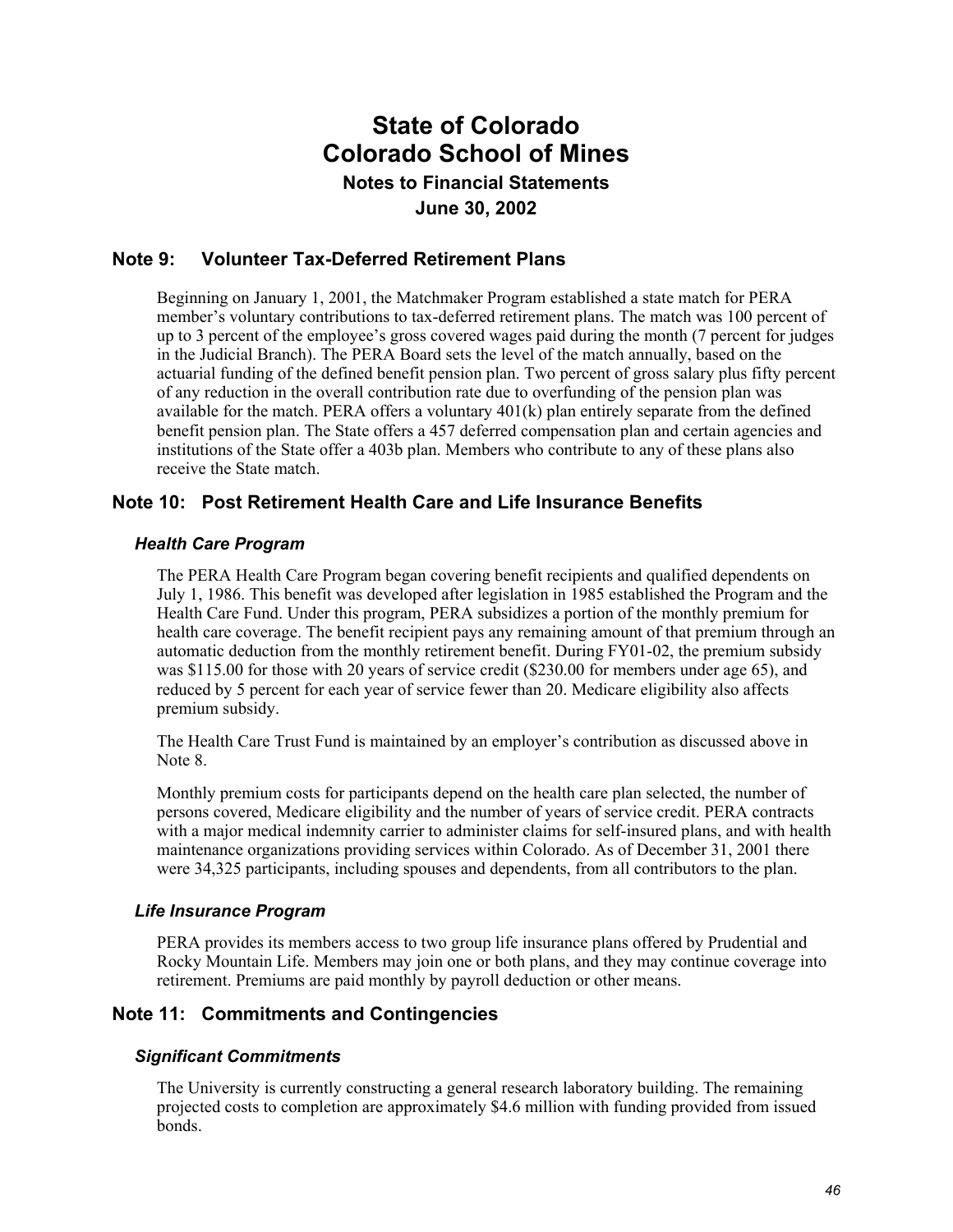#### *Claims and Litigation*

At June 30, 2002, the University was a party to various litigation and other claims in the ordinary course of business. In the opinion of management, the ultimate resolution of these matters will not have a significant effect on the financial position of the University. However, of these cases, there is one case that merits mention:

In November 1992, the University and numerous other parties were notified by the United States Environmental Protection Agency (EPA) of potential liability pursuant to the Comprehensive Environmental Response, Compensation and Liability Act of 1980, as amended (CERCLA). Such potential liability results from costs associated with the cleanup of hazardous substances at a site owned by the University and leased to the Colorado School of Mines Research Institute (CSMRI) which performed research for a variety of private and governmental entities. Negotiations with the EPA, the enforcement agency related to past costs for clean up, have been resolved. The Colorado Department of Health and EPA have reserved their rights as to future costs of clean up. Management believes that any future liability that it may incur as a result of this matter will not adversely affect the continued operation of the University.

#### *Government Grants*

The University is currently participating in numerous grants from various departments and agencies of the federal and state governments. The expenditures of grant proceeds must be for allowable and eligible purposes. Single audits and audits by the granting department or agency may result in requests for reimbursement of unused grant proceeds or disallowed expenditures. Upon notification of final approval by the granting department or agency, the grants are considered closed.

#### **Note 12: Risk Management**

The University is subject to risks of loss from liability for accident, property damage and personal injury. These risks are managed by the State Division of Risk Management, an agency formed by statute and funded by the Long Appropriations Bill. Therefore, the University is not required to purchase insurance for such risk of loss. Commercial insurance coverage is purchased for employee health benefits. There has been no reduction in coverage nor have any settlements exceeded coverage in any of the three preceding years. The University does not retain risk of loss except for damage incurred to property belonging to the State, limited to a \$1,000 deductible per incident.

The State Division of Risk Management is deemed to be a public entity risk pool; therefore, under the Governmental Immunity Act, the University is protected from suit by the Doctrine of Sovereign Immunity except under certain circumstances in which immunity is waived.

#### **Note 13: Legislative Appropriations**

The Colorado State Legislature establishes spending authority to the University in its annual Long Appropriations Bill. The Long Bill appropriated funds may include an amount from the State of Colorado's General Fund, as well as certain cash funds. Cash funds include tuition, certain fees, and certain other revenue sources.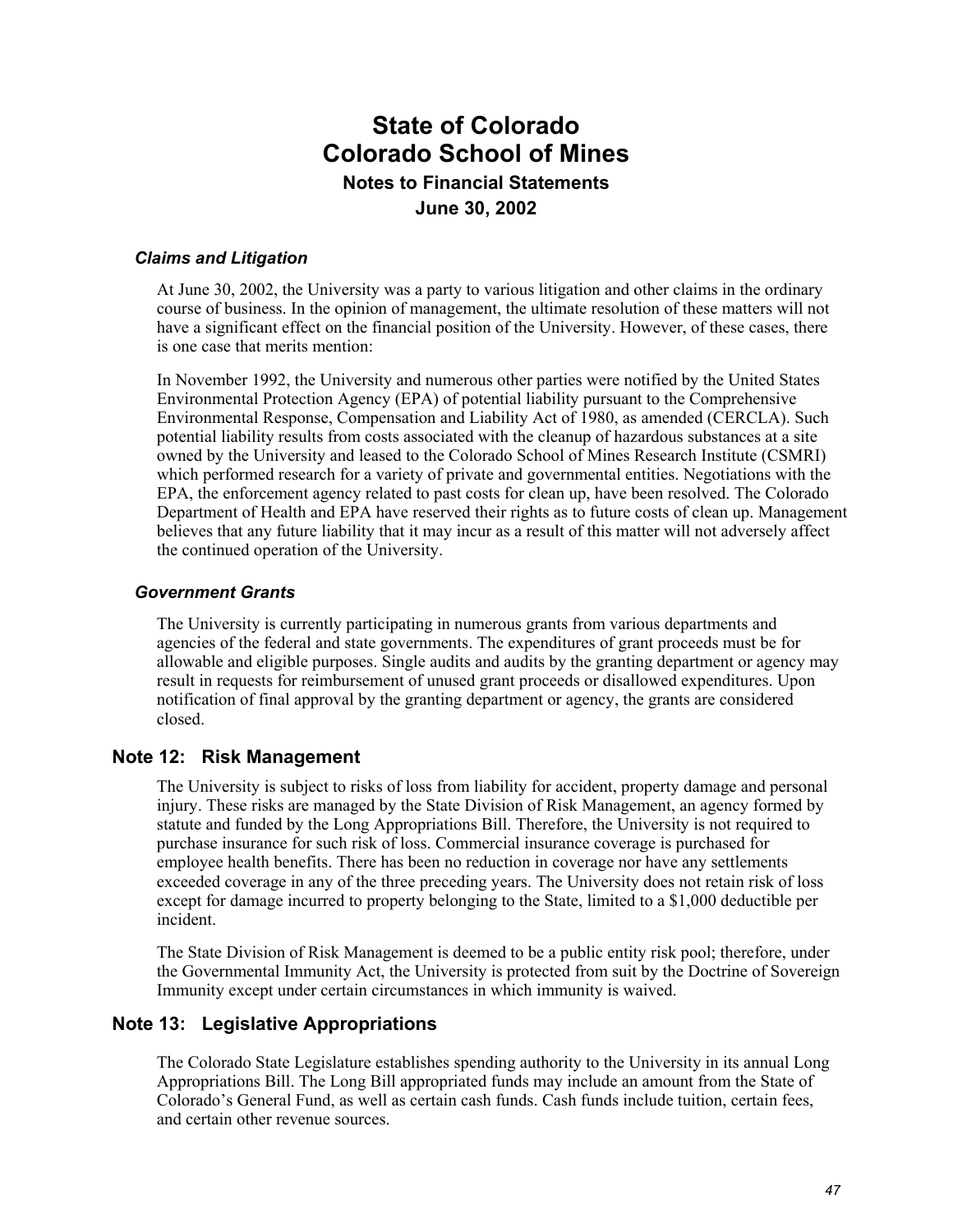For the year ended June 30, 2002, appropriated expenses were within the authorized spending authority. The University had a total appropriation of \$46,721,221. Actual appropriated revenues earned totaled \$46,650,606. Actual appropriated expenses totaled \$46,638,360. The net increase in appropriated net assets was \$12,246.

All other revenues and expenses reported by the University represent non-appropriated funds and are excluded from the annual appropriations bill. Non-appropriated funds include certain grants and contracts, gifts, indirect cost recoveries, certain auxiliary revenues and other revenue sources.

The accompanying financial statements contain revenues and expenses from both appropriated and non-appropriated funds.

### **Note 14: Change in Accounting Principle**

In 1999, GASB issued Statement No. 34, *Basic Financial Statement-and Management's Discussion and Analysis-for State and Local Governments* and Statement No. 35, *Basic Financial Statements-and Management's Discussion and Analysis-for Public Colleges and Universities*.

The changes in financial statement presentation provide a comprehensive look at the total governmental entity, require recording of depreciation on capital assets and include a narrative management's discussion and analysis (MD&A) of the government's financial activities. Prior to the adoption of GASB Nos. 34 and 35, the University did not maintain a complete set of detailed historical cost records on its capital assets nor did it record depreciation on its capital assets. To comply with the requirements of these statements, the University has prepared detailed cost records on all of its capital assets and the related accumulated depreciation on those capital assets as of July 1, 2001. The cumulative effect of adoption at July 1, 2001, is as follows:

| Adjustment to increase capital assets    |   |                |
|------------------------------------------|---|----------------|
| carrying amounts to agree to detailed    |   |                |
| cost records                             | S | 1,272,835      |
| Adjustment to record accumulated         |   |                |
| depreciation on capital assets           |   | (76, 362, 483) |
| Adjustment to deferred revenue for       |   |                |
| summer tuition                           |   | 209,892        |
| Adjustment to deferred revenue for prior |   |                |
| year restricted fund additions for grant |   |                |
| funds received in advance of expenses    |   |                |
| incurred                                 |   | (3,748,452)    |
| Decrease to net assets at July 1, 2001   |   | 78.628.208     |

In addition to the changes described above, there was a significant change in the overall form and content of the University's financial statements.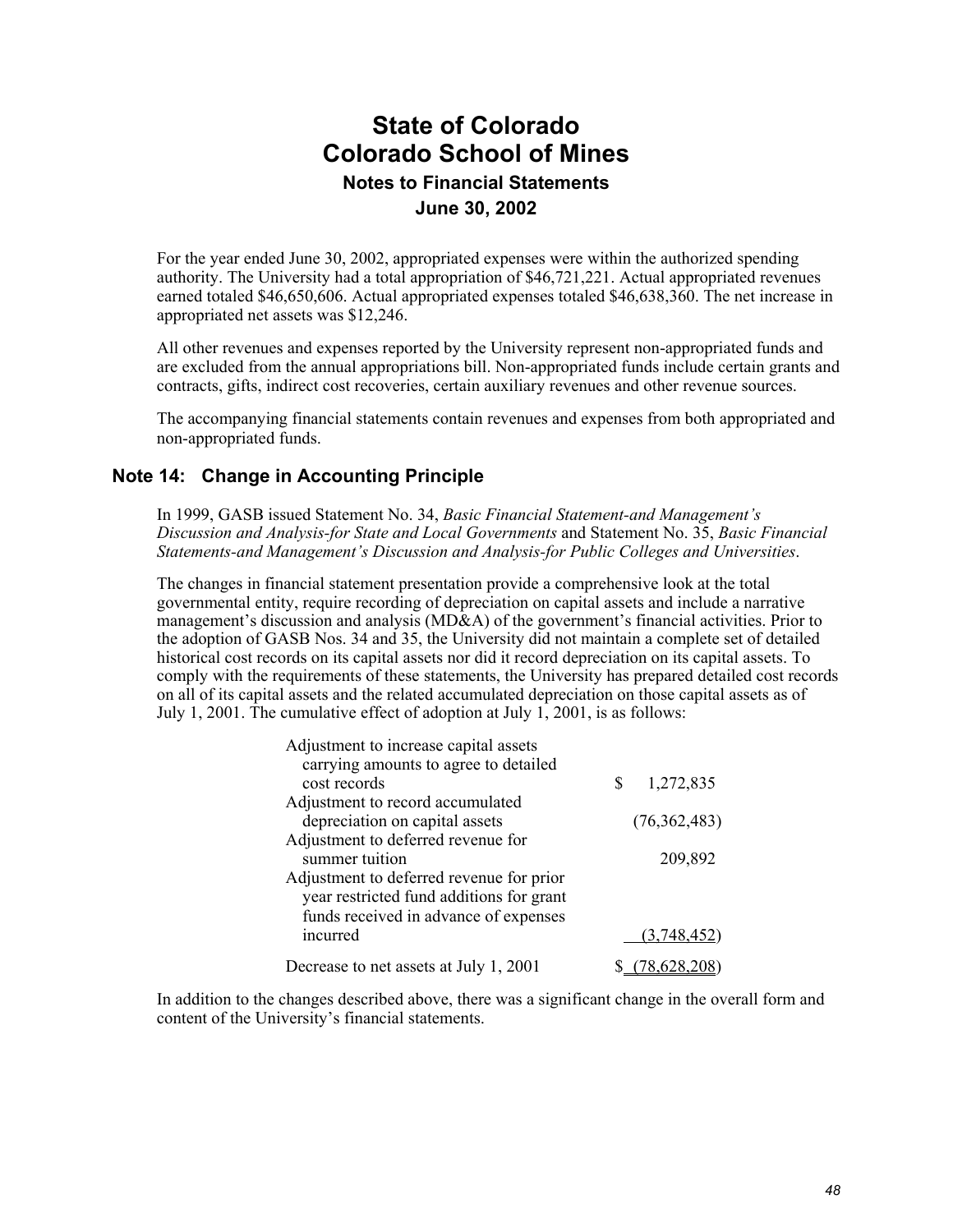### **Note 15: Subsequent Event**

#### *Bond Issuance*

On November 11, 2002, the University issued \$32,044,000 of unsecured bonds. The bonds are subordinate to all senior indebtedness, bear interest ranging from 3.25% to 5% and are due in amounts ranging from \$335,000 to \$3,245,000 beginning December 1, 2017 through December 1, 2037. Proceeds from the issuance were used to refund portions of prior bond issues and \$25,000,000 will be used for capital construction needs.

### **Note 16: Future Change in Accounting Principle**

The Governmental Accounting Standards Board recently adopted its Statement No. 39 (GASBS No. 39), *Determining Whether Certain Organizations Are Component Units*, which provides additional guidance to determine whether certain organizations for which the University is not financially accountable should be reported as component units based on the nature and significance of their relationship with the University. The Statement generally requires reporting as a discretely presented component unit, each organization that raises and holds economic resources for the direct benefit of the University or a component unit of the University. The University expects to first apply GASBS No. 39 during the year ending June 30, 2004, by retroactively restating prior years' financial statements. The impact of applying the Statement has not yet been determined. Organizations to be evaluated for inclusion in the University's reporting entity under GASBS No. 39 include the Colorado School of Mines Research Institute and the Colorado School of Mines Foundation, Inc.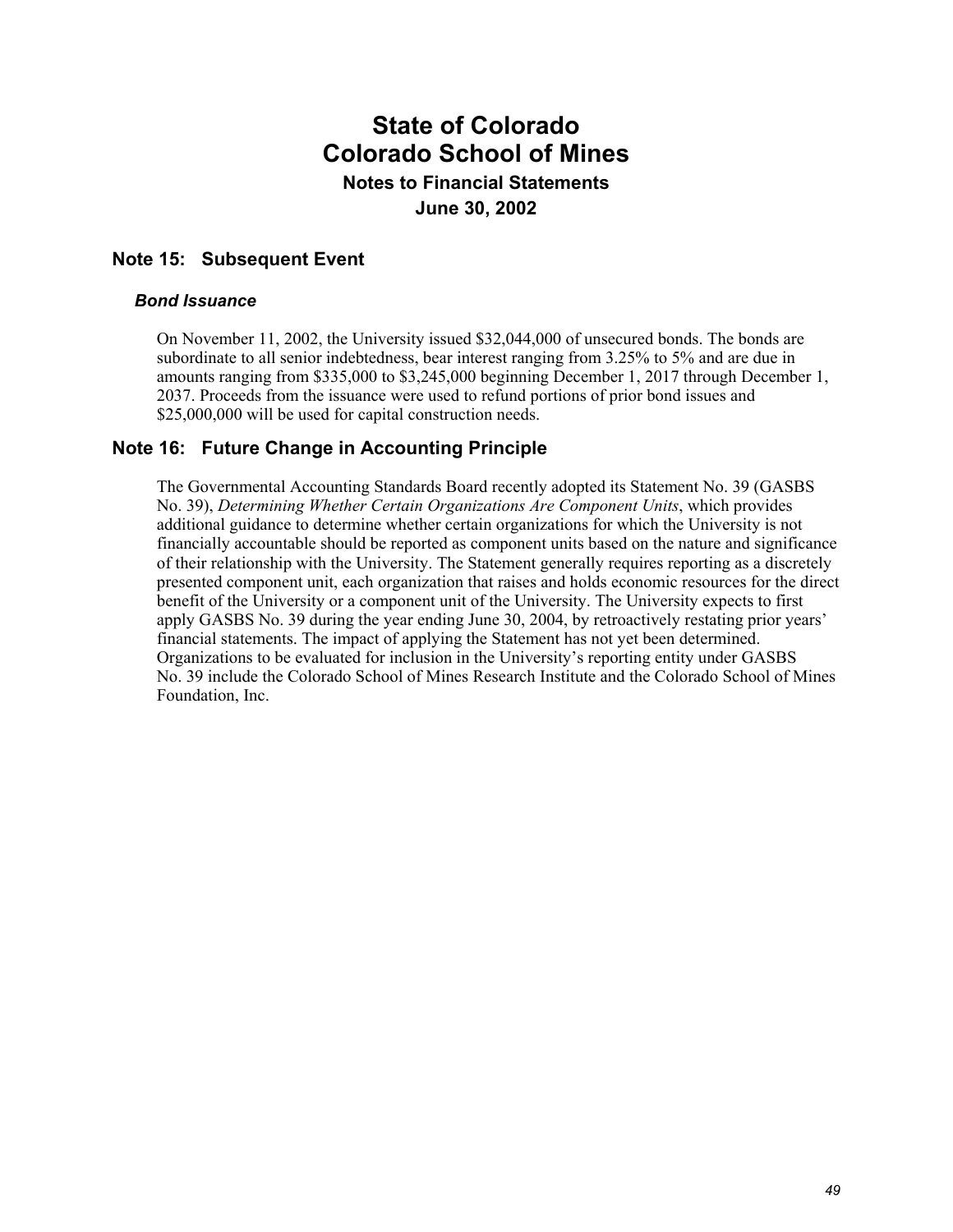### **Independent Accountants' Report on Compliance and Internal Control Over Financial Reporting Based on the Audit of the Financial Statements in Accordance with** *Government Auditing Standards*

Members of the Legislative Audit Committee:

We have audited the financial statements of the Colorado School of Mines (the University), an institution of the State of Colorado, as of and for the year ended June 30, 2002, and have issued our report thereon dated September 27, 2002 which contained an explanatory paragraph regarding a change in accounting principle. We conducted our audit in accordance with auditing standards generally accepted in the United States of America and the standards applicable to financial audits contained in *Government Auditing Standards*, issued by the Comptroller General of the United States.

#### *Compliance*

As part of obtaining reasonable assurance about whether the University's financial statements are free of material misstatement, we performed tests of its compliance with certain provisions of laws, regulations, contracts and grants, noncompliance with which could have a direct and material effect on the determination of financial statement amounts. However, providing an opinion on compliance with those provisions was not an objective of our audit and, accordingly, we do not express such an opinion. The results of our tests disclosed no instances of noncompliance that are required to be reported under *Government Auditing Standards*.

#### *Internal Control over Financial Reporting*

In planning and performing our audit, we considered the University's internal control over financial reporting in order to determine our auditing procedures for the purpose of expressing our opinion on the financial statements and not to provide assurance on the internal control over financial reporting. However, we noted certain matters involving the internal control over financial reporting and its operation that we consider to be reportable conditions. Reportable conditions involve matters coming to our attention relating to significant deficiencies in the design or operation of the internal control over financial reporting that, in our judgment, could adversely affect the University's ability to record, process, summarize and report financial data consistent with the assertions of management in the financial statements. Reportable conditions are described in the Auditor's Findings and Recommendations section of this report as Recommendation Number 7.

A material weakness is a condition in which the design or operation of one or more of the internal control components does not reduce to a relatively low level the risk that misstatements in amounts that would be material in relation to the financial statements being audited may occur and not be detected within a timely period by employees in the normal course of performing their assigned functions. Our consideration of the internal control over financial reporting would not necessarily disclose all matters in the internal control that might be reportable conditions and, accordingly, would not necessarily disclose all reportable conditions that are also considered to be material weaknesses. However, we believe the reportable condition described above is not a material weakness. We also noted other matters involving the internal control over financial reporting and its operation that we have reported to the management of the University in the Auditor's Findings and Recommendations Section of this report.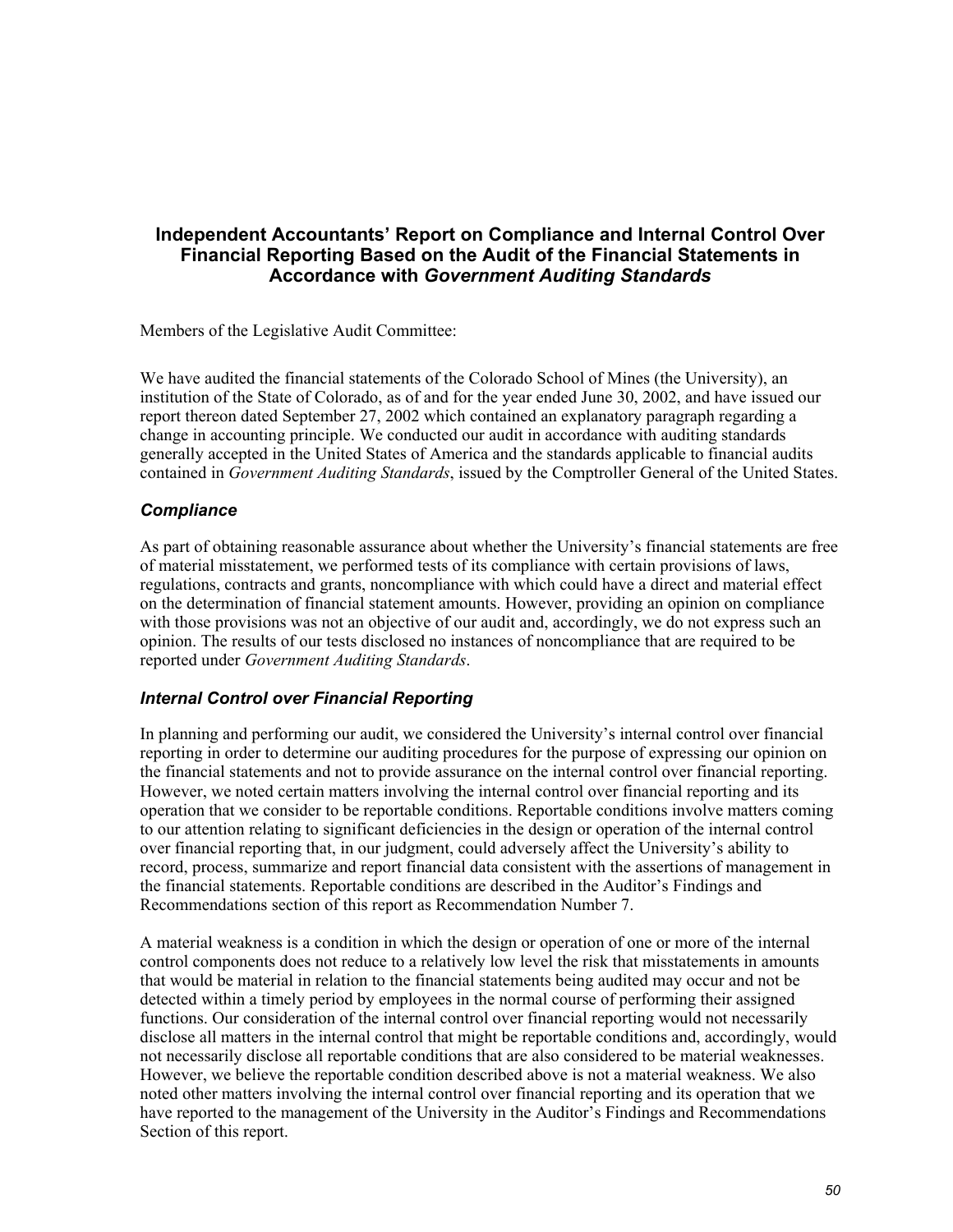Members of the Legislative Audit Committee (continued)

This report is intended solely for the information and use of the Legislative Audit Committee, the Board of Trustees and the management of the University and federal awarding agencies and passthrough entities and is not intended to be and should not be used by anyone other than these specified parties.

September 27, 2002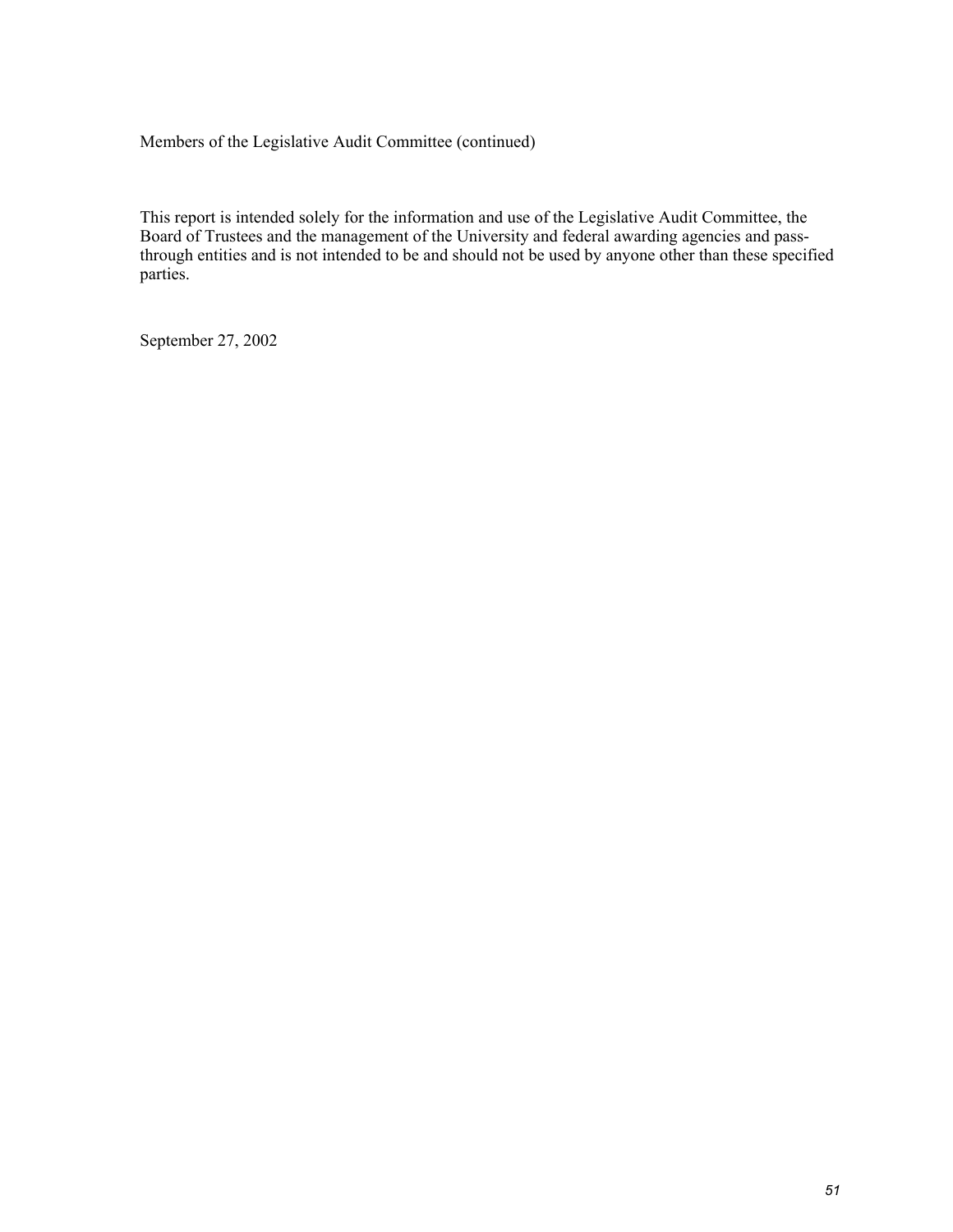### **Independent Accountants' Report on the Statement of Appropriations, Expenditures, Transfers and Reversions of the State-Funded Student Assistance Programs**

Members of the Legislative Audit Committee:

We have audited the accompanying Statement of Appropriations, Expenditures, Transfers and Reversions of the State-Funded Student Assistance Programs (the Statement) of the Colorado School of Mines (the University), an institution of the State of Colorado, for the year ended June 30, 2002. This Statement is the responsibility of the University's management. Our responsibility is to express an opinion on this Statement based on our audit.

We conducted our audit in accordance with auditing standards generally accepted in the United States of America and the standards applicable to financial audits contained in *Government Auditing Standards*, issued by the Comptroller General of the United States. Those standards require that we plan and perform the audit to obtain assurance about whether the Statement is free of material misstatement. An audit includes examining, on a test basis, evidence supporting the amounts and disclosures in the Statement. An audit also includes assessing the accounting principles used and significant estimates made by management, as well as evaluating the overall statement presentation. We believe that our audit provides a reasonable basis for our opinion.

As described in notes to the Statement, the Statement was prepared in the format as set forth in the *Colorado Handbook for State-Funded Student Assistance Programs* issued by the Colorado Commission on Higher Education (CCHE), 2002 version. The Statement is a summary of cash activity of the state-funded financial assistance programs with the exception of the Perkins Loan and Colorado Work-Study Programs, and does not present certain transactions that would be included in the Statement of the state-funded student assistance programs if it was presented on the accrual basis of accounting, as prescribed by generally accepted accounting principles. Accordingly, the accompanying Statement is not intended to present the financial position, changes in financial position or cash flows of the University in conformity with accounting principles generally accepted in the United States of America.

In our opinion, the Statement referred to above presents fairly, in all material respects, the appropriations, expenditures, transfers and reversions of the state-funded student assistance programs of the Colorado School of Mines for the year ended June 30, 2002, in conformity with the provisions of the CCHE *Colorado Handbook for State-Funded Student Assistance Programs,* as described in Note 1 to the Statement.

In accordance with *Government Auditing Standards,* we have also issued a report dated September 27, 2002 on our consideration of the University's internal control over financial reporting and our tests of its compliance with certain provisions of laws, regulations, contracts and grants. That report is an integral part of an audit performed in accordance with *Government Auditing Standards* and should be read in conjunction with this report in considering the results of our audit.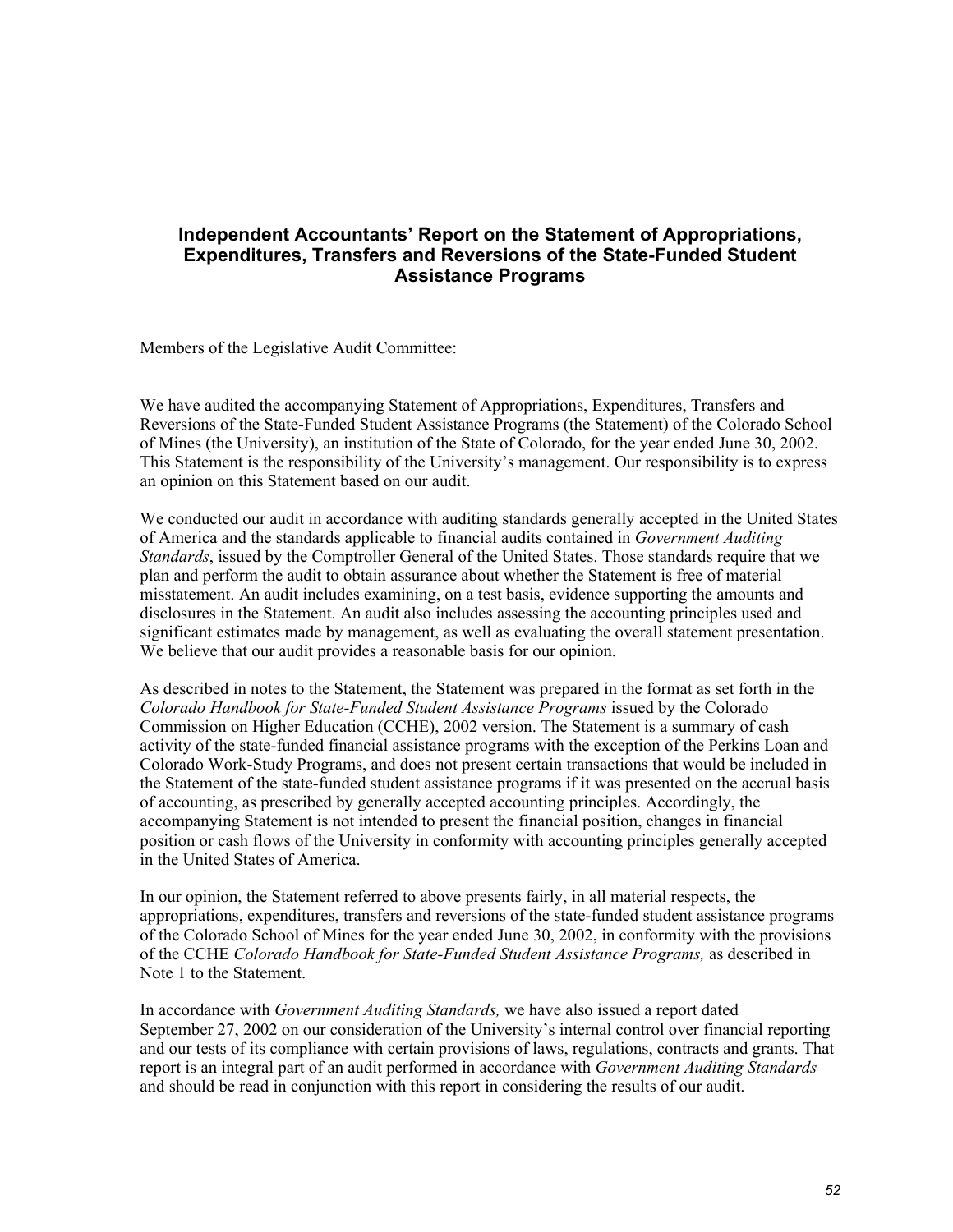Members of the Legislative Committee (continued)

This report is intended solely for the information and use of the Legislative Audit Committee, the Board of Trustees and the management of the University and state awarding agencies and passthrough entities and is not intended to be and should not be used by anyone other than these specified parties.

September 27, 2002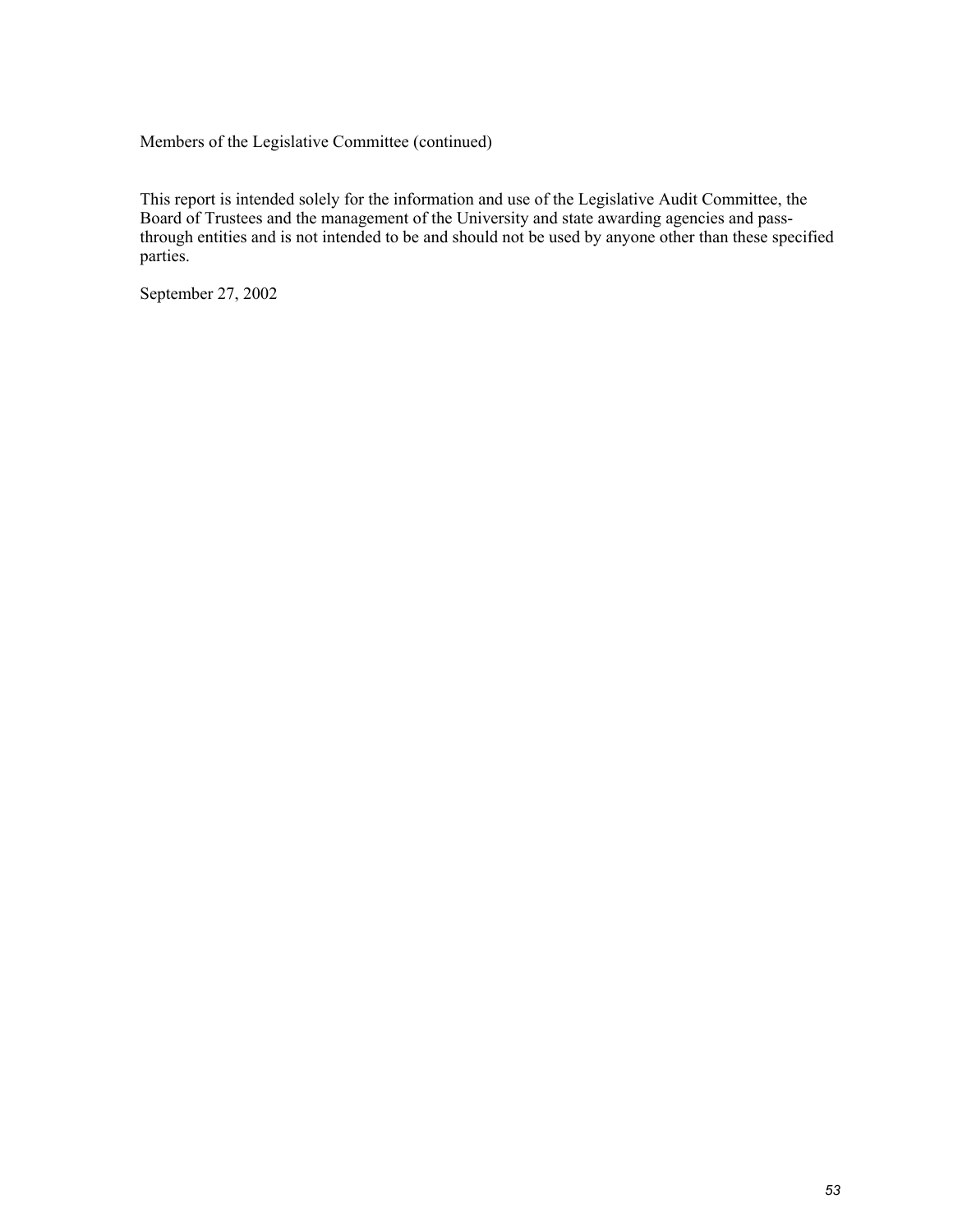## **Colorado School of Mines**

### **Statement of Appropriations, Expenditures, Transfers and Reversions of the State-Funded Student Assistance Programs**

**Year Ended June 30, 2002**

|                                                     | <b>CSIG</b><br><b>Student</b><br><b>Incentive</b><br><b>Grants</b> | <b>CSG</b><br><b>Student</b><br>Grant<br>Program | Governor's<br><b>Opportunity</b><br><b>Scholarship</b> |  | <b>CWS</b><br><b>Work-</b><br><b>Study</b><br>Program | <b>CGF</b><br><b>Graduate</b><br><b>Fellowship</b><br>Program |        | <b>UGM</b><br><b>Under-</b><br><b>Graduate</b><br><b>Merit</b> |         | <b>Perkins</b><br><b>Match</b> |        | <b>Total</b><br>State-<br><b>Funded</b><br><b>Student</b><br><b>Assistance</b> |                        |
|-----------------------------------------------------|--------------------------------------------------------------------|--------------------------------------------------|--------------------------------------------------------|--|-------------------------------------------------------|---------------------------------------------------------------|--------|----------------------------------------------------------------|---------|--------------------------------|--------|--------------------------------------------------------------------------------|------------------------|
| Appropriations<br>Original<br>Adjustments/Transfers | 51,352<br>(3,000)                                                  | 649,227                                          | 137,000                                                |  | 309,591                                               |                                                               | 68,094 | \$                                                             | 440,325 | \$.                            | 14,585 |                                                                                | \$1,670,174<br>(3,000) |
| Total                                               | 48,352                                                             | 649,227                                          | 137,000                                                |  | 309,591                                               |                                                               | 68,094 |                                                                | 440,325 |                                | 14,585 |                                                                                | 1,667,174              |
| Expenditures<br>Reversions to State<br>General Fund | 48,352                                                             | 649,227                                          | 137,000                                                |  | 309,591                                               |                                                               | 68,094 |                                                                | 440,325 |                                | 14,585 | \$                                                                             | 1,667,174              |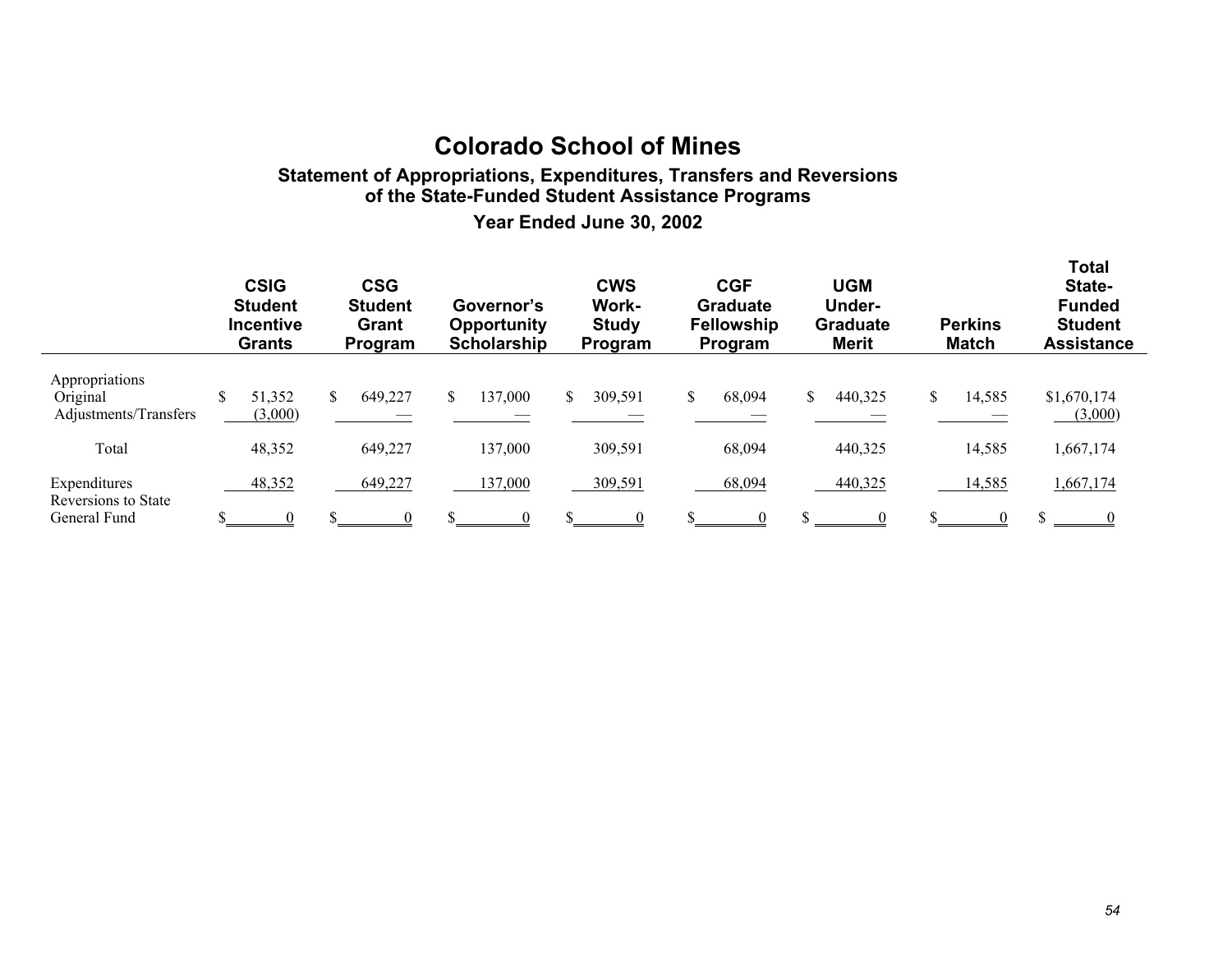## **State of Colorado Colorado School of Mines**

### **Notes to Statement of Appropriations, Expenditures, Transfers and Reversions of the State-Funded Student Assistance Programs June 30, 2002**

### **Note 1: Summary of Significant Accounting Policies**

The University's accounting system is structured and administered in accordance with the accounting principles promulgated by the Governmental Accounting Standards Board.

The Perkins Student Loan Direct Student Loan matching requirement from general funds, as approved by the Colorado Commission on Higher Education, is recorded as a transfer from general funds to loan funds, and not as a general fund expense and loan fund revenue.

All student aid is expended on a cash basis, except for Perkins Student Loan and the Colorado Work-Study Program (CWS). The Perkins Student Loans are recorded as loans receivable when the funds are disbursed. The CWS is on the accrual basis in that the expense is recognized when the services are performed.

#### **Note 2: Description of Programs**

In addition to the student assistance awards made during the period, the University obtained authorizations to award federal student financial aid of \$852,952 in the Pell Grant Program, \$171,873 in the Supplemental Educational Opportunity Grant Program and \$129,062 in the College Work-Study Program. The University also received \$41,163 in capital contributions for the Perkins Loan program.

The Director of Financial Aid is responsible for administration of these programs. This responsibility includes application processing, eligibility determination and financial aid packaging, as well as ensuring compliance with regulations governing the participation of the University in federal and state financial aid programs. The University's Controller is responsible for the programs' financial management, general ledger accounting, payments and collections.

#### **Note 3: Student Incentive Grants**

Student Incentive Grants consist of \$39,879 non-federal state funds and \$11,098 of federal funds.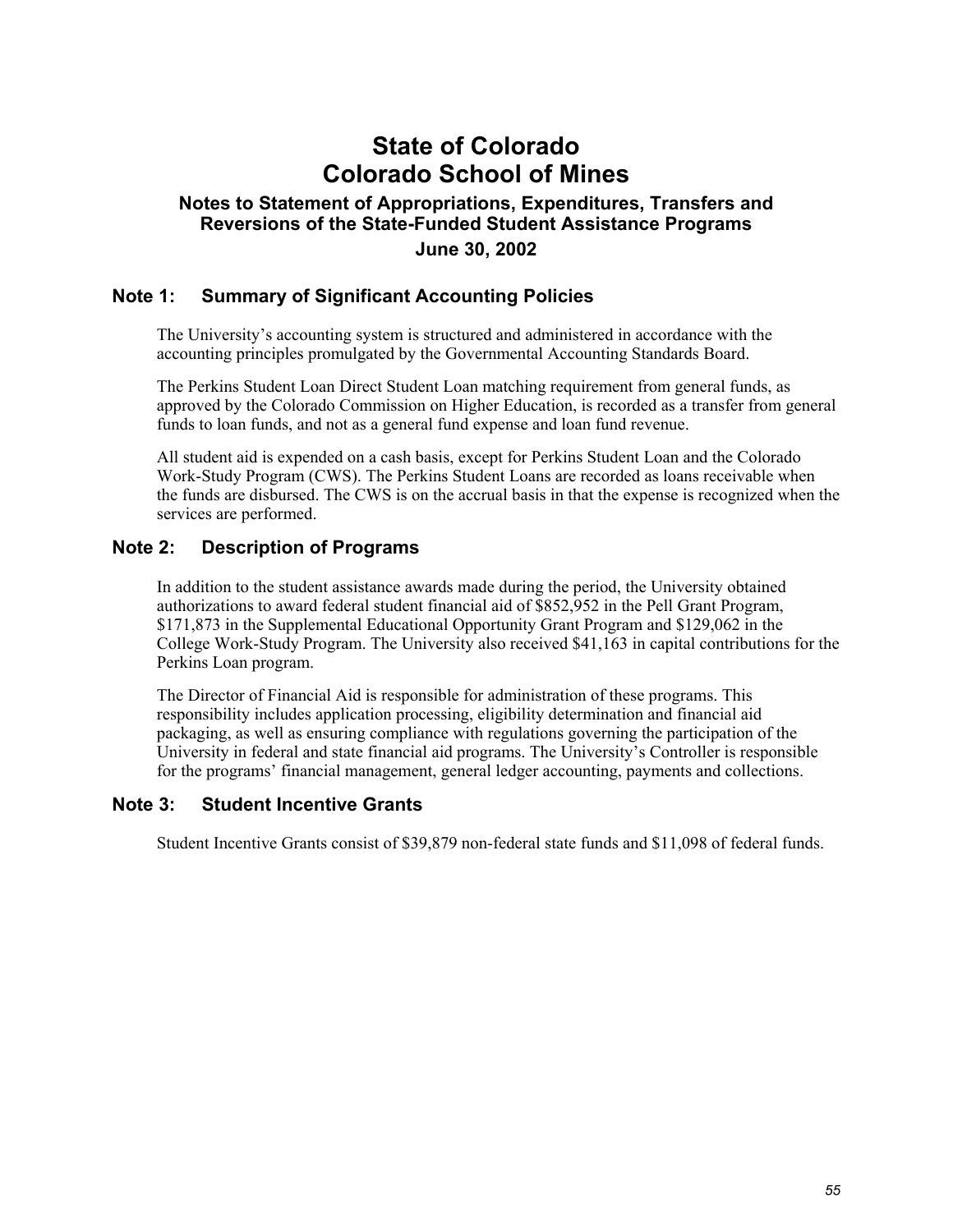Members of the Legislative Audit Committee:

As part of our audit of the financial statements of the Colorado School of Mines (the University) as of and for the year ended June 30, 2002, we wish to communicate the following to you.

### *Auditor's Responsibility under Generally Accepted Auditing Standards*

An audit performed in accordance with generally accepted auditing standards (GAAS) is designed to obtain reasonable, rather than absolute, assurance about the financial statements. In performing GAAS procedures, we establish scopes of audit tests in relation to the financial statements taken as a whole. Our engagement does not include a detailed audit of every transaction. Our contract with the State Auditor more specifically discusses our responsibilities.

### *Significant Accounting Policies*

The University's significant accounting policies are described in Note 1 of the audited financial statements.

#### *Management Judgments and Accounting Estimates*

Accounting estimates are an integral part of financial statement preparation by management, based on its judgments. The following areas involve significant areas of such estimates for which we are prepared to discuss management's estimation process and our procedures for testing the reasonableness of those estimates:

Allowance for doubtful accounts Compensated absences Depreciation on capital assets

### *Audit Adjustments*

During the course of any audit, an auditor will propose adjustments of financial statement amounts. Management evaluates our proposals and records those adjustments, which in its judgment, are required to prevent the financial statements from being materially misstated. Some adjustments proposed were not recorded because their aggregate effect is not currently material; however, they involve areas in which adjustments in the future could be material, individually or in the aggregate. Areas in which adjustments were proposed that management recorded include:

Capital assets Depreciation on capital assets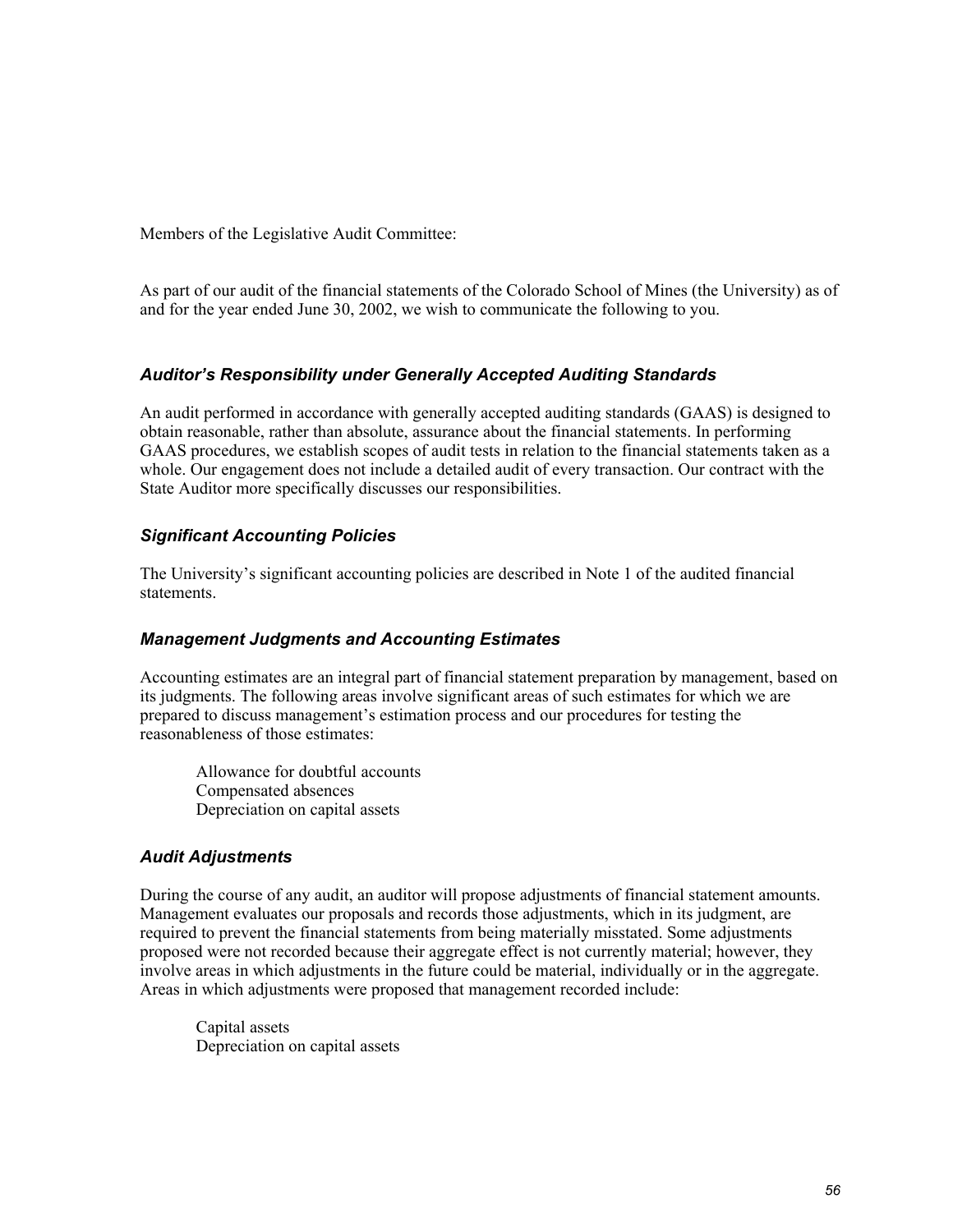#### Members of the Legislative Audit Committee (continued)

Areas in which uncorrected misstatements were aggregated during the current engagement and were determined by management to be immaterial, both individually and in the aggregate, to the financial statements as a whole include the classification of grant revenue, fringe rate allocations for grants and depreciation and capitalization of capital assets. The effect of the uncorrected misstatements had they been recorded would have been to decrease net assets as of June 30, 2001 by \$737,200, decrease the change in net assets by \$801,000 for the year ended June 30, 2002 and decrease current assets and noncurrent assets by \$274,000 and \$1,265,000, respectively, and to increase non-operating revenue and decrease operating revenue by \$22,150,000.

This letter is intended for the information and use of the Legislative Audit Committee, the Board of Trustees and management of the University and is not intended to be and should not be used by anyone other than these specified parties.

September 27, 2002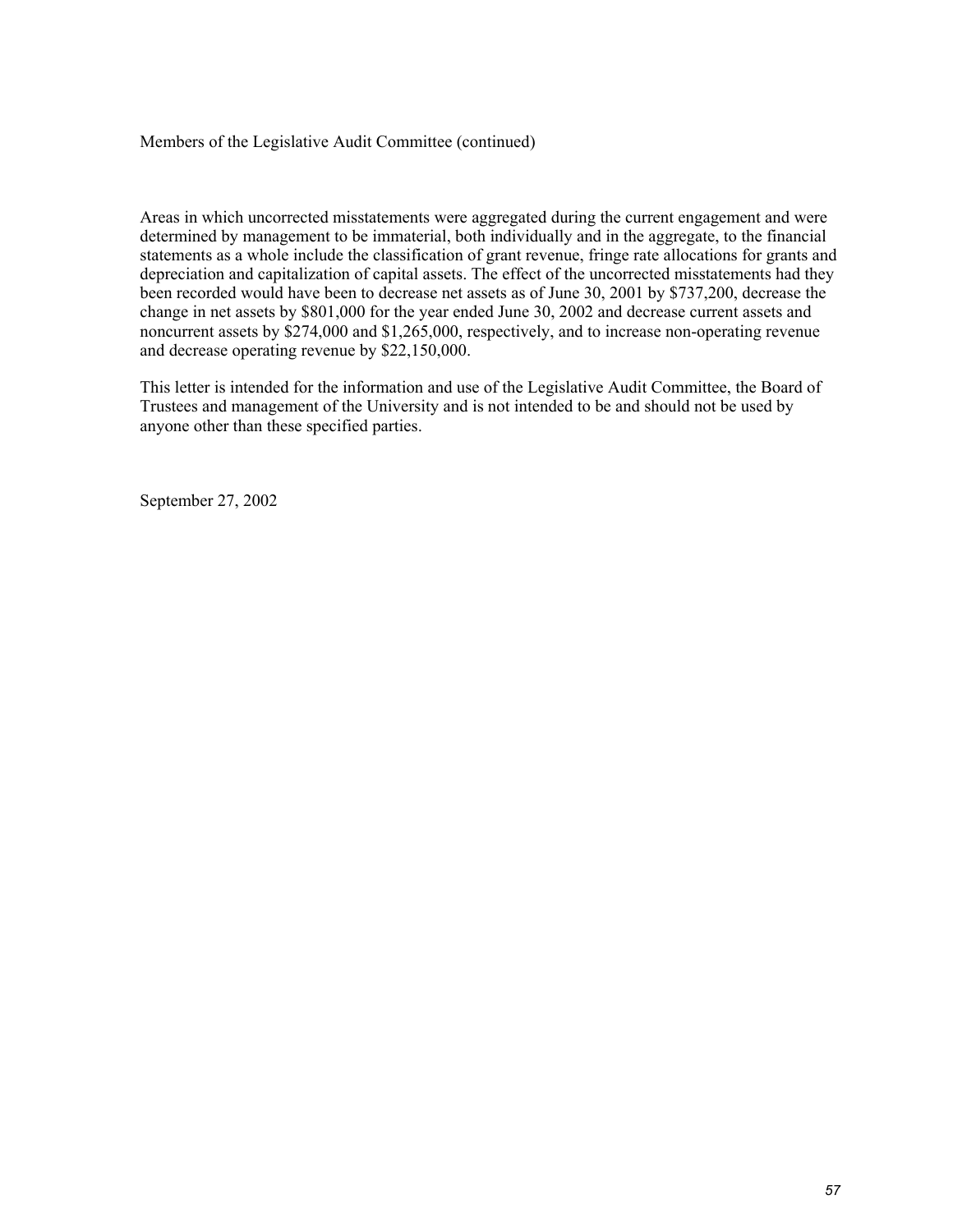#### **ATTACHMENT Colorado School of Mines**

This analysis and the attached "Schedule of Uncorrected Misstatements" reflects the effects on the financial statements if the uncorrected misstatements identified were corrected.

| Before<br>Misstatements | Misstatements  | Adjusted for<br>Misstatements | % Change   |  |  |
|-------------------------|----------------|-------------------------------|------------|--|--|
| 30,986,529              | (273, 898)     | 30,712,631                    | $-0.88%$   |  |  |
| 140,528,528             | (1,264,741)    | 139,263,787                   | $-0.90%$   |  |  |
| (14, 448, 771)          | (2,207,650)    | (16, 656, 421)                | 15.28%     |  |  |
| (39,350,687)            | 2,207,650      | (37, 143, 037)                | $-5.61%$   |  |  |
| 2.145                   |                | 1.844                         | $-14.03%$  |  |  |
|                         |                |                               |            |  |  |
| 171,515,057             | (1, 538, 639)  | 169,976,418                   | $-0.90%$   |  |  |
| (117, 715, 599)         | 1,538,639      | (116, 176, 960)               | $-1.31%$   |  |  |
| (117, 715, 599)         | 1,538,639      | (116, 176, 960)               | $-1.31%$   |  |  |
|                         |                |                               |            |  |  |
| (65, 597, 344)          | 22,255,600     | (43, 341, 744)                | $-33.93%$  |  |  |
| (30, 875, 266)          | (22, 150, 000) | (53,025,266)                  | 71.74%     |  |  |
| 91,776,543              | 695,836        | 92,472,379                    | 0.76%      |  |  |
| (4,696,067)             | 801,436        | (3,894,631)                   | $-17.07\%$ |  |  |
| (4,696,067)             | 801,436        | (3,894,631)                   | $-17.07\%$ |  |  |
|                         |                |                               |            |  |  |

### **QUANTITATIVE ANALYSIS**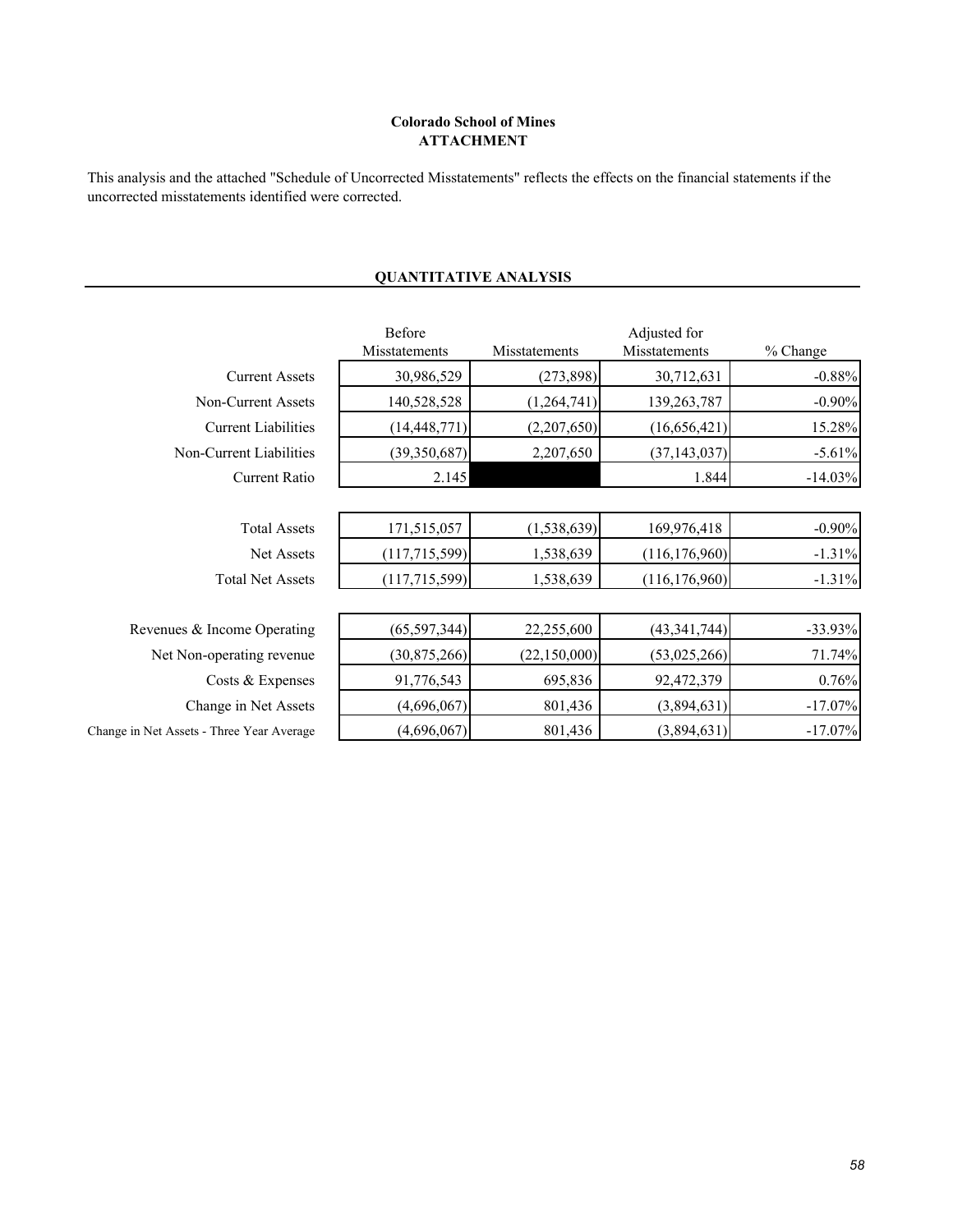#### **Client: Colorado School of Mines**

*SCHEDULE OF ADJUSTMENTS PASSED*

#### **Period Ending: June 30,2002**

#### *PAJE Scope: \$57,800*

|                                                      |                  | <b>Assets</b> |               | Liabilities |             | (X) | Revenues &  | Revenues &        | Costs &         | <b>Fund Balance</b> | <b>Capital &amp; Other</b> | Net Effect on Following Year |         |
|------------------------------------------------------|------------------|---------------|---------------|-------------|-------------|-----|-------------|-------------------|-----------------|---------------------|----------------------------|------------------------------|---------|
|                                                      | <b>AWP</b>       | Current       | Non-Current   | Current     | Non-Current | Non | Income      | <b>Income Non</b> | <b>Expenses</b> | (Beg. of year)      | Equity                     | hange in Net Asset           | Equity  |
| <b>Description</b>                                   | <b>REF</b>       | $DR$ $(CR)$   | DR (CR)       | $DR$ $(CR)$ | DR (CR)     | Tax | $DR$ $(CR)$ | DR (CR)           | DR (CR)         | $DR$ $(CR)$         | DR (CR)                    | DR (CR)                      | DR (CR) |
|                                                      |                  |               |               |             |             |     |             |                   |                 |                     |                            |                              |         |
| <b>Prior Year</b>                                    |                  |               |               |             |             |     |             |                   |                 |                     |                            |                              |         |
|                                                      |                  |               |               |             |             |     |             |                   |                 |                     |                            |                              |         |
| Diff in fair value of invest bet actual and reported | 6a               |               |               |             |             |     | 105,600     |                   |                 | (105,600)           |                            |                              |         |
|                                                      |                  |               |               |             |             |     |             |                   |                 |                     |                            |                              |         |
|                                                      |                  |               |               |             |             |     |             |                   |                 |                     |                            |                              |         |
| <b>Current Year</b>                                  |                  |               |               |             |             |     |             |                   |                 |                     |                            |                              |         |
|                                                      |                  |               |               |             |             |     |             |                   |                 |                     |                            |                              |         |
| Over allocation of fringe rate to R & D grants       | $L-3$            | (273, 898)    |               |             |             |     |             |                   | (27,010)        | 300,908             |                            |                              |         |
|                                                      |                  |               |               |             |             |     |             |                   |                 |                     |                            |                              |         |
| To adjust for early depreciation of assets           | $G-9$            |               | 148,270       |             |             |     |             |                   | (148, 270)      |                     |                            |                              |         |
|                                                      |                  |               |               |             |             |     |             |                   |                 |                     |                            |                              |         |
| Depreciation on completed building                   | $G-6$            |               | (1, 111, 361) |             |             |     |             |                   | 493,938         | 617,423             |                            |                              |         |
|                                                      |                  |               |               |             |             |     |             |                   |                 |                     |                            |                              |         |
| Over capitalization of interest expense              | $G-10$           |               | (301, 650)    |             |             |     |             |                   | 301,650         |                     |                            |                              |         |
|                                                      |                  |               |               |             |             |     |             |                   |                 |                     |                            |                              |         |
| Error in application of GASB 35 (Difference in       | RWP <sub>2</sub> |               |               |             |             |     |             |                   | 75,528          | (75, 528)           |                            |                              |         |
| calculating begininng balance adjustment and actual  |                  |               |               |             |             |     |             |                   |                 |                     |                            |                              |         |
|                                                      |                  |               |               |             |             |     |             |                   |                 |                     |                            |                              |         |
| Reclassification of grant revenue to non operating   |                  |               |               |             |             |     | 22,150,000  | (22, 150, 000)    |                 |                     |                            |                              |         |
|                                                      |                  |               |               |             |             |     |             |                   |                 |                     |                            |                              |         |
| Estimated current portion of compensated absenses    | $L-1$            |               |               | (2,207,650) | 2,207,650   |     |             |                   |                 |                     |                            |                              |         |
|                                                      |                  |               |               |             |             |     |             |                   |                 |                     |                            |                              |         |
|                                                      |                  |               |               |             |             |     |             |                   |                 |                     |                            |                              |         |
|                                                      |                  |               |               |             |             |     |             |                   |                 |                     |                            |                              |         |
|                                                      |                  |               |               |             |             |     |             |                   |                 |                     |                            |                              |         |
|                                                      |                  |               |               |             |             |     |             |                   |                 |                     |                            |                              |         |
|                                                      |                  |               |               |             |             |     |             |                   |                 |                     |                            |                              |         |
|                                                      |                  |               |               |             |             |     |             |                   |                 |                     |                            |                              |         |
| Taxable passed adjustments                           |                  |               |               |             |             |     | 22,255,600  | (22, 150, 000)    | 695,836         | 737,203             |                            |                              |         |
| Times (1 - estimated tax rate of 00%)                |                  |               |               |             |             |     | 100%        | 100%              | 100%            | 100%                |                            |                              |         |
| Taxable passed adjustments net of tax impact         |                  |               |               |             |             |     | 22,255,600  | (22, 150, 000)    | 695,836         | 737,203             |                            |                              |         |
| Nontaxable passed adjustments                        |                  | (273, 898)    | (1,264,741)   | (2,207,650) | 2,207,650   |     |             |                   |                 |                     |                            |                              |         |
| Total passed adjustments, net of tax impact (if any) |                  | (273, 898)    | (1,264,741)   | (2,207,650) | 2,207,650   |     | 22,255,600  | (22, 150, 000)    | 695,836         | 737,203             |                            |                              |         |
| Times expansion factor                               |                  | 1.3           | 1.3           | 1.3         | 1.3         |     | 1.3         | 1.3               | 1.3             | 1.3                 | 1.3                        |                              |         |
| Expanded impact of passed adjustments                |                  | (356,067)     | (1,644,163)   | (2,869,945) | 2,869,945   |     | 28,932,280  | (28, 795, 000)    | 904,587         | 958,364             |                            |                              |         |
|                                                      |                  |               |               |             |             |     |             |                   |                 |                     |                            |                              |         |

| 1.041.867 |
|-----------|
|           |
| 2,000,231 |
|           |